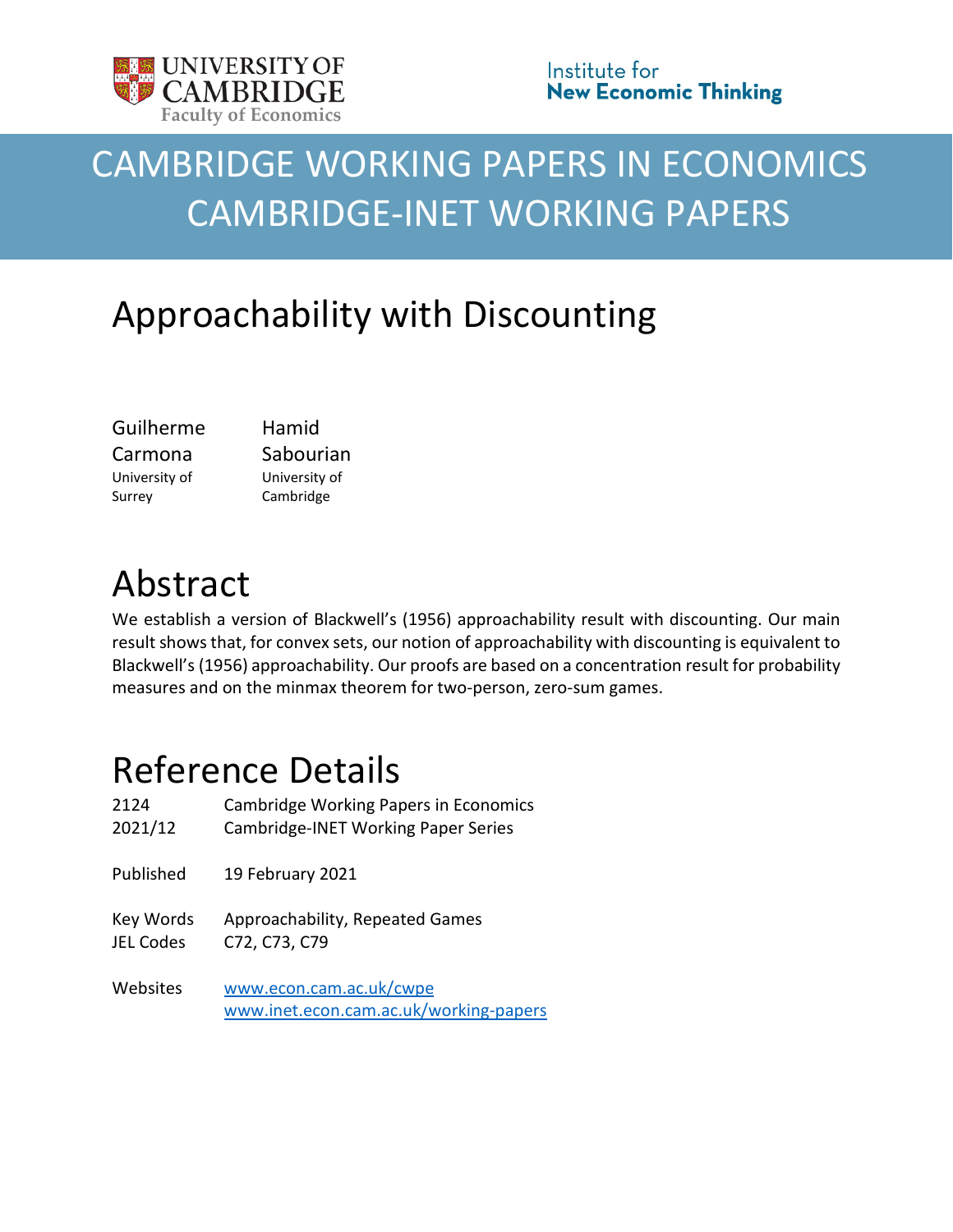## Approachability with Discounting

Guilherme Carmona

University of Surrey

Hamid Sabourian University of Cambridge

February 19, 2021

#### **Abstract**

We establish a version of Blackwell's (1956) approachability result with discounting. Our main result shows that, for convex sets, our notion of approachability with discounting is equivalent to Blackwell's (1956) approachability. Our proofs are based on a concentration result for probability measures and on the minmax theorem for two-person, zero-sum games.

*Journal of Economic Literature* Classification Numbers: C72; C73; C79 *Keywords:* Approachability; Repeated Games.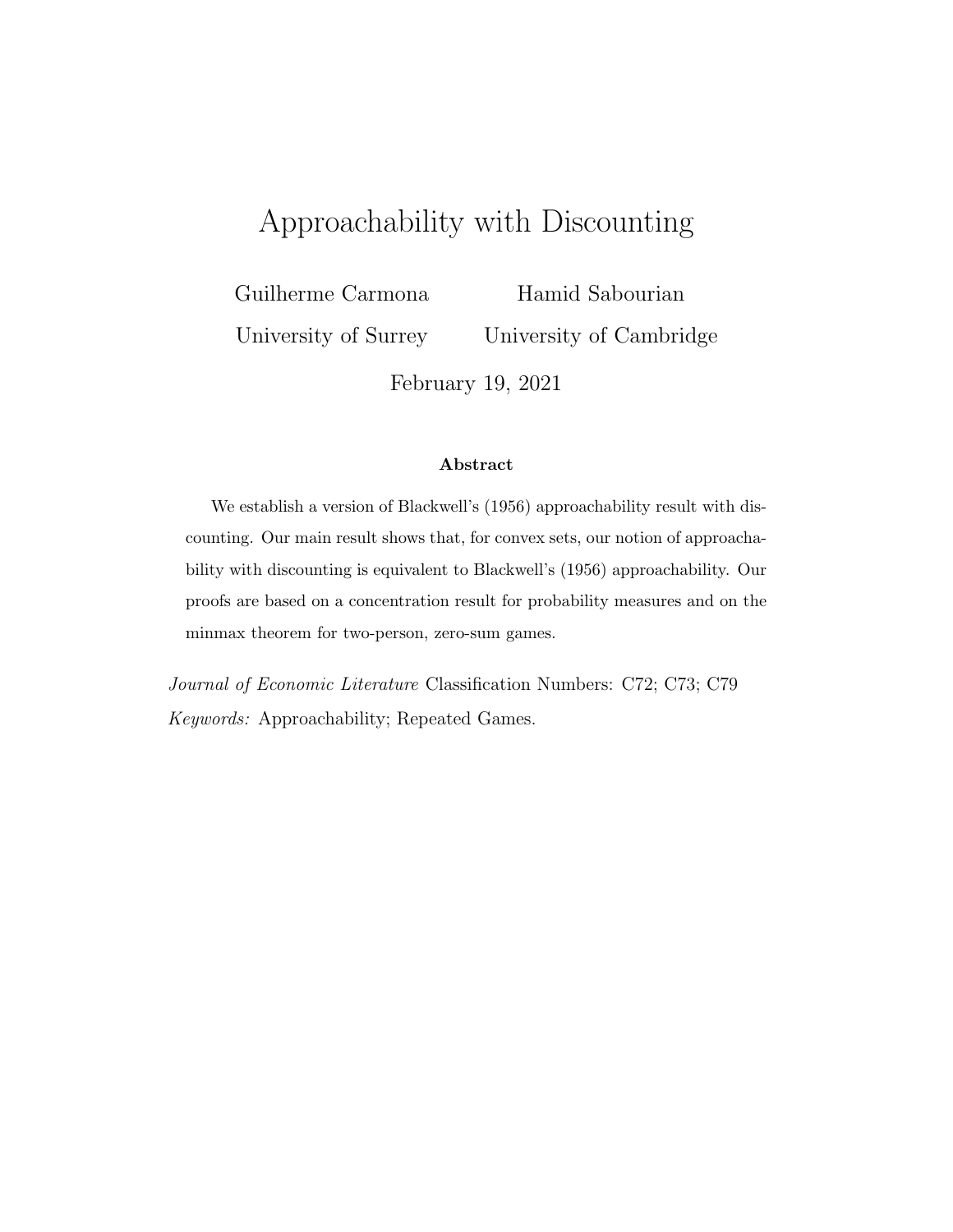## **1 Introduction**

Blackwell's (1956) approachability result gives, in repeated two-player games with vector payoffs, a necessary and sufficient condition for each player to be able to guarantee that the average payoff is, with high probability and after sufficiently periods have passed, close to a given convex set, independently of the strategy of the other player and of the time period. Several extensions and variations of this result have been given, $<sup>1</sup>$  but always for the case here payoffs are not discounted, i.e. the average</sup> payoff is the arithmetic average of the payoffs received in the first *n* periods.<sup>2</sup>

The importance of no-discounting for Blackwell's (1956) approachability result is that this feature is critical for the use of the strong law of large numbers for martingales, i.e. the applicability of this result does not extend to the case of discounting (where the average payoff is the discounted average of the payoffs received in the first *n* periods). Extending Blackwell's (1956) approachability result to the discounted case thus requires a different approach.

In this paper, we provide a version of Blackwell's (1956) approachability result for the case of discounting. We show that the necessary and sufficient condition for a convex set to be approachable is also necessary and sufficient for a convex set to be approachable with discounting.

Our proof is based on the following elementary ideas. First, McDiarmid's (1998) concentration result allows us to reduce the problem to showing that the expected discounted average of payoffs (as opposed to the discounted average of realized payoffs) is close to a given set. Second, player 1 (say) can always make sure that the expected discounted average of payoffs belongs to a given convex set. This would give our result except for the fact that, in general, player 1's strategy depends on player 2's

<sup>1</sup>See, among others, Hou (1969), Hou (1971), Vieille (1992), Spinat (2002), Lehrer and Solan (2009), Shani and Solan (2014), Bauso, Lehrer, Solan, and Venel (2015), Lagziel and Lehrer (2015), Perchet and Quincampoix (2015) and Fournier, Kuperwasser, Munk, Solan, and Weinbaum (2020).

<sup>&</sup>lt;sup>2</sup>An exception is provided by Vieille (1992) (see its concluding remarks), who has shown that every set is either weakly approachable or weakly excludable, both under discounting and no-discounting. See also Flesch, Laraki, and Perchet (2018), who consider weak approachability in quitting games.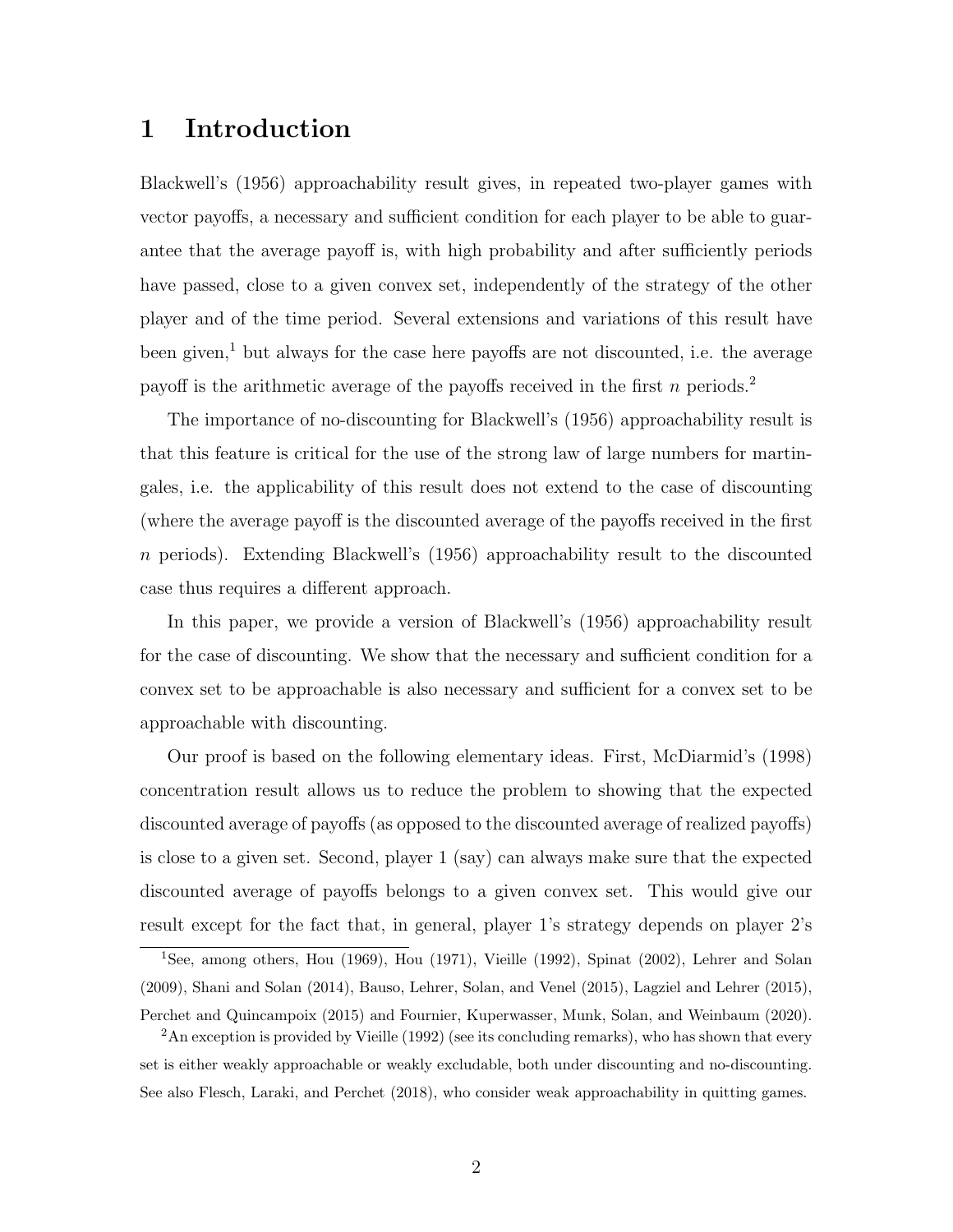strategy. However, the independence of player 1's strategy from that of player 2 can be achieved by applying the minmax theorem to the two-person, zero-sum game where player 1 seeks to minimize the expected distance of the discounted payoff to the given convex set.

Blackwell's (1956) approachability has found several applications in game theory, namely on repeated two-person, zero-sum games (see, e.g., Zamir (1992)) and on finitely repeated games with no discounting (see Gossner (1995)). In Barlo, Carmona, and Sabourian (2016), we have established a perfect monitoring Folk Theorem with bounded memory strategies in infinitely repeated games with discounting using a particular case of the main result established in the current paper. The approachability results of this paper can also be used to (i) obtain a perfect monitoring Folk Theorem with mixed strategies and finite automata in infinitely repeated games with discounting and 2-players and (ii) obtain the punishment strategies in Hörner and Lovo  $(2009)^3$ 

## **2 Approachability with discounting**

We consider a setting similar to that of Blackwell (1956). There are two players, 1 and 2, who interact in every period  $t \in \mathbb{N} = \{1, 2, \ldots\}$ . In every such period, player 1 chooses an action from a finite set  $A_1 = \{1, \ldots, r\}$ , with  $r \in \mathbb{N}$ , and player 2 from  $A_2 = \{1, \ldots, s\}$  with  $s \in \mathbb{N}$ . Players are allowed to randomize, i.e. choose elements of  $\Delta(A_1)$  and  $\Delta(A_2)$  respectively.<sup>4</sup> As in Blackwell (1956), let  $P = \Delta(A_1)$ and  $Q = \Delta(A_2)$ .

Each player observes neither the mixed choice made by the other player nor (necessarily) the realization. Instead, both players observe a public signal from a finite

<sup>&</sup>lt;sup>3</sup>The proofs of these claims can be found in Sections B and C respectively. For the case of more than two players Claim (i) regarding the Folk Theorem with mixed strategies also follows from Barlo, Carmona, and Sabourian's (2016) result with bounded recall; however, not only appealing to our results in this paper makes the proof more direct, it also works for the case with two players.

<sup>&</sup>lt;sup>4</sup>Throughout this paper  $\Delta(Y)$  will stand for the set of probability distributions over *Y*, when *Y* is a finite set.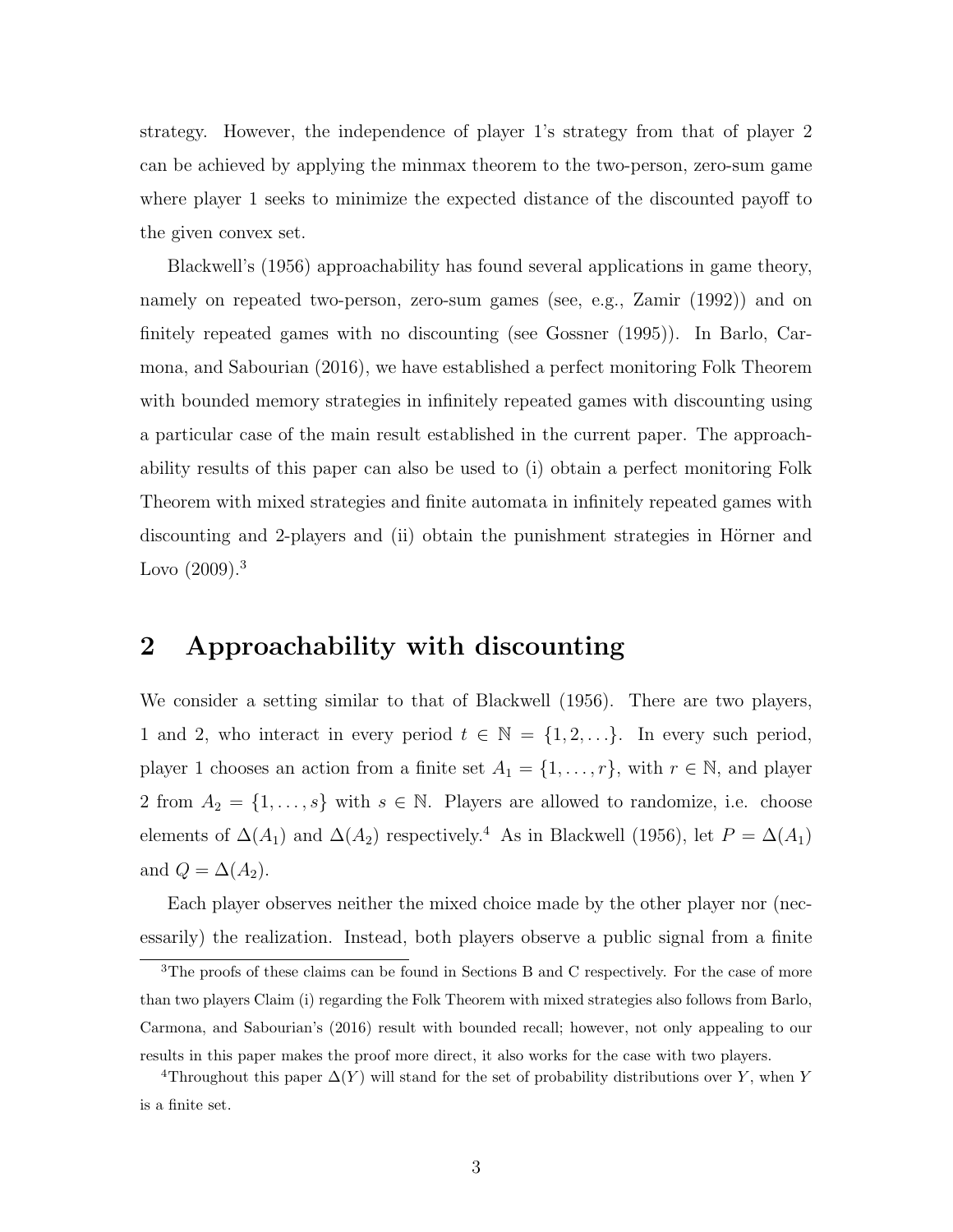subset *X* of  $\mathbb{R}^N$ , with  $N \in \mathbb{N}$ .<sup>5</sup> For each  $i \in A_1$  and  $j \in A_2$ , let  $m(i, j) \in \Delta(X)$ be the probability distribution on *X* when player 1 chooses *i* and player 2 chooses *j*. We let  $m_x(i, j)$  denote the probability that the signal *x* is observed when players choose  $(i, j)$ , for each  $x \in X$ . As in Blackwell (1956), M denotes the  $r \times s$  matrix with generic element  $m(i, j)$ , with  $1 \leq i \leq r$  and  $1 \leq j \leq s$ .

For any  $t \geq 1$ , a *t*-stage public history is a sequence  $h = (x_1, \ldots, x_t) \in X^t$  (the *t*-fold Cartesian product of *X*). The set of all *t*-stage public histories is denoted by  $H_t = X^t$ . We represent the initial (empty) public history by  $\emptyset$  and let  $H_0 = {\emptyset}$ . The set of all public histories is defined by  $H = \bigcup_{t \in \mathbb{N}_0} H_t$ .

A (behavior, public) *strategy* for player  $i \in \{1,2\}$  is a function  $f_i: H \to \Delta(A_i)$ mapping public histories into mixed actions. The set of player *i*'s strategies is denoted by  $F_i$ , and  $F = F_1 \times F_2$ . We let f denote a generic element of  $F_1$  and g a generic element of  $F_2$ . Given  $(f, g) \in F$ ,  $h \in H$ ,  $i \in A_1$  and  $j \in A_2$ ,  $f_i(h)$  denotes the probability that action *i* is played by player 1 and  $g_j(h)$  denotes the probability that action *j* is played by player 2.

Given a strategy  $(f, g) \in F$ , for each  $t \in \mathbb{N}$ ,  $x \in X$  and  $(x_1, \ldots, x_t) \in X^t$ , let

$$
\beta_x(x_1,\ldots,x_t; f,g) = \sum_{i=1}^r \sum_{j=1}^s f_i(x_1,\ldots,x_t)g_j(x_1,\ldots,x_t)m_x(i,j)
$$

be the probability of x after public history  $(x_1, \ldots, x_t)$  has occurred. Furthermore, let  $\beta_x(\emptyset; f, g) = \sum_{i=1}^r \sum_{j=1}^s f_i(\emptyset) g_j(\emptyset) m_x(i, j)$ . When it is clear from the context what the strategy  $(f, g)$  is, we simplify the notation and write  $\beta_x(x_1, \ldots, x_t)$  instead of  $\beta_x(x_1,\ldots,x_t;f,g).$ 

A strategy  $(f, g) \in F$  induces, for each  $t \in \mathbb{N}$ , a probability measure  $P_{(f,g),t}$ on  $X^t$  and a probability measure  $\pi_{(f,g),t}$  on *X* as follows. For each  $x \in X = X^1$ ,  $P_{(f,g),1}(x) = \pi_{(f,g),1}(x) = \beta_x(\emptyset)$ . Assuming that  $P_{(f,g),1}, \pi_{(f,g),1}, \ldots, P_{(f,g),t-1}, \pi_{(f,g),t-1}$ have been defined, then

$$
P_{(f,g),t}(x_1,\ldots,x_t)=P_{(f,g),t-1}(x_1,\ldots,x_{t-1})\beta_{x_t}(x_1,\ldots,x_{t-1})
$$

<sup>&</sup>lt;sup>5</sup>We depart from Blackwell (1956) in the assumption that *X* is finite since, in that paper, *X* is assumed to be a compact convex subset of  $\mathbb{R}^N$ .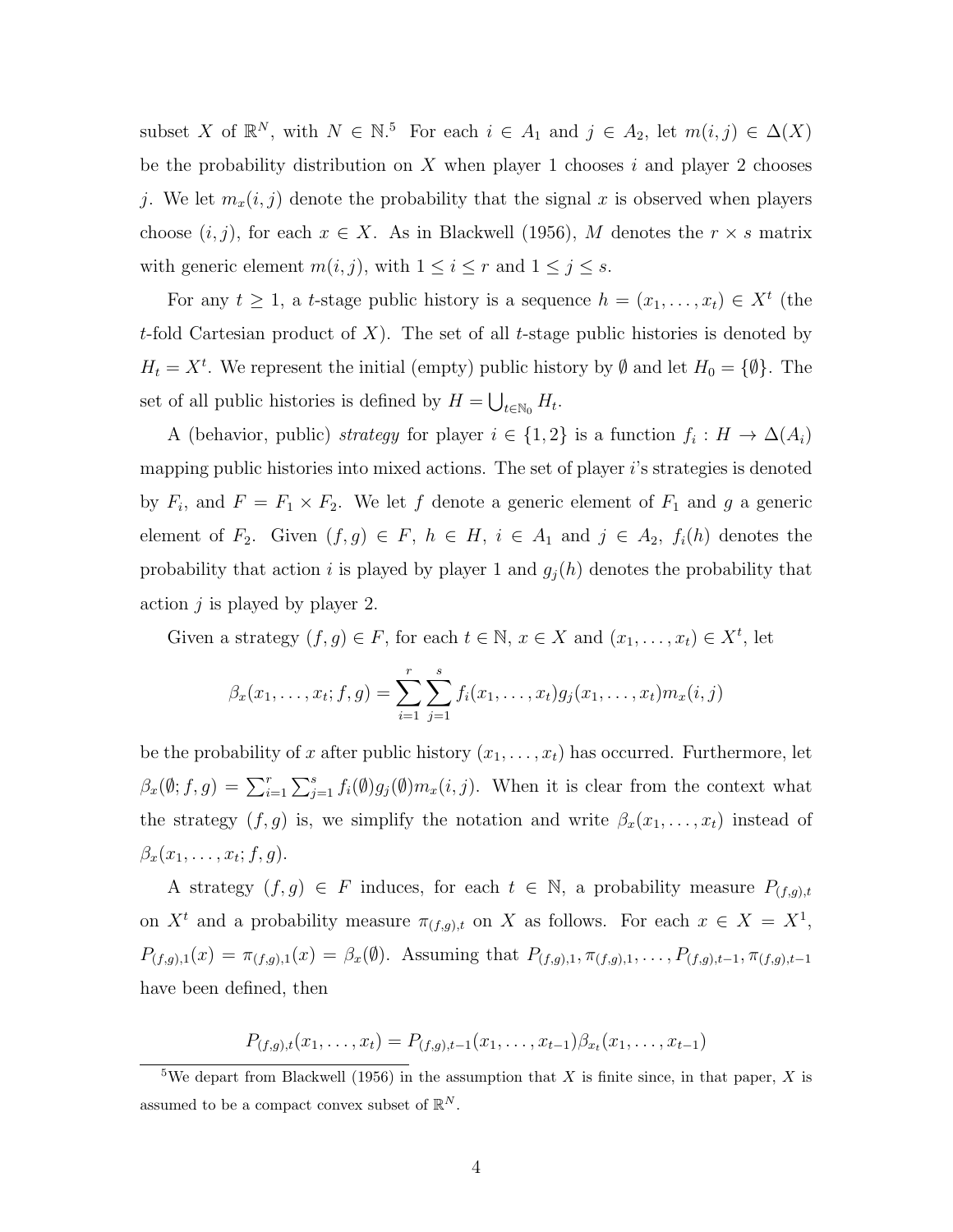for all  $(x_1, \ldots, x_t) \in X^t$  and

$$
\pi_{(f,g),t}(x) = \sum_{(x_1,\ldots,x_{t-1}) \in X^{t-1}} P_{(f,g),t}(x_1,\ldots,x_{t-1},x)
$$

for each  $x \in X$ . Moreover,  $(f, g) \in F$  induces a probability measure  $P_{(f,g),\infty}$  on  $X^{\infty}$ in the standard way, namely, such that

$$
P_{(f,g),\infty}(E \times X \times X \times \cdots) = P_{(f,g),t}(E) \tag{1}
$$

for each  $E \subseteq X^t$ .

Let  $|| \cdot ||$  denote a norm on  $\mathbb{R}^N$  and, for each  $x \in \mathbb{R}^N$  and  $S \subseteq \mathbb{R}^N$ , let  $d(x, S) =$ inf<sub>*y*∈</sub>*S* ||*x* − *y*||. We now recall Blackwell's (1956) notion of approachability.

**Definition 1 (Approachability)** *A subset S* of  $\mathbb{R}^N$  *is* approachable *if there exists*  $f \in F_1$  *such that, for every*  $\varepsilon > 0$ *, there exists*  $T \in \mathbb{N}$  *such that, for every*  $g \in F_2$ *,* 

$$
P_{(f,g),\infty}\left(\left\{(x_1,x_2,\ldots)\in X^\infty:d\left(\frac{1}{t}\sum_{k=1}^tx_k,S\right)\geq \varepsilon\text{ for some }t\geq T\right\}\right)<\varepsilon.
$$

Our notion of approachability with discounting is as follows.

**Definition 2 (Approachability with discounting)** *A subset S* of  $\mathbb{R}^N$  *is* approachable with discounting *if, for each*  $\delta \in (0,1)$ *, there exists*  $f_{\delta} \in F_1$  *such that, for each*  $\varepsilon > 0$ , there exists  $\delta^* \in (0,1)$  such that, for every  $\delta \geq \delta^*$ , there exists  $T \in \mathbb{N}$  such *that, for every*  $g \in F_2$ *,* 

$$
P_{(f_\delta,g),\infty}\left(\left\{(x_1,x_2,\ldots)\in X^\infty:d\left(\frac{1-\delta}{1-\delta^t}\sum_{k=1}^t\delta^{k-1}x_k,S\right)\geq\varepsilon\text{ for some }t\in\{T,\ldots,\infty\}\right\}\right)<\varepsilon.
$$

The above notion of approachability with discounting is analogous to the one given in Blackwell (1956), with  $\frac{1-\delta}{1-\delta^t} \sum_{k=1}^t \delta^{k-1} x_k$  in place of  $\frac{1}{t} \sum_{k=1}^t x_k$ . Thus, while Blackwell's (1956) notion consider roughly the case  $\delta = 1$ , ours covers the case of  $\delta$ sufficiently close but different than 1. As Blackwell's (1956) approachability, in the above definition, while *T* depends on both  $\delta$  and  $\varepsilon$ ,  $f_{\delta}$  depends only on  $\delta$  and not on *ε*. Also note that approachability with discounting concerns not just sufficiently large finite discounted averages of signals (when  $t \geq T$  is finite) but also infinity discounted averages of signals (when  $t = \infty$ ).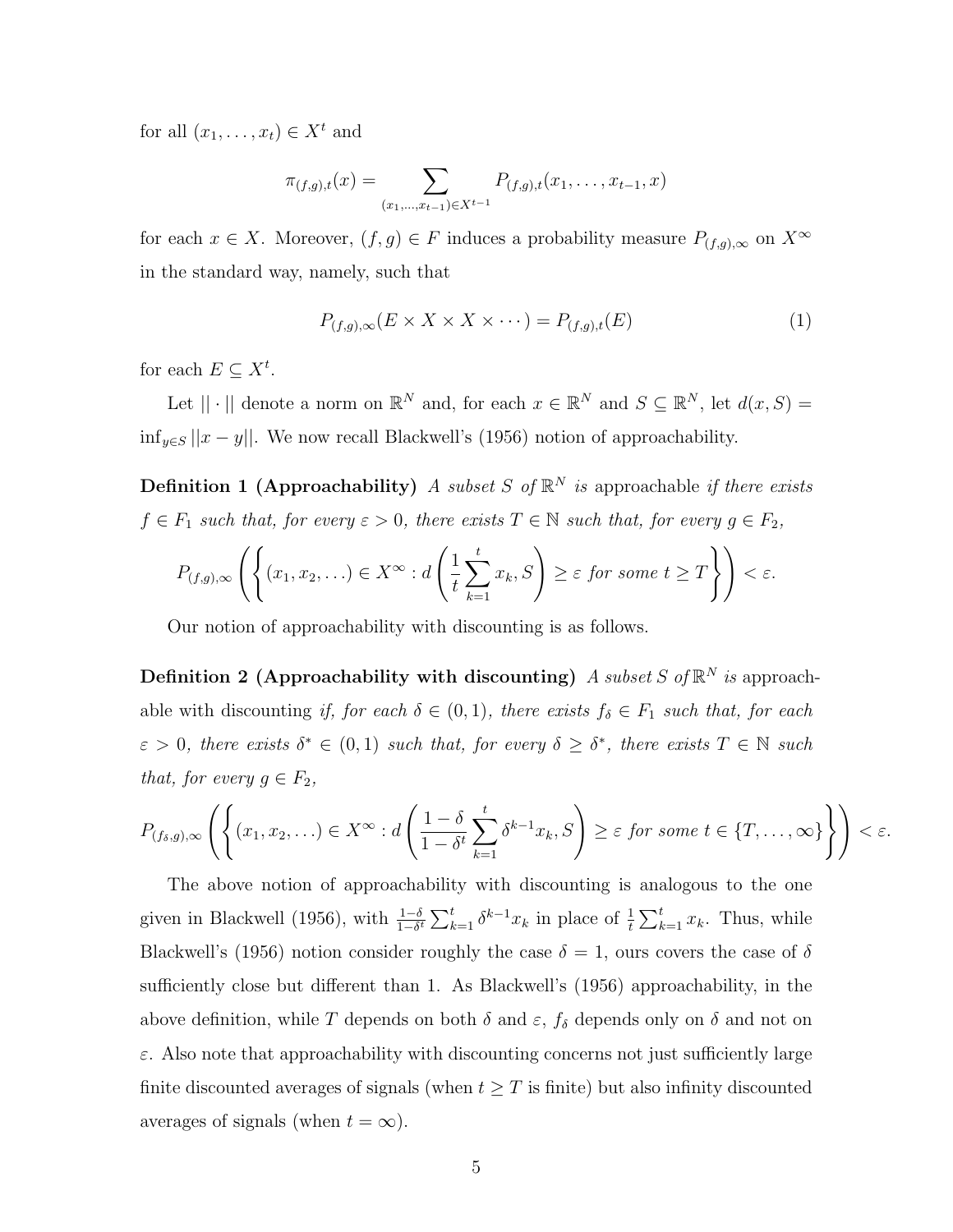Note that if  $S \subseteq \mathbb{R}^N$  is approachable then there exists  $f \in F_1$  such that, for each  $\varepsilon > 0$ , there exists  $T \in \mathbb{N}$  such that, for each  $t \geq T$ , there exists  $\delta^*(t) \in (0,1)$  with

$$
P_{(f,g),t}\left(\left\{d\left(\frac{1-\delta}{1-\delta^t}\sum_{k=1}^t \delta^{k-1}x_k, S\right) \geq \varepsilon\right\}\right) < \varepsilon
$$

for each  $\delta \geq \delta^*(t)$  and  $g \in F_2$ . This conclusion follows easily because, for each  $t \in \mathbb{N}$ , lim<sub> $\delta \rightarrow 1}$ </sub> $\frac{1-\delta}{1-\delta}$  $\frac{1-\delta}{1-\delta^t} \sum_{k=1}^t \delta^{k-1} x_k = \frac{1}{t}$  $\frac{1}{t} \sum_{k=1}^{t} x_k$  uniformly on  $(x_1, \ldots, x_t) \in X^t$ . But the requirement of our notion of approachability with discounting is to find some sufficiently large  $\delta^* \in (0,1)$  such that, for each  $\delta \geq \delta^*$ ,  $\frac{1-\delta}{1-\delta^*}$  $\frac{1-\delta}{1-\delta^t}$   $\sum_{k=1}^t \delta^{k-1} x_k$  is close to *S* with high probability uniformly on  $g \in F_2$  and on all sufficiently large *t*. But this does not follow immediately from the definition of approachability.<sup>6</sup>

In some applications, our notion of approachability with discounting case may not be so user friendly as the minimum length of time *T* depends on the value of *δ*. For example to establish Folk theorems for repeated games, one typically requires a player to be able to guarantee that, with a sufficiently high probability, the discounted average of realized signals be close to a given set when the discount factor *δ* is sufficiently high and the discounted average is for some sufficiently long length  $t(\delta)$ periods (e.g. Hörner and Lovo  $(2009)$ ). The above notion of approachability however is for all  $t \geq T$ . Hence, it is not possible to apply our definition of approachability with discounting to such set-ups unless the length of time  $t(\delta)$  required for the Folk theorem to be at least the length of time *T* (which also depends on  $\delta$ ) allowed by approachability with discounting.

The following notion of  $(\delta, t)$ -approachability sidesteps this issue by focusing on a finite horizon *t* and by considering a bound on the probability of the discounted average of realized signals being within *ε* of a given set that depends explicitly on *δ*

$$
\left\|\frac{1-\delta}{1-\delta^t}\sum_{k=1}^t \delta^{k-1}x_k - \frac{1}{t}\sum_{k=1}^t x_k\right\| < \varepsilon.
$$

But we cannot guarantee this.

<sup>6</sup>Approachability implies our notion of approachability with discounting if the following claim were to hold: For each  $\varepsilon > 0$ , there exists  $\delta^* \in (0,1)$  such that, for each  $\delta \geq \delta^*$ , there exists  $T \in \mathbb{N}$ such that, for each  $(x_1, x_2, \ldots) \in X^{\infty}$  and  $t \geq T$ ,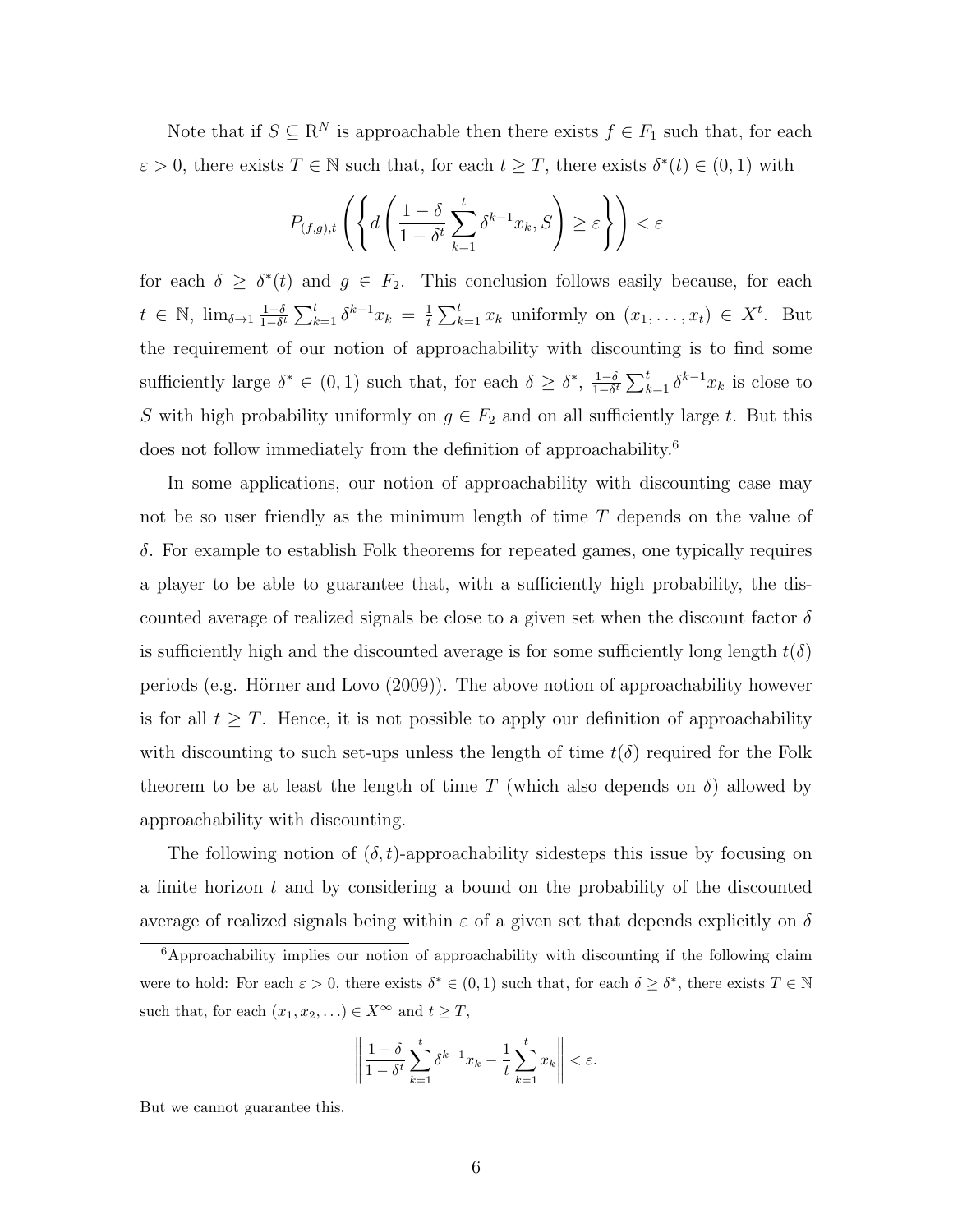and *t*. For each  $\delta \in (0,1)$  and  $t \in \mathbb{N}$ , let

$$
b(\delta, t) = \frac{1 - \delta}{1 + \delta} \frac{1 + \delta^t}{1 - \delta^t}.
$$

**Definition 3** ( $(\delta, t)$ **-approachability)** *Given*  $\delta \in (0, 1)$  *and*  $t \in \mathbb{N}$ *, a subset S of*  $\mathbb{R}^N$  *is* ( $\delta$ , *t*)-approachable *if there exists*  $f \in F_1$  *such that, for each*  $\varepsilon > 0$  *and*  $g \in F_2$ *,* 

$$
P_{(f,g),t}\left(\left\{(x_1,\ldots,x_t)\in X^t:d\left(\frac{1-\delta}{1-\delta^t}\sum_{k=1}^t\delta^{k-1}x_k,S\right)\geq\varepsilon\right\}\right)<\left(\frac{M}{\varepsilon}-\varepsilon\right)ce^{-\frac{d\varepsilon^4}{b(\delta,t)}}+\varepsilon
$$

*where*  $c, d, M > 0$  *depend only on X* and *S*.

Simple calculation shows that  $\lim_{(\delta,t)\to(1,\infty)} b(\delta,t) = 0$  (see Lemma 2 in the Appendix). Hence, if a set  $S \subseteq \mathbb{R}^N$  is  $(\delta, t)$ -approachable for each  $\delta \in (0, 1)$  and  $t \in \mathbb{N}$ , then for each  $\varepsilon > 0$ , there exists  $\delta^* \in (0,1)$  and  $T \in \mathbb{N}$  such that, for every  $\delta \geq \delta^*$ , *t*  $\geq$  *T* there exists *f*<sub> $\delta$ ,*t*</sub>  $\in$  *F*<sub>1</sub> such that for all *g*  $\in$  *F*<sub>2</sub>,

$$
P_{(f_{\delta,t},g),t}\left(\left\{(x_1,\ldots,x_t)\in X^t:d\left(\frac{1-\delta}{1-\delta^t}\sum_{k=1}^t\delta^{k-1}x_k,S\right)\geq\varepsilon\right\}\right)<\varepsilon.
$$

Note that in some important cases (e.g. Theorem 3 below) the strategy  $f_{\delta,t}$  in the above expression can be made independent of *δ* and *t*.

Our main result characterizes the convex subsets of  $\mathbb{R}^N$  that are approachable. This characterization uses the following notion.

**Definition 4 (Securability)** *A subset S* of  $\mathbb{R}^N$  *is* securable *if, there exists*  $c, d > 0$ *such that, for each*  $g \in F_2$ *, there exists*  $f \in F_1$  *such that, for each*  $\varepsilon > 0$ *,*  $t \in \mathbb{N}$  *and*  $\delta \in (0, 1)$ *,* 

$$
P_{(f,g),t}\left(\left\{(x_1,\ldots,x_t)\in X^t:d\left(\frac{1-\delta}{1-\delta^t}\sum_{k=1}^t\delta^{k-1}x_k,S\right)\geq \varepsilon\right\}\right)
$$

The usefulness of securability is seen in the following result that shows that it implies approachability with discounting and  $(\delta, t)$ -approachability for each  $\delta \in (0, 1)$ and  $t \in \mathbb{N}$ .

**Theorem 1** *If*  $S \subseteq \mathbb{R}^N$  *is securable, then S is approachable with discounting and*  $(\delta, t)$ -approachable for each  $\delta \in (0, 1)$  and  $t \in \mathbb{N}$ .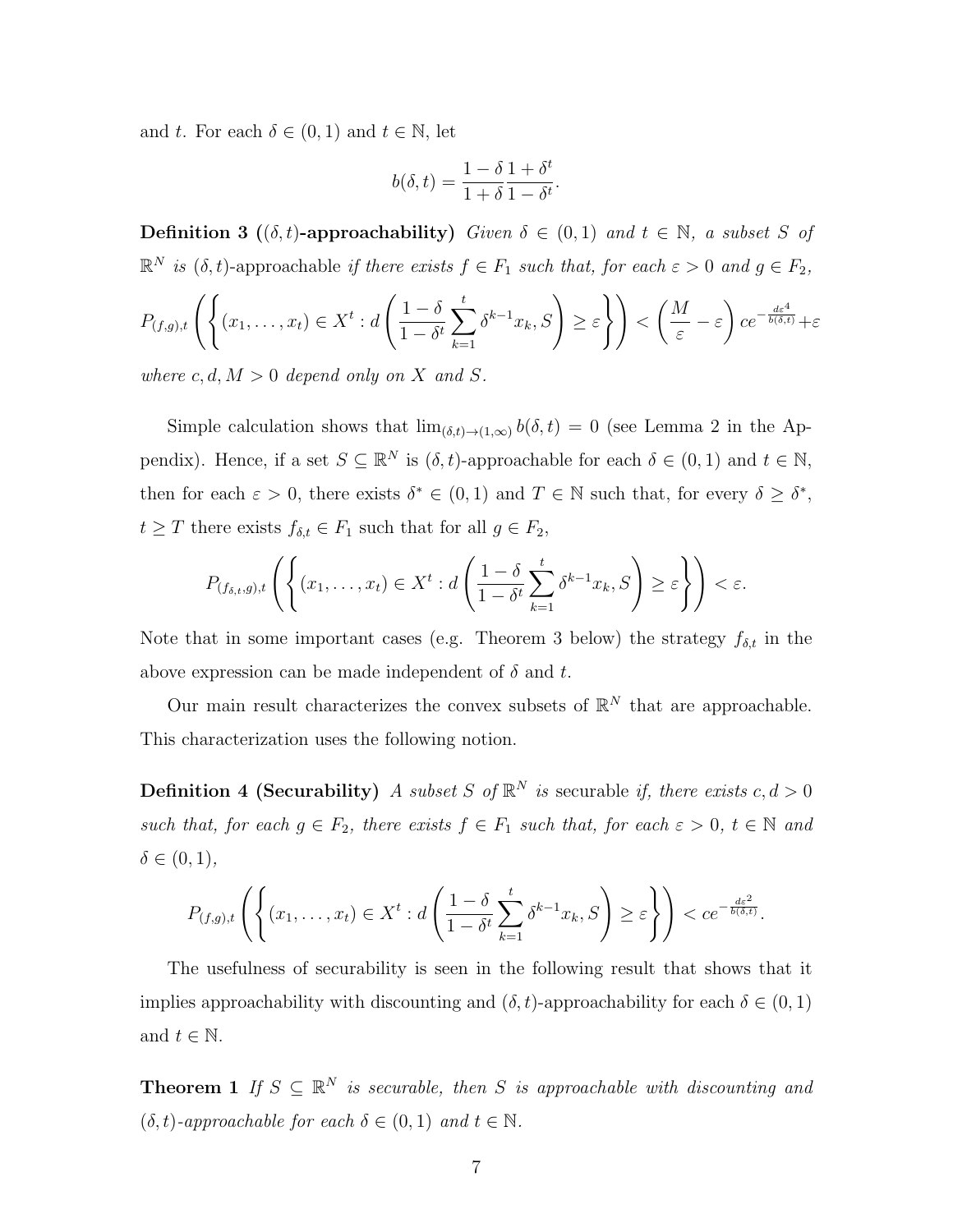The proof of Theorem 1 as well as the other ones in this section rely on the following concentration result that may have interest in its own right.

**Lemma 1** *For any*  $(f, g) \in F$ *, ε* > 0*,*  $\delta \in (0, 1)$  *and*  $t \in \mathbb{N}$ *,* 

$$
P_{(f,g),t} \left( S_{\delta,t,\varepsilon} \right) \leq |X| e^{-\frac{2\varepsilon^2}{B^2 b(\delta,t)}},
$$

*where*

$$
S_{\delta,t,\varepsilon} = \left\{ (x_1, \dots, x_t) \in X^t : \left\| \frac{1-\delta}{1-\delta^t} \sum_{k=1}^t \delta^{k-1} x_k - \frac{1-\delta}{1-\delta^t} \sum_{k=1}^t \delta^{k-1} \sum_{x \in X} \beta_x (x_1, \dots, x_{k-1}) x \right\| \ge \varepsilon \right\}
$$

 $and$   $B = |X| \max_{x \in X} |x|$ .

Since  $\lim_{(\delta,t)\to(1,\infty)} b(\delta,t) = 0$ , Lemma 1 shows that the discounted sum of the realization of signals is close to its expected discounted sum with a probability close to one when  $\delta$  is close to one and  $t$  is close to infinity. In other words, the distribution of the discounted sum of signals is concentrated around its expected value.

Theorem 2 below characterizes the convex subset of an Euclidean space that are approachable with discounting. In addition, it shows that all the notions we considered in this paper — approachability, approachability with discounting,  $(\delta, t)$ approachability for each  $\delta$  and  $t$ , and securability — are equivalent.

It uses the following notation: For each  $i \in A_1$  and  $j \in A_2$ , let  $\overline{m}(i, j) =$  $\sum_{x \in X} x m_x(i, j)$  be the expected value of *x* with respect to  $m(i, j)$  and, for each *q ∈ Q*, let

$$
T(q) = \cos \left\{ \sum_{j=1}^{s} q_j \bar{m}(1, j), \dots, \sum_{j=1}^{s} q_j \bar{m}(r, j) \right\}.
$$

**Theorem 2** Let  $S \subseteq \mathbb{R}^N$  be closed and convex. Then the following are equivalent:

- *1.*  $S \cap T(q) \neq ∅$  *for each*  $q \in Q$ *.*
- *2. S is approachable.*
- *3. S is approachable with discounting.*
- *4. S is*  $(\delta, t)$ *-approachable for each*  $\delta \in (0, 1)$  *and*  $t \in \mathbb{N}$ *.*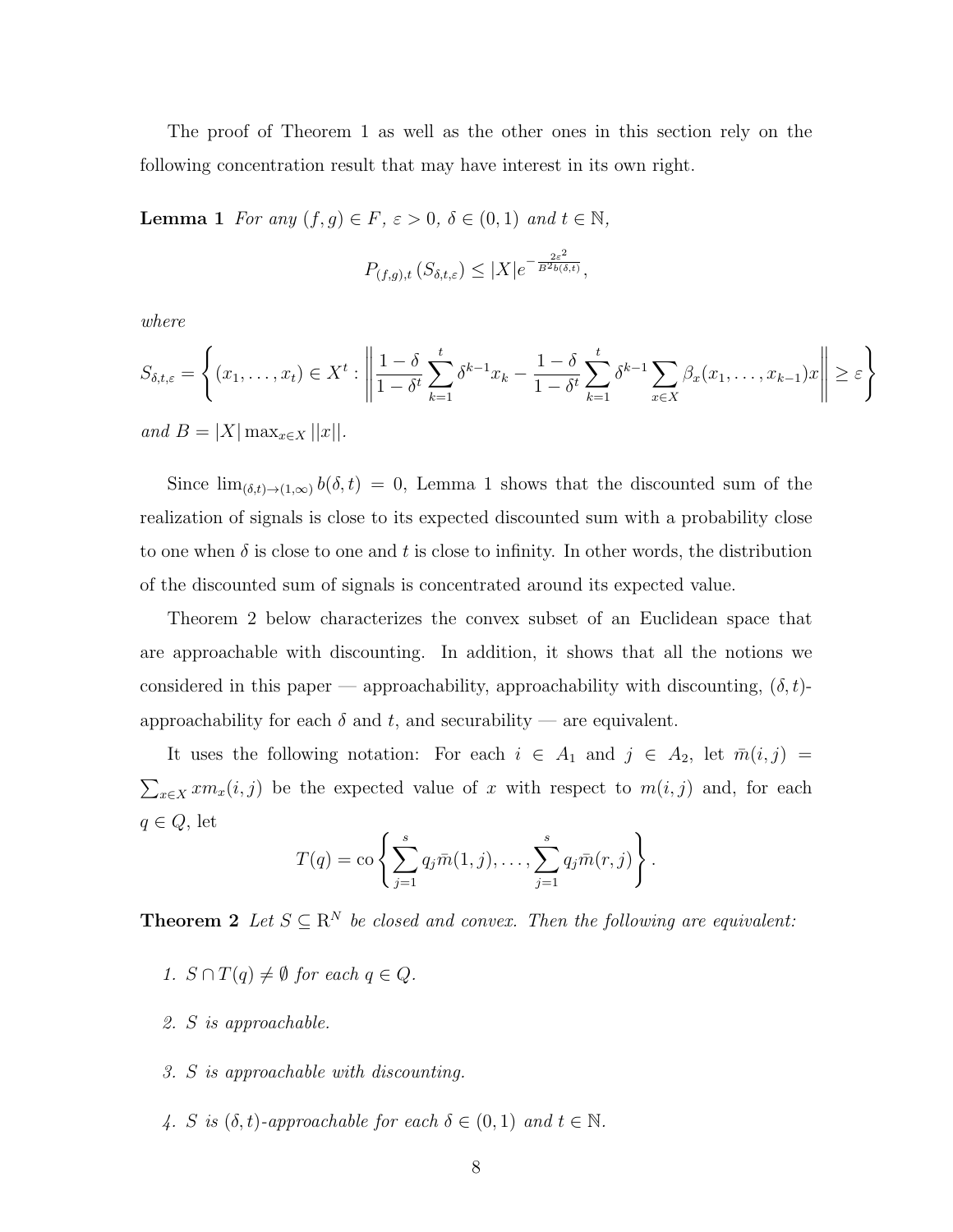*5. S is securable.*

For each  $p \in P$ , let

$$
R(p) = \mathrm{co}\left\{\sum_{i=1}^r p_i \bar{m}(i,1),\ldots,\sum_{i=1}^r p_i \bar{m}(i,s)\right\}.
$$

We have that  $R(p) \cap T(q) \neq \emptyset$ ; hence,  $R(p)$  is approachable with discounting. In this case, we obtain a stronger conclusion, namely that player 1's strategy can be taken to be identically equal to  $p$  and, in particular, independent of  $\delta$ .

**Theorem 3** *If*  $R(p) \subseteq S$  *for some*  $p \in P$  *and*  $f \equiv p$ *, then, for every*  $\varepsilon > 0$ *, there* exists  $\delta^* \in (0,1)$  and  $T^* \in \mathbb{N}$  such that, for every  $\delta \geq \delta^*$ ,  $t \geq T^*$  and  $g \in F_2$ ,

$$
P_{(f,g),t}\left(\left\{(x_1,\ldots,x_t)\in X^t:d\left(\frac{1-\delta}{1-\delta^t}\sum_{k=1}^t\delta^{k-1}x_k,S\right)\geq\varepsilon\right\}\right)<\varepsilon.
$$

*In addition, for every*  $\delta \geq \delta^*$ *, there exists*  $T \in \mathbb{N}$  *such that, for every*  $g \in F_2$ *,* 

$$
P_{(f,g),\infty}\left(\left\{(x_1,x_2,\ldots)\in X^\infty:d\left(\frac{1-\delta}{1-\delta^t}\sum_{k=1}^t\delta^{k-1}x_k,S\right)\geq\varepsilon\text{ for some }t\in\{T,\ldots,\infty\}\right\}\right)<\varepsilon.
$$

Theorem 3 is analogous to Corollary 1 in Blackwell (1956). As in the latter, *R*(*p*), and therefore any superset of it, is approachable with discounting for each  $p \in P$ using the constant strategy  $f \equiv p$ . However, we note that Theorem 3 does not follow from Blackwell's (1956) Corollary 1 for the same reason why approachability with discounting does not follows from approachability.

We also note here that our approach uses the minmax theorem for two-person, zero-sum games which is applied to the game where player 1 seeks to minimize the expected distance of the infinitely discounted sum of realized public signals to a given set *S* using a repeated game strategy. Despite this latter feature, the game is a oneshot game. Consequently, our approach is not based on Zamir's (1992) results for repeated two-person, zero-sum games.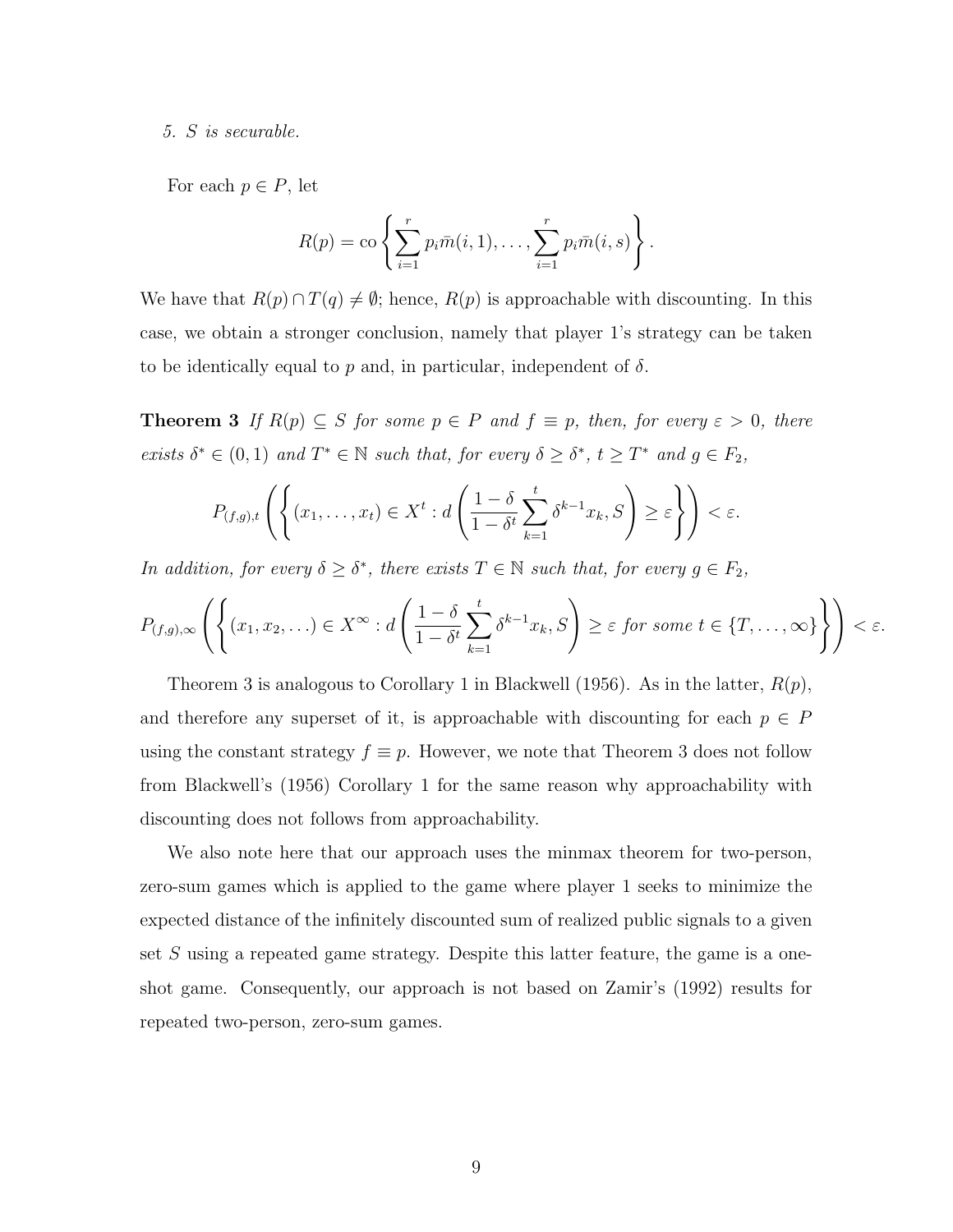## **A Appendix**

### **A.1 Lemmas**

In this section, we state and prove some useful lemmas. We start with the proof of Lemma 1, which uses a concentration result from probability theory.

**Proof of Lemma 1.** Let  $(f, g) \in F$ ,  $\varepsilon > 0$ ,  $\delta \in (0, 1)$  and  $t \in \mathbb{N}$  be given. For each  $x \in X$ , define

$$
F_x(x_1,...,x_t) = \frac{1-\delta}{1-\delta^t} \sum_{k=1}^t \delta^{k-1} (1_x(x_k) - \beta_x(x_1,...,x_{k-1}))
$$

for each  $(x_1, \ldots, x_t) \in X^t$ . We first argue that it suffices to show that

$$
P_{(f,g),t}\left(|F_x(x_1,\ldots,x_t)|\geq \frac{\varepsilon}{B}\right)\leq e^{-\frac{2\varepsilon^2}{B^2b(\delta,t)}}\text{ for each }x\in X.\tag{2}
$$

Indeed, we have that

$$
\left\| \frac{1-\delta}{1-\delta^t} \sum_{k=1}^t \delta^{k-1} x_k - \frac{1-\delta}{1-\delta^t} \sum_{k=1}^t \delta^{k-1} \sum_{x \in X} \beta_x (x_1, \dots, x_{k-1}) x \right\| =
$$
\n
$$
\left\| \frac{1-\delta}{1-\delta^t} \sum_{k=1}^t \delta^{k-1} \sum_{x \in X} x 1_x (x_k) - \frac{1-\delta}{1-\delta^t} \sum_{k=1}^t \delta^{k-1} \sum_{x \in X} \beta_x (x_1, \dots, x_{k-1}) x \right\| =
$$
\n
$$
\left\| \sum_{x \in X} x \left( \frac{1-\delta}{1-\delta^t} \sum_{k=1}^t \delta^{k-1} 1_x (x_k) - \frac{1-\delta}{1-\delta^t} \sum_{k=1}^t \delta^{k-1} \beta_x (x_1, \dots, x_{k-1}) \right) \right\| =
$$
\n
$$
\left\| \sum_{x \in X} x F_x (x_1, \dots, x_t) \right\| \le \sum_{x \in X} ||x|| \left| F_x (x_1, \dots, x_t) \right|.
$$

Hence,

$$
\left\{ (x_1, \ldots, x_t) \in X^t : \left\| \frac{1 - \delta}{1 - \delta^t} \sum_{k=1}^t \delta^{k-1} x_k - \frac{1 - \delta}{1 - \delta^t} \sum_{k=1}^t \delta^{k-1} \sum_{x \in X} \beta_x (x_1, \ldots, x_{k-1}) x \right\| \ge \varepsilon \right\}
$$
  

$$
\subseteq \bigcup_{x \in X} \left\{ (x_1, \ldots, x_t) \in X^t : |F_x(x_1, \ldots, x_t)| \ge \frac{\varepsilon}{B} \right\}
$$

and, therefore, if (2) holds, then

$$
P_{(f,g),t}\left(\left\|\frac{1-\delta}{1-\delta^t}\sum_{k=1}^t \delta^{k-1}x_k - \frac{1-\delta}{1-\delta^t}\sum_{k=1}^t \delta^{k-1}\sum_{x\in X}\beta_x(x_1,\ldots,x_{k-1})x\right\| \geq \varepsilon\right) \leq |X|e^{-\frac{2\varepsilon^2}{B^2b(\delta,t)}}.
$$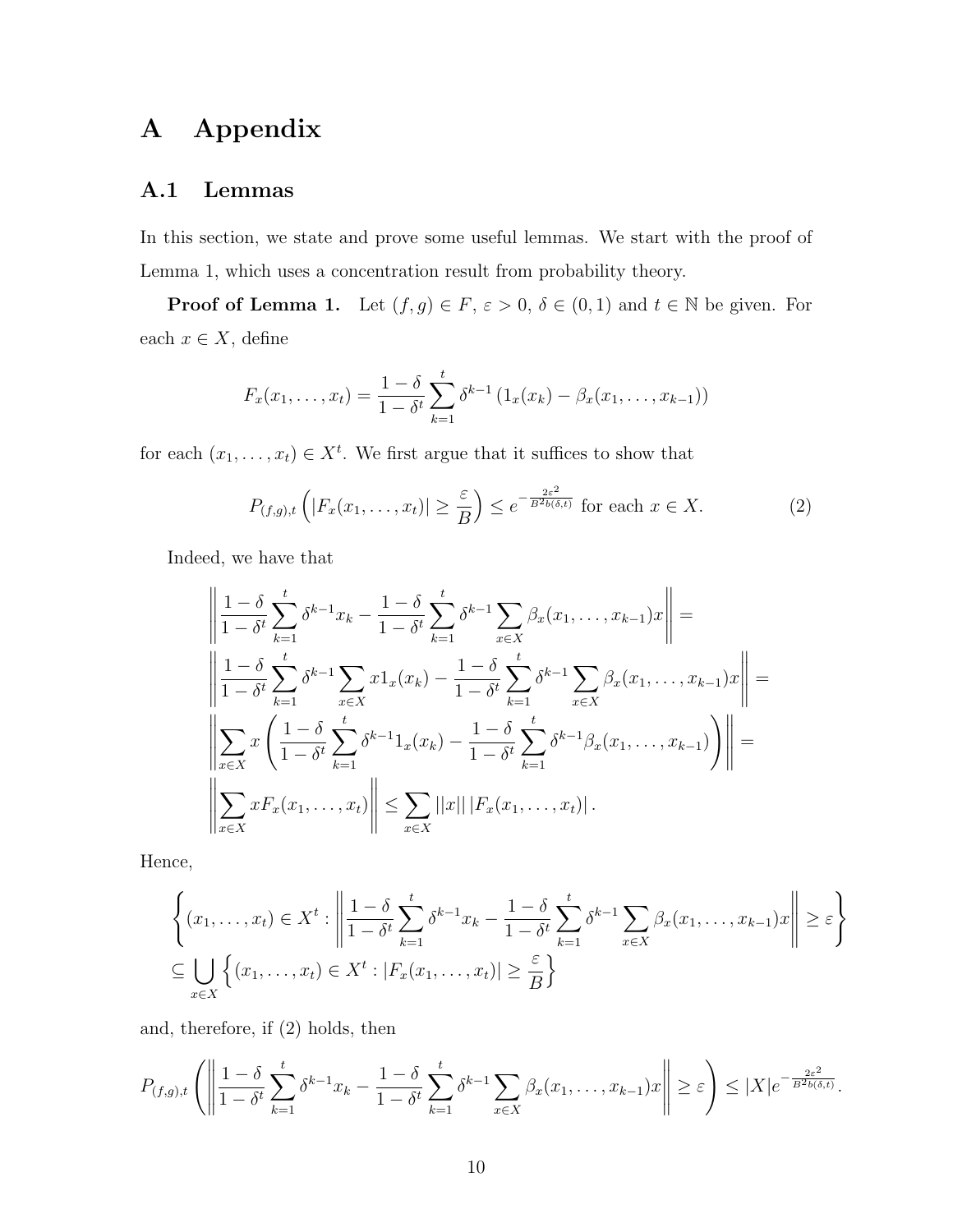By the above, in the remaining of this proof, we establish  $(2)$ . Fix  $x \in X$ . For convenience, for each  $1 \leq k \leq t$ , we write  $P_k$  (resp.  $\pi_k$ ) instead of  $P_{(f,g),k}$  (resp.  $\pi_{(f,g),k}$ ). First, note that

$$
E(F_x) = \frac{1 - \delta}{1 - \delta^t} \sum_{k=1}^t \delta^{k-1} \left( \pi_k(x) - \sum_{(x_1, \dots, x_{k-1}) \in X^{k-1}} P_k(x_1, \dots, x_{k-1}) \beta_x(x_1, \dots, x_{k-1}) \right)
$$
  
=  $\frac{1 - \delta}{1 - \delta^t} \sum_{k=1}^t (\pi_k(x) - \pi_k(x)) = 0.$ 

Next, fix  $k \in \{1, ..., t\}$  and  $\hat{x}_1, ..., \hat{x}_{k-1} \in X^{k-1}$ . Let  $B_k = \{(x_1, ..., x_t) \in X^t :$  $x_i = \hat{x}_i$  for all  $i = 1, \ldots, k-1$ } and, for each  $x' \in X$ ,

$$
g_k(x') = E(F_x(x_1, ..., x_t)|B_k, x_k = x') - E(F_x(x_1, ..., x_t)|B_k).
$$

Furthermore, let  $ran(\hat{x}_1, ..., \hat{x}_{k-1}) = sup\{|g_k(x') - g_k(\bar{x})| : x', \bar{x} \in X\}$ . We have that, for each  $x' \in X$  and  $l \in \{k+1, ..., t\}$ ,

$$
E(1_x(x_l) - \beta_x(x_1, \dots, x_{l-1}) | B_k, x_k = x') = 0
$$
\n(3)

since

$$
E(1_x(x_l)|B_k, x_k = x') =
$$
  

$$
\sum_{(x_{k+1},...,x_{l-1})} \prod_{n=k+1}^{l-1} \beta_{x_n}(\hat{x}_1,..., \hat{x}_{k-1}, x', ..., x_{n-1}) \beta_x(\hat{x}_1,..., \hat{x}_{k-1}, x', x_{k+1}, ..., x_{l-1}) =
$$
  

$$
E(\beta_x(x_1,...,x_{l-1})|B_k, x_k = x').
$$

Hence, it follows from (3) that

$$
|g_k(x') - g_k(\bar{x})| = \left| \frac{1 - \delta}{1 - \delta t} \delta^{k-1} (1_x(x') - 1_x(\bar{x})) \right|
$$

and, hence,

$$
\operatorname{ran}(\hat{x}_1,\ldots,\hat{x}_{k-1}) = \frac{1-\delta}{1-\delta^t}\delta^{k-1}.
$$

For each  $(\hat{x}_1, ..., \hat{x}_t) \in X^t$ , let  $R^2(\hat{x}_1, ..., \hat{x}_t) = \sum_{k=1}^t (ran(\hat{x}_1, ..., \hat{x}_{k-1}))^2$  and

$$
\hat{r}^2 = \sup_{(\hat{x}_1, \dots, \hat{x}_t) \in X^t} R^2(\hat{x}_1, \dots, \hat{x}_t).
$$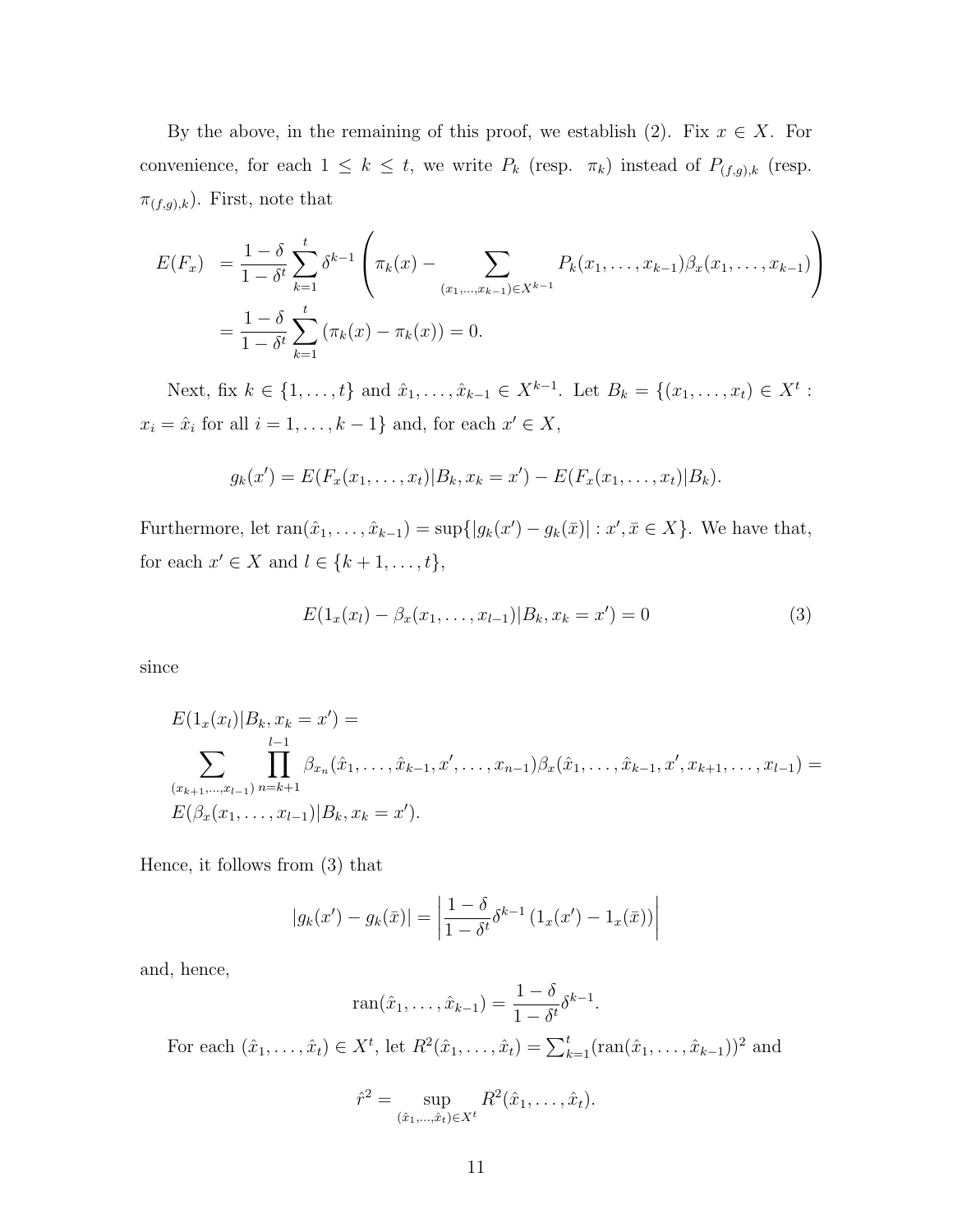Thus, we obtain that

$$
R^{2}(\hat{x}_{1},...,\hat{x}_{t}) = \left(\frac{1-\delta}{1-\delta^{t}}\right)^{2} \sum_{k=1}^{t} \delta^{2(k-1)}
$$

and, hence,

$$
\hat{r}^2 = \left(\frac{1-\delta}{1-\delta^t}\right)^2 \sum_{k=1}^t \delta^{2(k-1)} = \frac{(1-\delta)^2}{(1-\delta^t)^2} \frac{1-\delta^{2t}}{1-\delta^2} = \frac{1-\delta}{1+\delta} \frac{1+\delta^t}{1-\delta^t} = b(\delta, t).
$$

It follows by Theorem 3.7 in McDiarmid (1998) that

$$
P_{(f,g),t}\left(|F_x(x_1,\ldots,x_t)|\geq \frac{\varepsilon}{B}\right)\leq e^{-\frac{2\varepsilon^2}{B^2b(\delta,t)}},
$$

as desired. This completes the proof.  $\blacksquare$ 

**Lemma 2**  $\lim_{(\delta,t)\to(1,\infty)} b(\delta,t) = 0.$ 

**Proof.** Let  $\{(\delta_n, t_n)\}_{n=1}^{\infty}$  be a sequence in  $(0, 1) \times \mathbb{N}$  such that  $(\delta_n, t_n) \to (1, \infty)$ . As  $0 \leq \delta_n^{t_n} \leq 1$  for each  $n \in \mathbb{N}$ , taking a subsequence if necessary, we may assume that  $\{\delta_n^{t_n}\}_{n=1}^{\infty}$  converges; let  $\alpha = \lim_n \delta_n^{t_n} \in [0,1].$  When  $\alpha \neq 1$ , it is clear that  $\lim_{n} b(\delta_n, t_n) = 0$ . Thus, assume that  $\alpha = 1$ .

Let  $\varepsilon > 0$  and pick  $T \in \mathbb{N}$  such that  $1/T < \varepsilon$ . Thus, for each *n* sufficiently large,  $t_n > T$  and, therefore,

$$
0 \le \frac{1 - \delta_n}{1 - \delta_n^{t_n}} \le \frac{1 - \delta_n}{1 - \delta_n^T} \to \frac{1}{T} < \varepsilon.
$$

Thus,  $\lim_{n} \frac{1-\delta_n}{1-\delta^{t_n}}$  $\frac{1-\delta_n}{1-\delta_n^{t_n}} = 0$  and, because  $(1+\delta_n^{t_n})/(1+\delta_n) \to 1$ , it follows that  $\lim_n b(\delta_n, t_n) =$  $0.$ 

**Corollary 1** *For each*  $\gamma > 0$ *, there exists*  $\delta_{\gamma} \in (0,1)$  *and*  $T_{\gamma} \in \mathbb{N}$  *such that*  $\delta \geq \delta_{\gamma}$ *and*  $t \geq T_\gamma$  *imply that* 

$$
|X|e^{-\frac{2\varepsilon^2}{B^2b(\delta,t)}} < \gamma.
$$

**Proof.** Indeed, if  $\eta > 0$  is such that  $b(\delta, t) < \eta$  implies that  $|X|e^{-\frac{2\varepsilon^2}{B^2b(\delta,t)}} < \gamma$ , then use Lemma 2 to obtain  $\delta_{\gamma}$  and  $T_{\gamma}$ .

It follows by Lemmas 1 and 2 that we can focus on the expected discounted sum of signals  $\frac{1-\delta}{1-\delta^t} \sum_{k=1}^t \delta^{k-1} \sum_{x \in X} \beta_x(x_1, \dots, x_{k-1}) x$  instead of the discounted sum of the realized signals  $\frac{1-\delta}{1-\delta^t} \sum_{k=1}^t \delta^{k-1} x_k$ . That this is convenient is shown in the following three lemmas.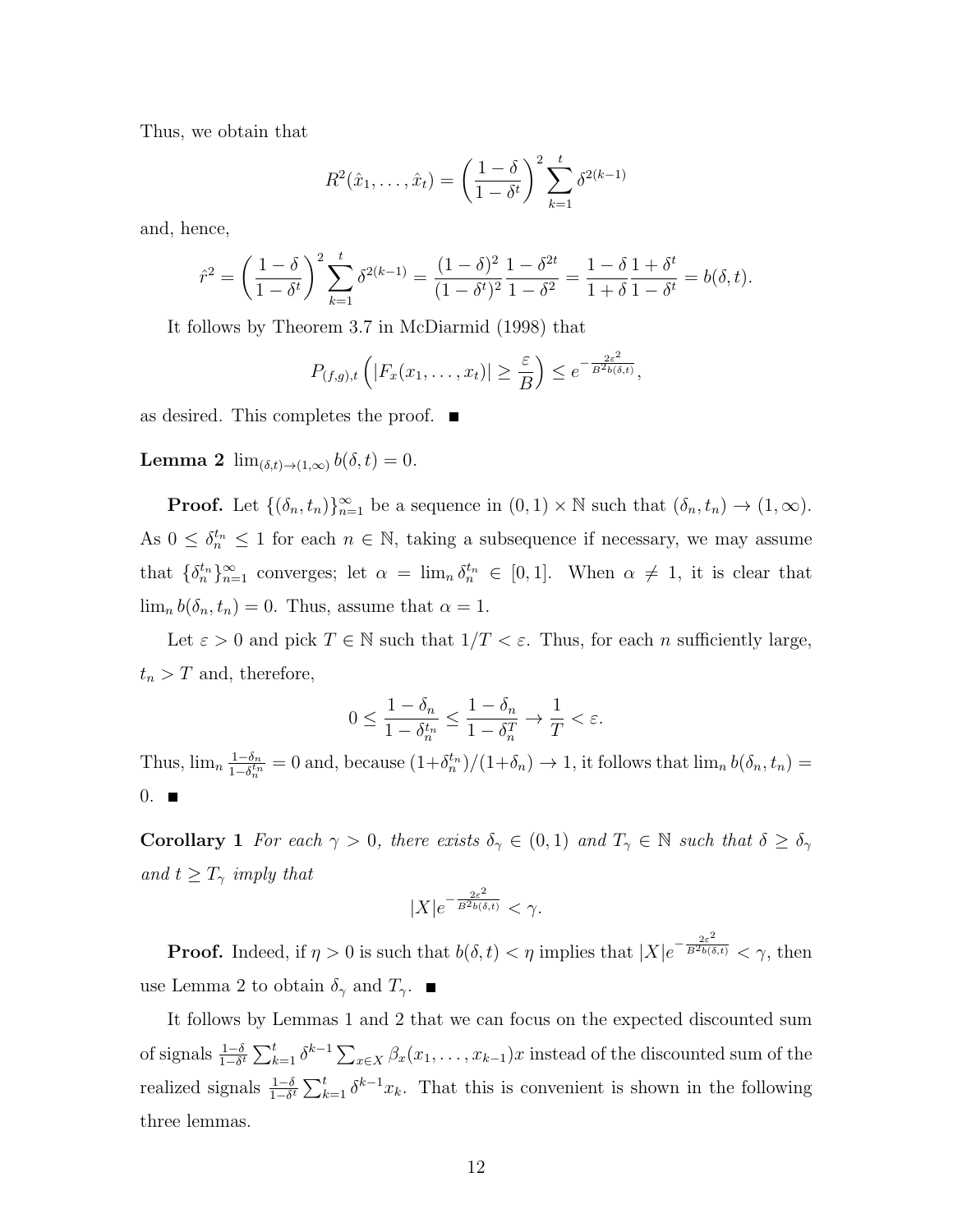**Lemma 3** *If*  $f \equiv p$ *, then* 

$$
\frac{1-\delta}{1-\delta^t} \sum_{k=1}^t \delta^{k-1} \sum_{x \in X} \beta_x(x_1, \dots, x_{k-1}) x \in R(p)
$$

*for all*  $t \in \mathbb{N}$ ,  $(x_1, \ldots, x_t) \in X^t$ ,  $\delta \in (0, 1)$  *and*  $g \in F_2$ .

**Proof.** Let  $t \in \mathbb{N}$ ,  $(x_1, \ldots, x_t) \in X^t$ ,  $\delta \in (0, 1)$  and  $g \in F_2$  be given. The definition of *f* implies that, for each  $1 \leq k \leq t$ ,

$$
\sum_{x \in X} \beta_x(x_1, \dots, x_{k-1})x = \sum_{j=1}^s g_j(x_1, \dots, x_{k-1}) \sum_{i=1}^r p_i \bar{m}(i, j) \in R(p).
$$

Hence, as  $R(p)$  is convex and  $\frac{1-\delta}{1-\delta^t} \sum_{k=1}^t \delta^{k-1} = 1$ ,

$$
\frac{1-\delta}{1-\delta^t}\sum_{k=1}^t \delta^{k-1} \sum_{x\in X} \beta_x(x_1,\ldots,x_{k-1})x \in R(p).
$$

This concludes the proof.  $\blacksquare$ 

The following lemma is analogous to Lemma 3.

**Lemma 4** *If*  $g \equiv q$ *, then* 

$$
\frac{1-\delta}{1-\delta^t} \sum_{k=1}^t \delta^{k-1} \sum_{x \in X} \beta_x(x_1, \dots, x_{k-1}) x \in T(q)
$$

*for all*  $t \in \mathbb{N}$ ,  $(x_1, ..., x_t) \in X^t$ ,  $\delta \in (0, 1)$  *and*  $f \in F_1$ .

**Lemma 5** *Let*  $S \subseteq \mathbb{R}^N$  *be convex and such that*  $S \cap T(q) \neq \emptyset$  *for each*  $q \in Q$ *. Then, for each*  $g \in F_2$ *, there exists*  $f \in F_1$  *such that* 

$$
\frac{1-\delta}{1-\delta^t} \sum_{k=1}^t \delta^{k-1} \sum_{x \in X} \beta_x(x_1, \dots, x_{k-1}) x \in S
$$

*for all*  $t \in \mathbb{N}$ *,*  $(x_1, ..., x_t) \in X^t$  *and*  $\delta \in (0, 1)$ *.* 

**Proof.** Let  $g \in F_2$  be given. For each  $t \in \mathbb{N}$  and  $(x_1, \ldots, x_t) \in X^t$ , there exists  $z \in S \cap T(g(x_1, \ldots, x_t))$ . Hence, for some  $p \in P$ ,

$$
z = \sum_{i=1}^{r} p_i \sum_{j=1}^{s} g_j(x_1, \dots, x_t) \bar{m}(i, j).
$$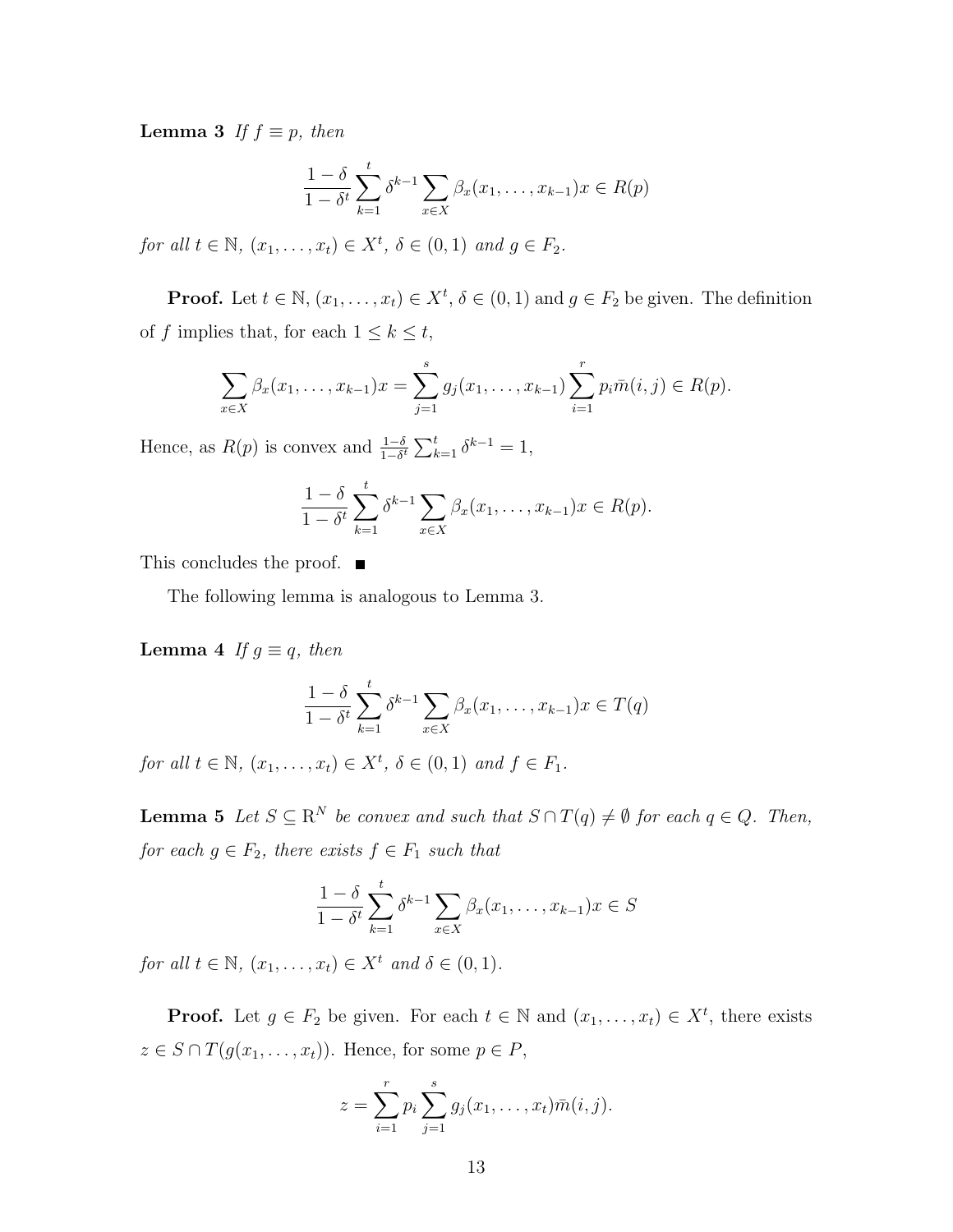Define  $f(x_1, ..., x_t) = p$ .

Fix  $t \in \mathbb{N}$ ,  $(x_1, \ldots, x_t) \in X^t$  and  $\delta \in (0, 1)$ . The definition of *f* implies that, for each  $1 \leq k \leq t$ ,

$$
\sum_{x \in X} \beta_x(x_1, \dots, x_{k-1})x = \sum_{i=1}^r f_i(x_1, \dots, x_{k-1}) \sum_{j=1}^s g_j(x_1, \dots, x_{k-1}) \overline{m}(i, j) \in S.
$$

Hence, as *S* is convex and  $\frac{1-\delta}{1-\delta^t} \sum_{k=1}^t \delta^{k-1} = 1$ ,

$$
\frac{1-\delta}{1-\delta^t}\sum_{k=1}^t \delta^{k-1} \sum_{x\in X} \beta_x(x_1,\ldots,x_{k-1})x \in S.
$$

This concludes the proof.  $\blacksquare$ 

The following simple lemma is used in the proof of our results.

**Lemma 6** *For each*  $\varepsilon > 0$  *and*  $\delta \in (0,1)$ *, there exits*  $T \in \mathbb{N}$  *such that, for each*  $t \geq T$ *and*  $(x_1, ..., x_t) \in X^t$ ,

$$
\left\|\frac{1-\delta}{1-\delta^t}\sum_{k=1}^t \delta^{k-1}x_k - (1-\delta)\sum_{k=1}^\infty \delta^{k-1}x_k\right\| < \varepsilon.
$$

**Proof.** Let  $B = \max_{x \in X} ||x||$ , and pick *T* such that  $2B\delta^T < \varepsilon$ . We then have that, for each  $t \geq T$ ,

$$
\left\| \frac{1-\delta}{1-\delta^t} \sum_{k=1}^t \delta^{k-1} x_k - (1-\delta) \sum_{k=1}^\infty \delta^{k-1} x_k \right\| \le
$$
  

$$
B(1-\delta) \left| \left(1 - \frac{1}{1-\delta^t}\right) \sum_{k=1}^t \delta^{k-1} \right| + B(1-\delta) \sum_{k=t+1}^\infty \delta^{k-1} =
$$
  

$$
B(1-\delta) \frac{\delta^t}{1-\delta^t} \frac{1-\delta^t}{1-\delta} + B\delta^t = 2B\delta^t < \varepsilon.
$$

П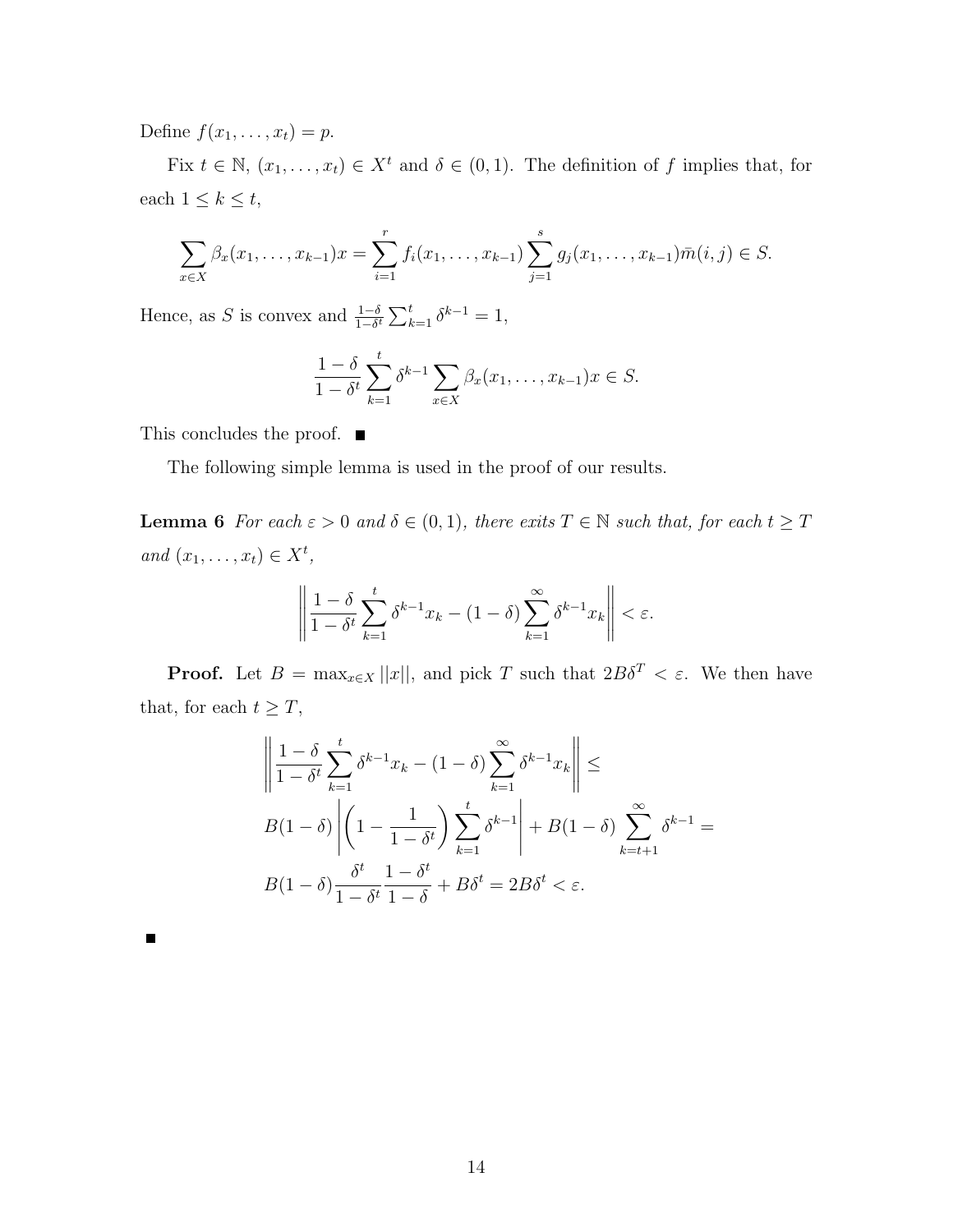### **A.2 Proof of Theorem 1**

First, some additional notation. For each  $\delta \in (0,1)$ ,  $t \in \mathbb{N}$  and  $\varepsilon > 0$ , let

$$
A_{\delta,t,\varepsilon} = \left\{ (x_1, \dots, x_t) \in X^t : d \left( \frac{1 - \delta}{1 - \delta^t} \sum_{k=1}^t \delta^{k-1} x_k, S \right) \ge \varepsilon \right\},
$$
  

$$
\tilde{A}_{\delta,t,\varepsilon} = \left\{ (x_1, x_2, \dots) \in X^\infty : d \left( \frac{1 - \delta}{1 - \delta^t} \sum_{k=1}^t \delta^{k-1} x_k, S \right) \ge \varepsilon \right\} \text{ and }
$$
  

$$
A_{\delta,\varepsilon} = \left\{ (x_1, x_2, \dots) \in X^\infty : d \left( (1 - \delta) \sum_{k=1}^\infty \delta^{k-1} x_k, S \right) \ge \varepsilon \right\}.
$$

#### **A.2.1 Securability implies approachability with discounting**

Let  $S \subseteq \mathbb{R}^N$  be securable. We show that *S* is approachable with discounting in several steps.

**(I)** *S being securable implies that, for each*  $g \in F_2$ *, there exists*  $f \in F_1$  *such that, for each*  $\varepsilon > 0$  *and*  $\delta \in (0, 1)$ *,* 

$$
P_{(f,g),\infty}(A_{\delta,\varepsilon}) < ce^{-\frac{d'\varepsilon^2}{1-\delta}}
$$

*where*  $d' = d(1 + \delta)/8$ .

Indeed, fix  $g \in F_2$  and let  $f \in F_1$  be given by the definition of securability. Let  $\varepsilon > 0$  and  $\delta \in (0, 1)$  be given. Then

$$
P_{(f,g),t}\left(A_{\delta,t,\varepsilon/2}\right) < c e^{-\frac{d\varepsilon^2}{4b(\delta,t)}}.
$$

Let *T* be given by Lemma 6 with  $\varepsilon/2$  in place of  $\varepsilon$  and  $T' > T$  be such that

$$
ce^{-\frac{d\varepsilon^2}{4b(\delta,T')}} < ce^{-\frac{d\varepsilon^2(1+\delta)}{8(1-\delta)}};
$$

such T' exists since  $\lim_{t\to\infty} b(\delta,t) = (1-\delta)/(1+\delta)$  and  $ce^{-\frac{de^2(1+\delta)}{4(1-\delta)}} < ce^{-\frac{de^2(1+\delta)}{8(1-\delta)}}$ 8(1*−δ*) . It then follows that  $A_{\delta,\varepsilon} \subseteq \tilde{A}_{\delta,T',\varepsilon/2}$  and, therefore,

$$
P_{(f,g),\infty}(A_{\delta,\varepsilon}) \le P_{(f,g),\infty}(\tilde{A}_{\delta,T',\varepsilon/2}) = P_{(f,g),T'}(A_{\delta,T',\varepsilon/2}) < ce^{-\frac{d\varepsilon^2}{4b(\delta,T')}} < ce^{-\frac{d\varepsilon^2(1+\delta)}{8(1-\delta)}}.
$$

**(II)** For each  $\delta \in (0,1)$ , the function  $v_{\delta}: X^{\infty} \to \mathbb{R}$  defined by setting, for each *x <sup>∞</sup> ∈ X<sup>∞</sup>,*

$$
v_{\delta}(x^{\infty}) = d((1 - \delta) \sum_{k=1}^{\infty} \delta^{k-1} x_k, S)
$$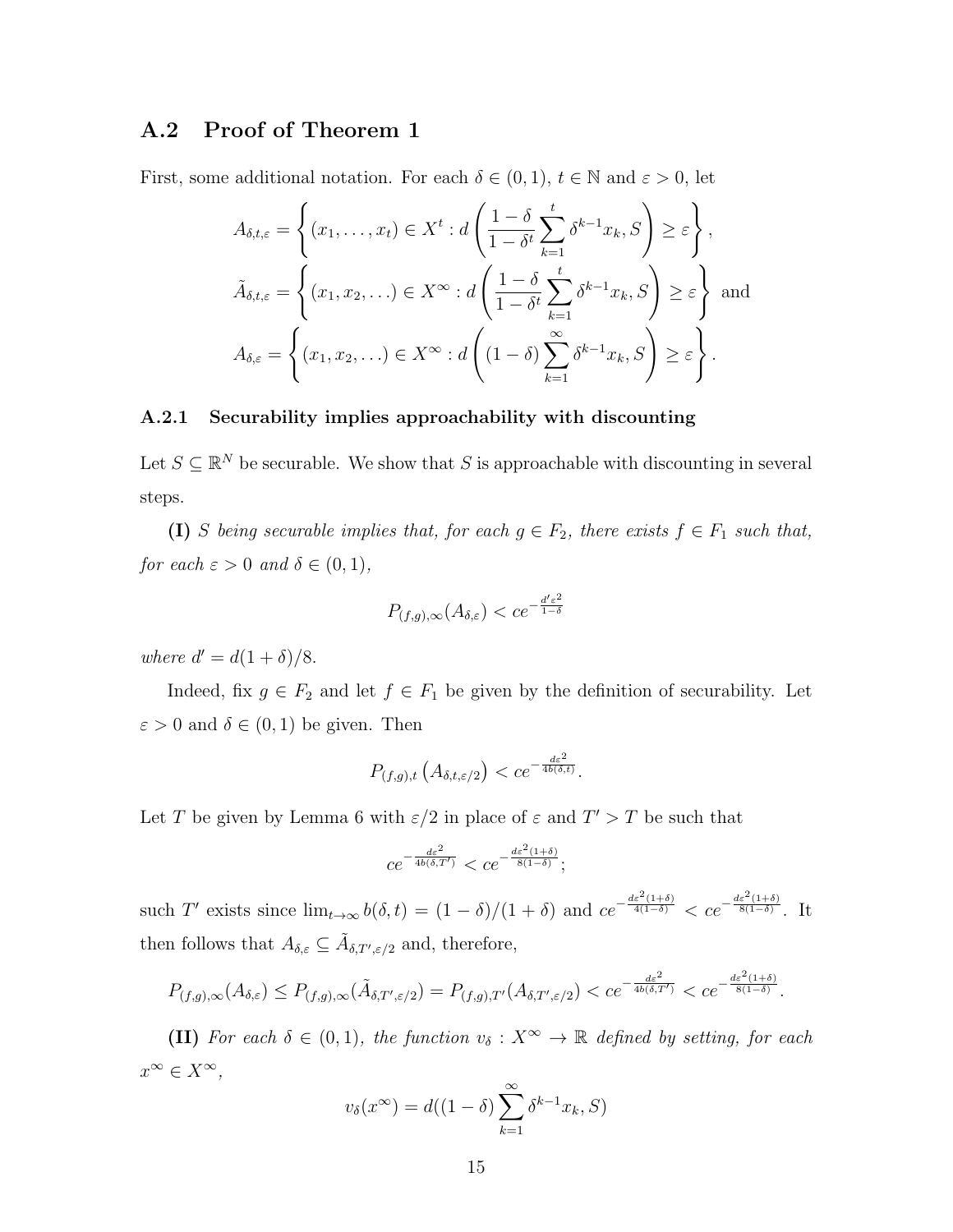*is continuous and bounded*.

Let  $M > 1$  be such that  $v_{\delta}(x^{\infty}) \leq M$  for each  $\delta \in (0,1)$  and  $x^{\infty} \in X^{\infty}$ . That such *M* exists follows because  $v_{\delta}(x^{\infty}) \leq \max_{x \in \text{co}(X)} d(x, S)$  for each  $\delta \in (0, 1)$  and  $x^{\infty} \in X^{\infty}$ ; as co(*X*) is compact and the function  $x \mapsto d(x, S)$ , mapping co(*X*) into R is continuous and bounded, then  $\max_{x \in \text{co}(X)} d(x, S) < \infty$ .

We note here for later use that  $v_{\delta}$  is continuous since the function  $x^{\infty} \mapsto (1$ *δ*)  $\sum_{k=1}^{\infty} δ^{k-1}x_k$ , from *X*<sup>∞</sup> to co(*X*), is continuous and, as noted already, so is the function  $x \mapsto d(x, S)$ .

**(III)** *S being securable implies that:*

For each 
$$
g \in F_2
$$
, there exists  $f \in F_1$  such that, for each  $\varepsilon > 0$  and  $\delta \in (0, 1)$ ,  
\n
$$
\int_{X^{\infty}} v_{\delta} dP_{(f,g),\infty} < (M - \varepsilon)ce^{-\frac{d' \varepsilon^2}{1 - \delta}} + \varepsilon.
$$
\n(4)

Indeed, fix  $g \in F_2$  and let  $f \in F_1$  be given by (I). Let  $\varepsilon > 0$  and  $\delta \in (0,1)$  be given. Noting that  $\{v_{\delta} \geq \varepsilon\} = A_{\delta,t,\varepsilon}$ , it follows that

$$
\int_{X^{\infty}} v_{\delta} dP_{(f,g),\infty} < Mce^{-\frac{d'\varepsilon^2}{1-\delta}} + \varepsilon (1 - ce^{-\frac{d'\varepsilon^2}{1-\delta}}).
$$

**(IV)** *S is approachable with discounting if the following condition holds:*

*For each*  $\delta \in (0,1)$ *, there exists*  $f \in F_1$  *such that, for each*  $\varepsilon > 0$ *, there exists*  $\delta^* \in (0,1)$  *such that, for each*  $\delta \geq \delta^*$  *and*  $g \in F_2, P_{(f,g),\infty}(A_{\delta,\varepsilon}) < \varepsilon$ . (5)

Indeed, for each  $\delta \in (0,1)$ , let  $f \in F_1$  be given by (5). Let  $\varepsilon > 0$  be given and let  $\delta^* \in (0,1)$  be obtained from condition (5) corresponding to  $\varepsilon/2$ . Let  $\delta \geq \delta^*$  and let  $T \in \mathbb{N}$  be given by Lemma 6 corresponding to  $\delta$  and  $\varepsilon/2$ . We then have that  $(\bigcup_{t=T}^{\infty} \tilde{A}_{\delta,t,\varepsilon}) \cup A_{\delta,\varepsilon} \subseteq A_{\delta,\varepsilon/2}$ , implying that, for each  $g \in F_2$ ,

$$
P_{(f,g),\infty}((\bigcup_{t=T}^{\infty} \tilde{A}_{\delta,t,\varepsilon}) \cup A_{\delta,\varepsilon}) \leq P_{(f,g),\infty}(A_{\delta,\varepsilon/2}) < \varepsilon/2 < \varepsilon.
$$

**(V)** *S is approachable with discounting if the following condition holds:*

*For each*  $\delta \in (0,1)$ *, there exists*  $f \in F_1$  *such that, for each*  $\varepsilon > 0$ *, there exists*  $\delta^* \in (0,1)$  *such that, for each*  $\delta \geq \delta^*$  *and*  $g \in F_2$ , *X∞*  $v_{\delta} dP_{(f,g),\infty} < \varepsilon$ . (6)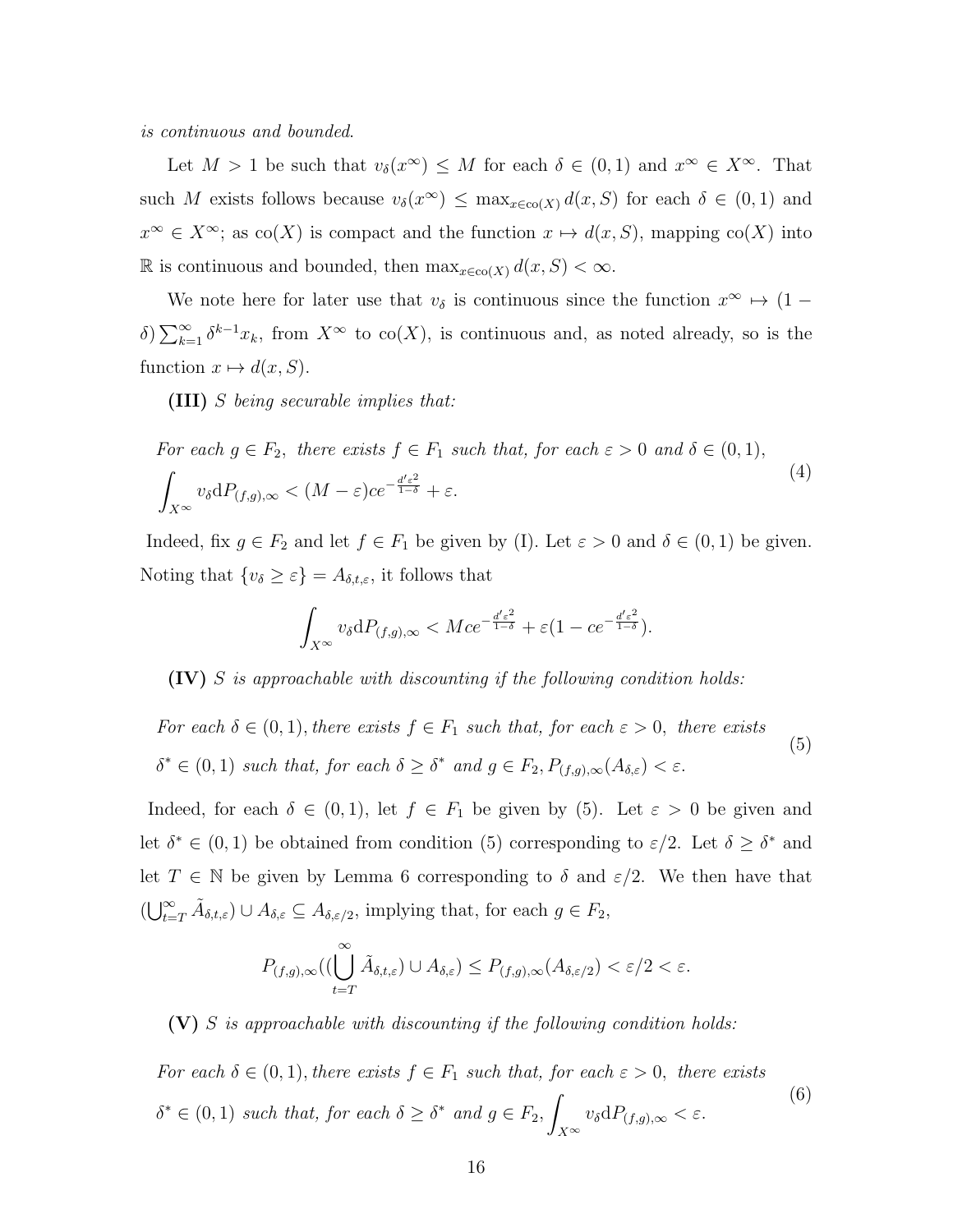This step holds because we can show that condition (6) implies (5): For each  $\delta \in$ (0, 1), let *f* be given by (6). Let  $\varepsilon > 0$  be given and  $\delta^* \in (0,1)$  be obtained from (6) corresponding to  $\varepsilon^2$ . Thus, for each  $\delta \geq \delta^*$  and  $g \in F_2$ ,

$$
P_{(f,g),\infty}(A_{\delta,\varepsilon}) = P_{(f,g),\infty}(\{v_{\delta} \geq \varepsilon\}) \leq \frac{\int_{X^{\infty}} v_{\delta} dP_{(f,g),\infty}}{\varepsilon} < \frac{\varepsilon^2}{\varepsilon} = \varepsilon.
$$

**(VI)** *Condition* (4) *implies condition* (6)*.*

Fix  $\delta \in (0,1)$  and consider the following two-person zero-sum game *G*: Players are  $N = \{1, 2\}$  and player *i*'s strategy space is the set  $\Sigma_i$  of Borel probability measures over pure strategies  $f_i: H \to A_i$ ; since H is countable and  $A_i$  is finite, the set of pure strategies of player  $i$ ,  $A_i^H$  endowed with the product topology, is a compact metric space. As for payoffs: Letting  $F_p \subseteq F$  denote the set of pure strategy profiles, player 1's payoff function is  $\hat{u}: F_p \to \mathbb{R}$  defined by setting, for each  $(f, g) \in F_p$ ,

$$
\hat{u}(f,g) = -\int_{X^{\infty}} v_{\delta} dP_{(f,g),\infty};
$$

 $u : \Sigma \to \mathbb{R}$  is the mixed extension of  $\hat{u} : u(\sigma_1, \sigma_2) = \int_{F_p} \hat{u} d(\sigma_1 \times \sigma_2)$  for each  $(\sigma_1, \sigma_2) \in$  $\Sigma = \Sigma_1 \times \Sigma_2$ .

We have that  $\hat{u}$  is continuous. Fix  $(f, g) \in F_p$  and  $(f_k, g_k) \to (f, g)$ . Note first that  $X^{\infty}$  is a compact metrizable space when endowed with the product topology. Letting  $M(X^{\infty})$  denote the set of Borel probability measures on  $X^{\infty}$ , we have that  $M(X^{\infty})$  is a compact metric space when endowed with the narrow topology.

We have that  $P_{(f_k,g_k),\infty} \to P_{(f,g),\infty}$ . Since  $M(X^{\infty})$  is a compact metric space, we may assume that the sequence  ${P_{(f_k,g_k),\infty}}_{k=1}^{\infty}$  converges; let  $\Psi = \lim_k P_{(f_k,g_k),\infty}$ . Fix  $t \in \mathbb{N}$  and  $B \subseteq X^t$ . As  $X^t$  is finite, the function  $1_{B \times X \times X \times \dots} : X^{\infty} \to \{0,1\}$  is continuous. Thus,

$$
\Psi(B \times X \times X \times \cdots) = \int_{X^{\infty}} 1_{B \times X \times X \times \cdots} d\Psi = \lim_{k} \int_{X^{\infty}} 1_{B \times X \times X \times \cdots} dP_{(f_k, g_k), \infty} =
$$
  
\n
$$
\lim_{k} P_{(f_k, g_k), \infty}(B \times X \times X \times \cdots) = \lim_{k} P_{(f_k, g_k), t}(B) = P_{(f, g), t}(B) =
$$
  
\n
$$
P_{(f, g), \infty}(B \times X \times X \times \cdots),
$$

from which  $\Psi = P_{(f,g),\infty}$  follows. The continuity of  $\hat{u}$  now follows since  $v_{\delta}$  is continuous and bounded by (II); indeed,

$$
\hat{u}(f_k, g_k) = \int_{X^{\infty}} v_{\delta} dP_{(f_k, g_k), \infty} \to \int_{X^{\infty}} v_{\delta} dP_{(f,g), \infty} = \hat{u}(f, g).
$$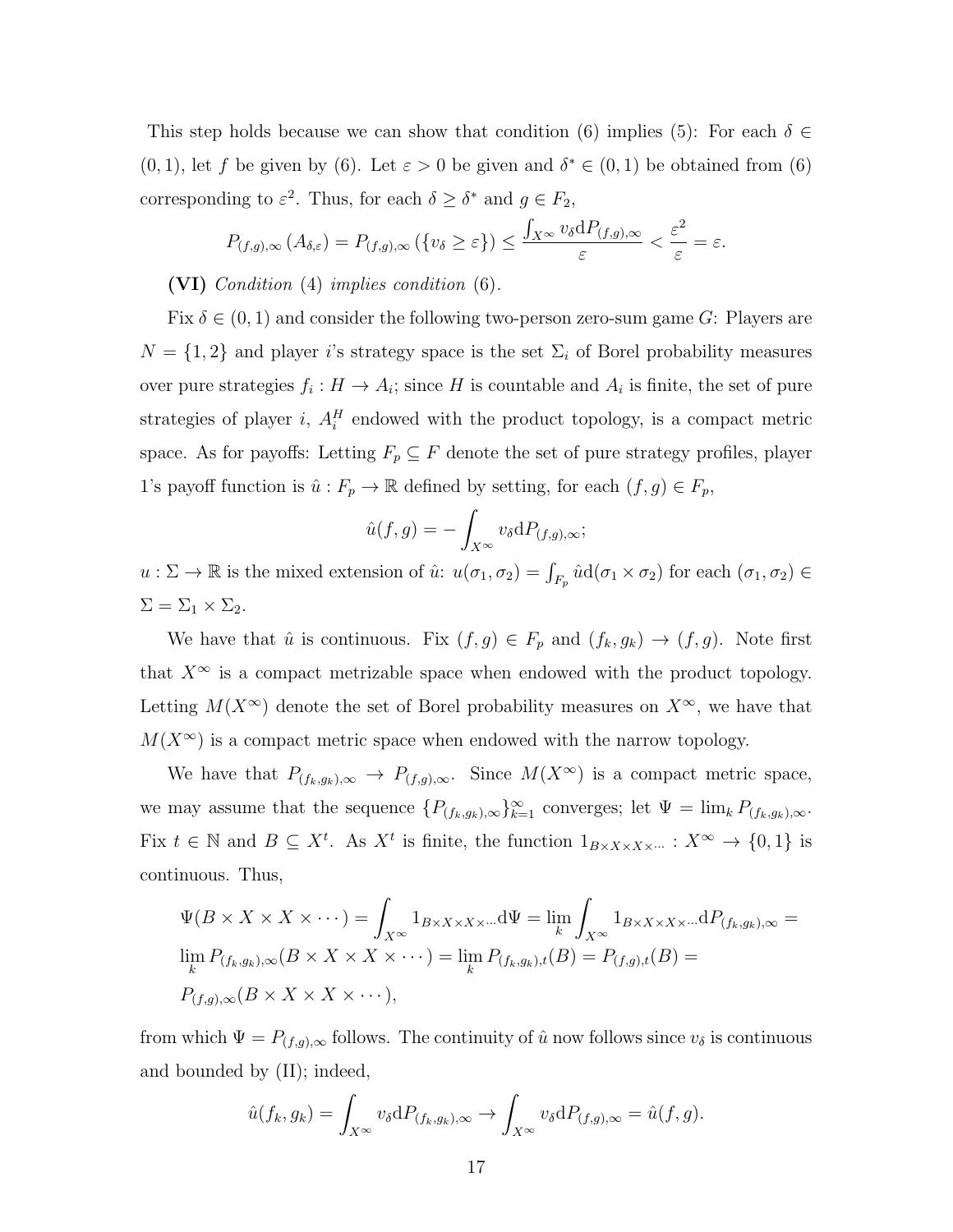The Minmax Theorem (see Mertens (1986, p. 237)) implies that

$$
\max_{\sigma_1 \in \Sigma_1} \min_{\sigma_2 \in \Sigma_2} u(\sigma_1, \sigma_2) = \min_{\sigma_2 \in \Sigma_2} \max_{\sigma_1 \in \Sigma_1} u(\sigma_1, \sigma_2).
$$

Kuhn's Theorem (for infinite extensive-form games as in Aumann (1964) or for finite extensive-form games as in Kuhn (1953) and Selten (1975), the latter together with Lemma 6) implies that

$$
\max_{f \in F_1} \min_{g \in F_2} u(f, g) = \min_{g \in F_2} \max_{f \in F_1} u(f, g).
$$

Hence, let  $f_{\delta} \in F_1$  be such that  $\min_{g \in F_2} u(f_{\delta}, g) = \max_{f \in F_1} \min_{g \in F_2} u(f, g)$ .

Let  $\varepsilon > 0$  be given. Now if (4) holds, then

$$
\min_{g \in F_2} \max_{f \in F_1} u(f,g) > -\left[ \left( M - \frac{\varepsilon}{2} \right) c e^{-\frac{d' \varepsilon^2}{4(1-\delta)}} + \frac{\varepsilon}{2} \right]
$$

and, hence,

$$
-\int_{X^{\infty}} v_{\delta} dP_{(f_{\delta}, g), \infty} \geq \min_{g \in F_2} u(f_{\delta}, g) > -\left[ \left(M - \frac{\varepsilon}{2}\right) c e^{-\frac{d' \varepsilon^2}{4(1 - \delta)}} + \frac{\varepsilon}{2} \right].
$$

Since  $\lim_{\delta \to 1} \left[ (M - \frac{\varepsilon}{2}) \right]$  $\frac{\varepsilon}{2}$ )  $ce^{-\frac{d'\varepsilon^2}{4(1-\delta)}} + \frac{\varepsilon}{2}$ 2  $\left[\frac{\varepsilon}{2} < \varepsilon$ , there exists  $\delta^* \in (0,1)$  such that, for each  $\delta \geq \delta^*$  and  $g \in F_2$ ,

$$
\int_{X^{\infty}} v_{\delta} \mathrm{d} P_{(f^*, g), \infty} < \varepsilon.
$$

This establishes the condition (6) and concludes the proof.

#### **A.2.2** Securability implies  $(\delta, t)$ -approachability for each  $\delta$  and  $t$

Let  $S \subseteq \mathbb{R}^N$  be securable. We show that *S* is  $(t, \delta)$ -approachable for each  $\delta \in (0, 1)$ and  $t \in \mathbb{N}$  in several steps, analogous to the ones in Section A.2.1. Let  $\delta \in (0,1)$  and *t ∈* N.

**(I)** *S being securable implies that, for each*  $g \in F_2$ *, there exists*  $f \in F_1$  *such that, for each*  $\varepsilon > 0$ ,  $P_{(f,g),t}(A_{\delta,t,\varepsilon}) < ce^{-\frac{d\varepsilon^2}{b(\delta,t)}}$ .

**(II)** For each  $\delta \in (0,1)$  and  $t \in \mathbb{N}$ , the function  $v_{\delta,t} : X^t \to \mathbb{R}$  defined by setting, *for each*  $x^t \in X^t$ ,

$$
v_{\delta,t}(x^t) = d\left(\frac{1-\delta}{1-\delta^t}\sum_{k=1}^t \delta^{k-1}x_k, S\right).
$$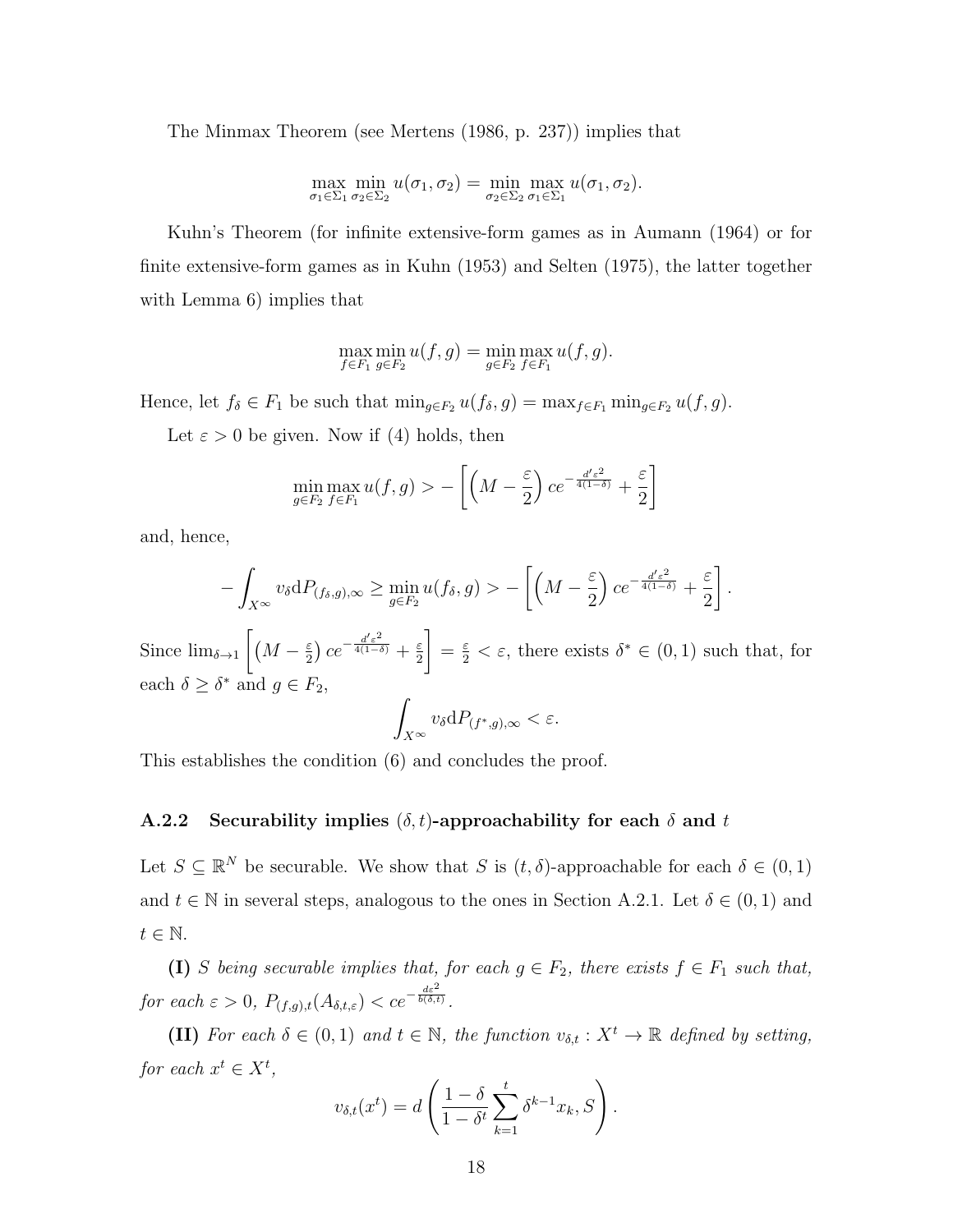is continuous and bounded. This is clear since  $X<sup>t</sup>$  is finite.

**(III)** *S being securable implies that:*

For each 
$$
g \in F_2
$$
, there exists  $f \in F_1$  such that, for each  $\varepsilon > 0$ ,  $t \in \mathbb{N}$  and  $\delta \in (0, 1)$ ,  
\n
$$
\int_{X^t} v_{\delta,t} dP_{(f,g),t} < (M - \varepsilon)ce^{-\frac{d\varepsilon^2}{b(\delta,t)}} + \varepsilon.
$$
\n(7)

**(IV)**  $S$  *is*  $(\delta, t)$ *-approachable if the following condition holds:* 

There exists 
$$
f \in F_1
$$
 such that, for each  $\varepsilon > 0$  and  $g \in F_2$ ,  
\n
$$
\int_{X^t} v_{\delta,t} dP_{(f,g),t} < (M - \varepsilon)ce^{-\frac{d\varepsilon^2}{b(\delta,t)}} + \varepsilon.
$$
\n(8)

Indeed, for each given  $\varepsilon > 0$  and  $g \in F_2$ , using (8) with  $\varepsilon^2$  in place of  $\varepsilon$ , it follows that

$$
P_{(f,g),t}(A_{\delta,t,\varepsilon}) = P_{(f,g),t}(\{v_{\delta,t} \ge \varepsilon\}) \le \frac{\int_{X^t} v_{\delta,t} dP_{(f,g),t}}{\varepsilon}
$$

$$
< \frac{(M - \varepsilon^2)ce^{-\frac{d\varepsilon^4}{b(\delta,t)}} + \varepsilon^2}{\varepsilon} = \left(\frac{M}{\varepsilon} - \varepsilon\right)ce^{-\frac{d\varepsilon^4}{b(\delta,t)}} + \varepsilon.
$$

**(V)** *Condition* (7) *implies condition* (8)*.*

Fix  $\delta \in (0,1)$  and consider the following two-person zero-sum game *G*: Players are  $N = \{1, 2\}$  and player *i*'s strategy space is the set  $\Sigma_i$  of probability measures over pure strategies  $f_i: \bigcup_{k=0}^{t-1} H_k \to A_i$ ; since X and  $A_i$  are finite, the set of pure strategies of player *i* is also finite. As for payoffs: Letting  $F_p \subseteq F$  denote the set of pure strategy profiles, player 1's payoff function is  $\hat{u}: F_p \to \mathbb{R}$  defined by setting, for each  $(f, g) \in F_p$ ,

$$
\hat{u}(f,g) = -\int_{X^t} v_{\delta,t} \mathrm{d}P_{(f,g),t};
$$

 $u : \Sigma \to \mathbb{R}$  is the mixed extension of  $\hat{u} : u(\sigma_1, \sigma_2) = \int_{F_p} \hat{u} d(\sigma_1 \times \sigma_2)$  for each  $(\sigma_1, \sigma_2) \in$  $\Sigma = \Sigma_1 \times \Sigma_2$ . Clearly,  $\hat{u}$  is continuous.

The Minmax Theorem (see Mertens (1986, p. 237))implies that

$$
\max_{\sigma_1 \in \Sigma_1} \min_{\sigma_2 \in \Sigma_2} u(\sigma_1, \sigma_2) = \min_{\sigma_2 \in \Sigma_2} \max_{\sigma_1 \in \Sigma_1} u(\sigma_1, \sigma_2).
$$

Kuhn's Theorem implies that

$$
\max_{f \in F_1} \min_{g \in F_2} u(f,g) = \min_{g \in F_2} \max_{f \in F_1} u(f,g).
$$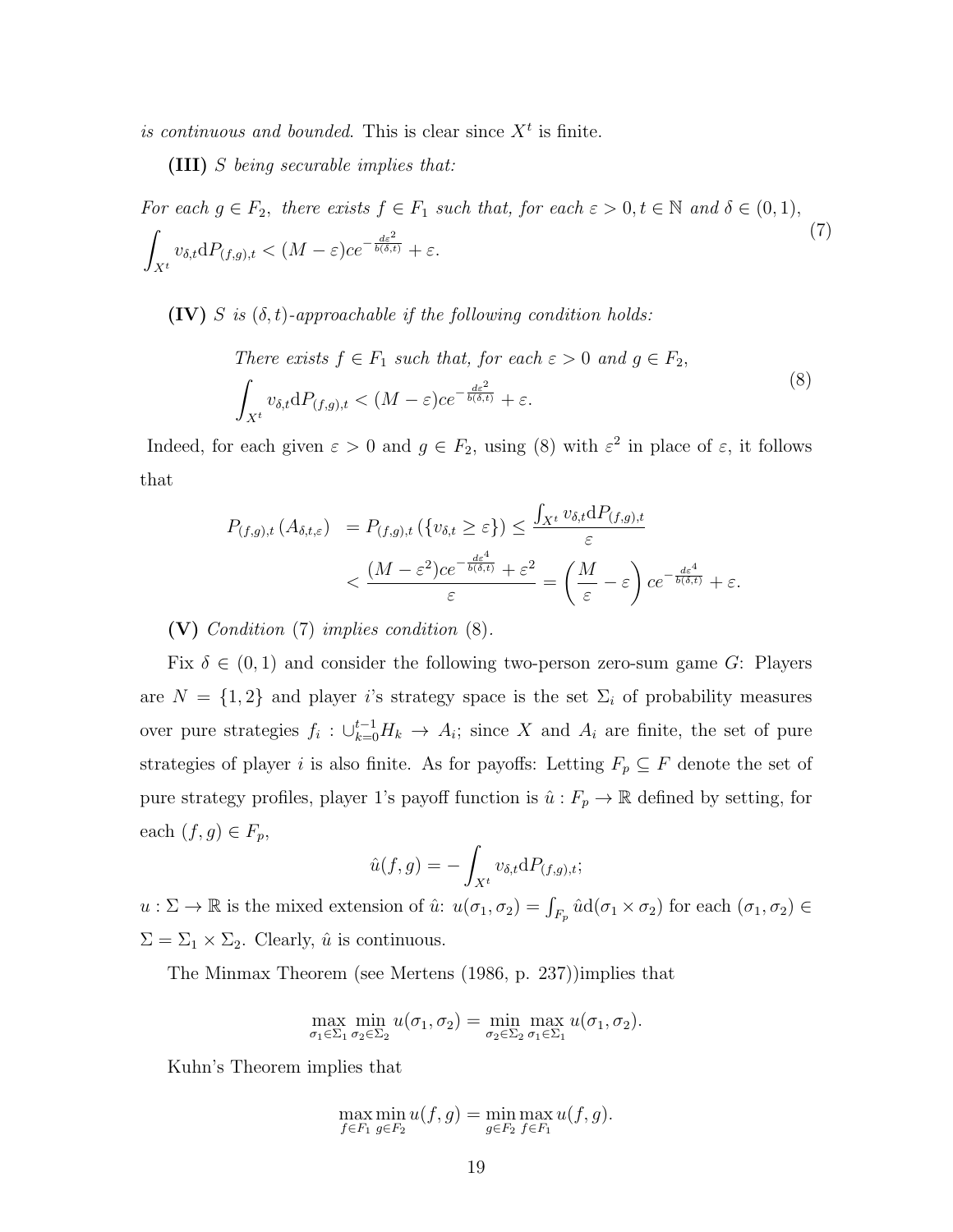Hence, let  $f^* \in F_1$  be such that  $\min_{g \in F_2} u(f^*, g) = \max_{f \in F_1} \min_{g \in F_2} u(f, g)$ .

Let  $\varepsilon > 0$  be given. By (7),

$$
\min_{g \in F_2} \max_{f \in F_1} u(f, g) > - \left[ (M - \varepsilon) c e^{-\frac{d\varepsilon^2}{b(\delta, t)}} + \varepsilon \right]
$$

and, hence,

$$
-\int_{X^t} v_{\delta,t} dP_{(f^*,g),t} \geq \min_{g \in F_2} u(f^*,g) > -\left[ (M-\varepsilon)ce^{-\frac{d\varepsilon^2}{b(\delta,t)}} + \varepsilon \right].
$$

Thus, for each  $g \in F_2$ ,

$$
\int_{X^t} v_{\delta,t} \mathrm{d} P_{(f^*,g),t} < (M-\varepsilon)ce^{-\frac{d\varepsilon^2}{b(\delta,t)}} + \varepsilon.
$$

This establishes the condition (8) and concludes the proof.

### **A.3 Proof of Theorem 2**

Theorem 3 in Blackwell (1956) shows that condition 1 in Theorem 2 is equivalent to condition 2. Furthermore, in light of Theorem 1, it suffices to show that condition 1 implies condition 5 and that condition 1 is implied by condition 3 and also by condition 4.

#### **A.3.1** Proof that  $S \cap T(q) \neq \emptyset$  for each  $q \in Q$  implies that *S* is securable

Let  $S \subseteq \mathbb{R}^N$  be convex and such that  $S \cap T(q) \neq \emptyset$  for each  $q \in Q$ . Define let  $c = |X|$ and  $d = 2/B^2$  (recall that  $B = |X| \max_{x \in X} ||x||$ ). Fix  $g \in F_2$ . Lemma 5 implies that there exists  $f \in F_1$  such that

$$
\frac{1-\delta}{1-\delta^t} \sum_{k=1}^t \delta^{k-1} \sum_{x \in X} \beta_x(x_1, \dots, x_{k-1}) x \in S
$$

for all  $t \in \mathbb{N}$ ,  $(x_1, \ldots, x_t) \in X^t$  and  $\delta \in (0,1)$ . Then, for each  $\varepsilon > 0$ ,  $\delta \in (0,1)$  and  $t \in \mathbb{N}$ , Lemma 1 implies that

$$
P_{(f,g),t}\left(\left\{(x_1,\ldots,x_t)\in X^t:d\left(\frac{1-\delta}{1-\delta^t}\sum_{k=1}^t\delta^{k-1}x_k,S\right)\geq \varepsilon\right\}\right)
$$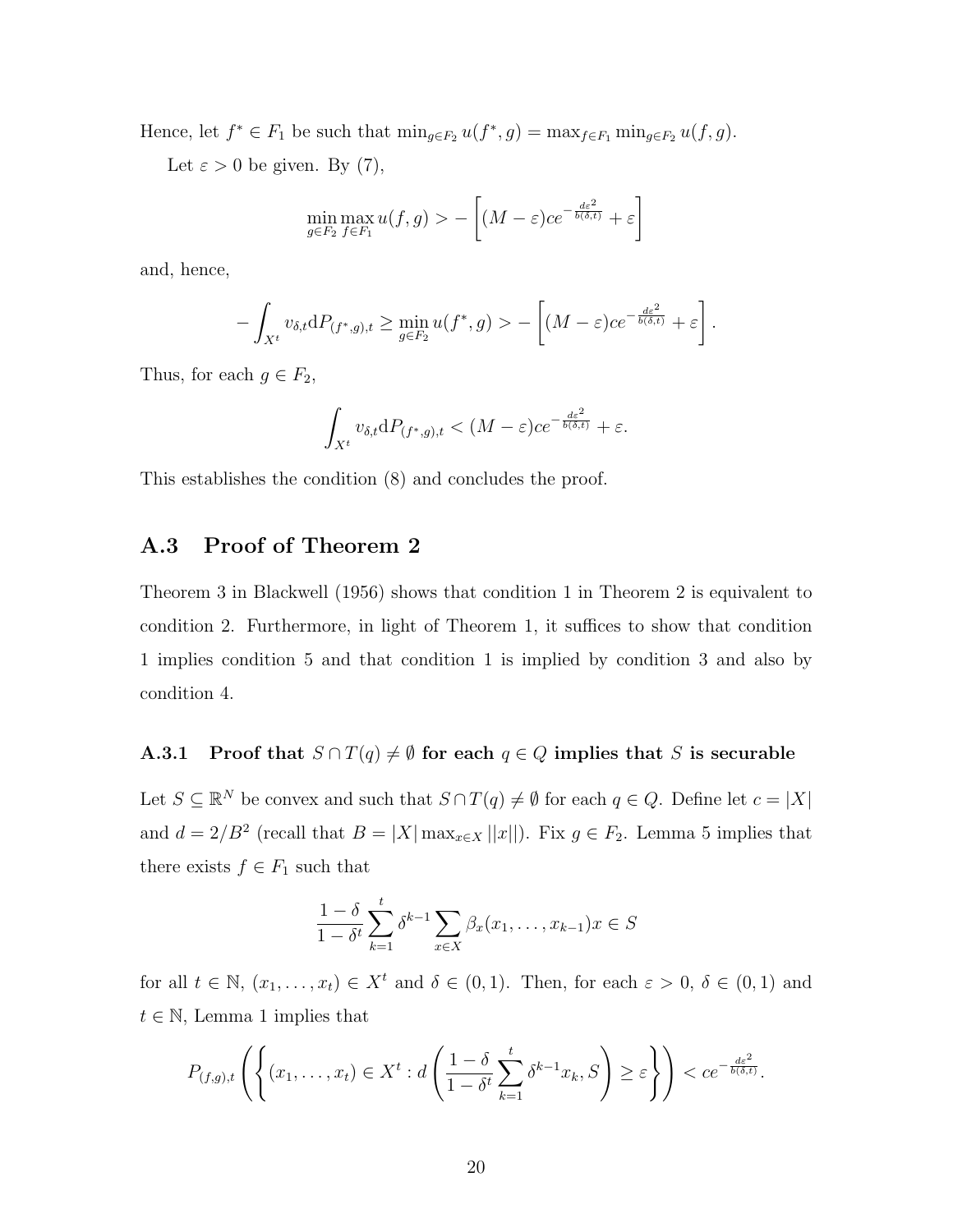**A.3.2** Proof that  $S \cap T(q) \neq \emptyset$  for each  $q \in Q$  is implied by *S* being ap**proachable with discounting and by** *S* **being**  $(\delta, t)$ **-approachable for each**  $\delta \in (0,1)$  **and**  $t \in \mathbb{N}$ 

Let *S* be closed and convex be such that  $S \cap T(q) = \emptyset$  for some  $q \in Q$ . Let  $g \equiv q$ ; it then follows by Lemma 4 that

$$
\frac{1-\delta}{1-\delta^t} \sum_{k=1}^t \delta^{k-1} \sum_{x \in X} \beta_x(x_1, \dots, x_{k-1}) x \in T(q)
$$

for each  $\delta \in (0,1)$ ,  $t \in \mathbb{N}$ ,  $f \in F_1$ , and  $(x_1, \ldots, x_t) \in X^t$ . Since  $S \cap T(q) = \emptyset$ , then  $d(z, S) > 0$  for all  $z \in T(q)$  and, since  $T(q)$  is compact, then  $\min_{z \in T(q)} d(z, S) > 0$ . Let  $\eta = \min\{1, \min_{z \in T(q)} d(z, S)\}/2 > 0.$ 

Let, for convenience,

$$
C_{\delta,t,\eta} = \left\{ (x_1,\ldots,x_t) \in X^t : \left\| \frac{1-\delta}{1-\delta^t} \sum_{k=1}^t \delta^{k-1} x_k - \frac{1-\delta}{1-\delta^t} \sum_{k=1}^t \delta^{k-1} \sum_{x \in X} \beta_x (x_1,\ldots,x_{k-1}) x \right\| < \eta \right\}.
$$
  
Then  $C = \mathcal{A}$  gives  $2\pi \leq \min_{\theta \in \mathcal{A}} \mathcal{A}(\alpha, \theta)$  and  $B = \mathcal{A}(\alpha, \theta) > 1 - |\mathbf{V}| \sqrt{\frac{2\eta^2}{B^2 \log \delta}}.$ 

Then  $C_{\delta,t,\eta} \subseteq A_{\delta,t,\eta}$  since  $2\eta \le \min_{z \in T(q)} d(z, S)$  and  $P_{(f,g),t}(C_{\delta,t,\eta}) \ge 1 - |X|e^{-\frac{2\eta}{B^2 b(\delta,t)}}$ by Lemma 1.

Fix  $\varepsilon > 0$  and let  $\delta^* = \delta_{\min\{\varepsilon,\eta\}}$  and  $T = T_{\min\{\varepsilon,\eta\}}$  be given by Corollary 1 with  $\min\{\varepsilon, \eta\}$  in place of  $\gamma$ . Fix  $\delta \geq \delta^*$  and  $t \geq T$ . If  $\eta \geq \varepsilon$ , then

$$
P_{(f,g),t}(A_{\delta,t,\eta}) \ge P_{(f,g),t}(C_{\delta,t,\eta}) \ge 1 - |X|e^{-\frac{2\eta^2}{B^2b(\delta,t)}} \ge 1 - |X|e^{-\frac{2\varepsilon^2}{B^2b(\delta,t)}} > 1 - \varepsilon;
$$

if  $\eta < \varepsilon$ , then

$$
P_{(f,g),t}(A_{\delta,t,\eta}) \ge P_{(f,g),t}(C_{\delta,t,\eta}) \ge 1 - |X|e^{-\frac{2\eta^2}{B^2b(\delta,t)}} > 1 - \eta > 1 - \varepsilon.
$$

Hence,  $P_{(f,g),t}(A_{\delta,t,\eta}) > 1 - \varepsilon$  for each  $f \in F_1$ ,  $\delta \geq \delta^*$  and  $t \geq T$ .

Using the above, we next show that *S* is neither approachable with discounting nor  $(\delta, t)$ -approachable for each  $\delta \in (0, 1)$  and  $t \in \mathbb{N}$ . Note first that, as above, we may choose  $\eta < 1$ . Let  $\varepsilon > 0$  be such that  $\eta < 1 - \varepsilon$ .

If *S* were to be approachable with discounting, then, for some  $\delta \geq \delta^*$ ,  $f \in F_1$  and *t*  $\geq T$ , we would have that  $P_{f,g,t}(A_{\delta,t,\eta}) < \eta < 1-\varepsilon$ , contradicting what has been shown above. Thus, *S* is not approachable with discounting.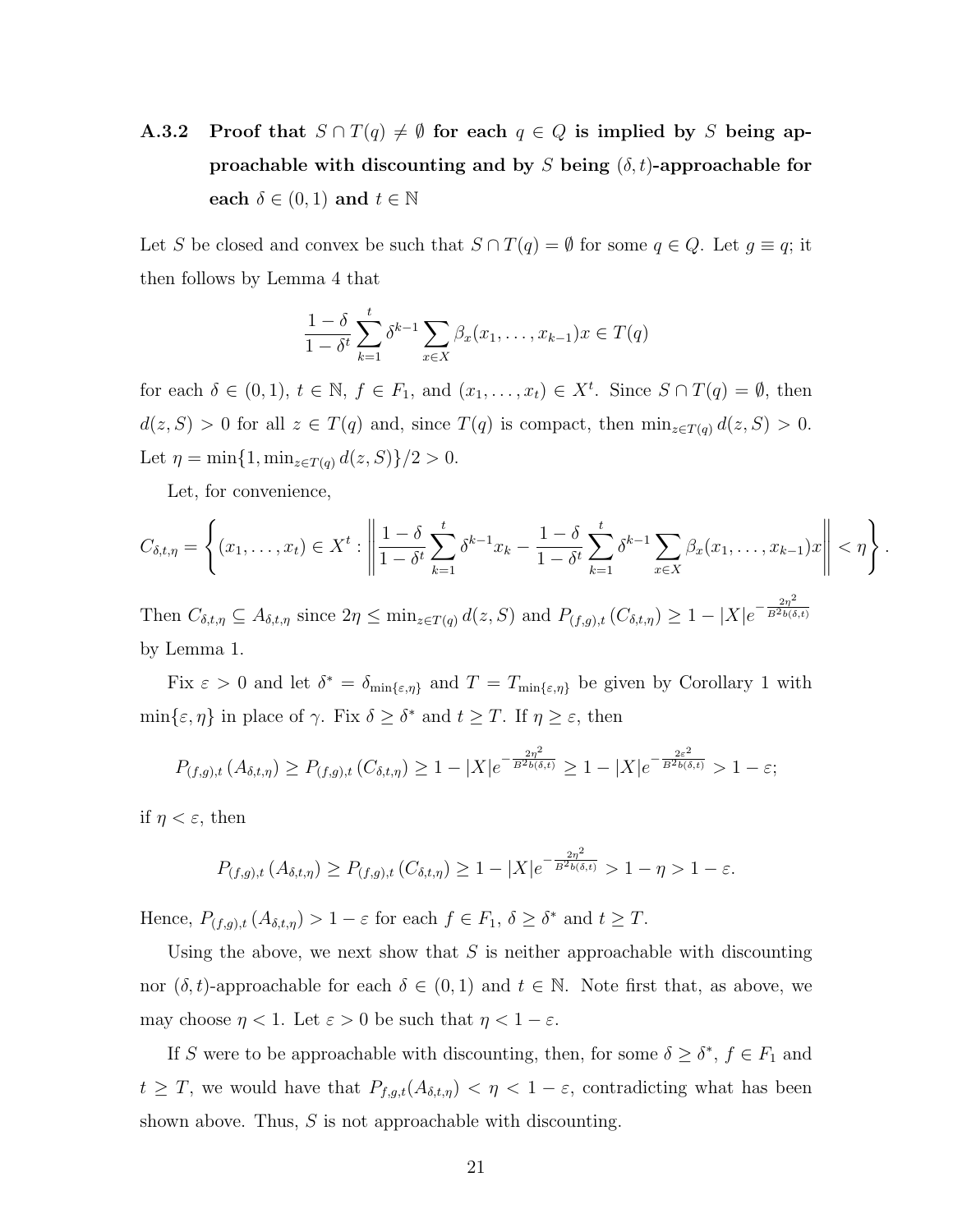If *S* were to be  $(\delta, t)$ -approachable for each  $\delta \in (0, 1)$  and  $t \in \mathbb{N}$ , then, for each  $\delta \in (0,1)$  and  $t \in \mathbb{N}$ , there exists  $f \in F_1$  such that  $P_{f,g,t}(A_{\delta,t,\eta}) < (M/\eta - \eta)ce^{-\frac{d\eta^4}{b(\delta,t)}} + \eta$ . Let, by Lemma 2,  $\delta \geq \delta^*$  and  $t \geq T$  be such that  $(M/\eta - \eta)ce^{-\frac{d\eta^4}{b(\delta,t)}} + \eta < 1 - \varepsilon$ . Hence,  $P_{f,g,t}(A_{\delta,t,\eta}) < 1 - \varepsilon$ , contradicting what has been shown above. Thus, *S* is not  $(\delta, t)$ -approachable.

#### **A.4 Proof of Theorem 3**

Let  $p \in P$  be such that  $R(p) \subseteq S$  and  $f \equiv p$ . Fix  $\varepsilon > 0$  and let  $\delta^* = \delta_{\varepsilon/3}$  and *T*<sup>\*</sup> = *T*<sub>*ε/*3</sub> be given by Corollary 1 with  $\varepsilon/3$  in place of *γ*. Thus, for each  $\delta \geq \delta^*$ ,  $t \geq T^*$  and  $g \in F_2$ , Lemma 3 implies that

$$
\frac{1-\delta}{1-\delta^t} \sum_{k=1}^t \delta^{k-1} \sum_{x \in X} \beta_x(x_1, \dots, x_{k-1}) x \in R(p) \subseteq S
$$

for all  $(x_1, \ldots, x_t) \in X^t$ . Hence, Lemma 1 implies that  $P_{(f,g),t}(A_{\delta,t,\varepsilon/3}) < \varepsilon/3$  and that

$$
P_{(f,g),t}\left(A_{\delta,t,\varepsilon}\right) < c e^{-\frac{d\varepsilon^2}{b(\delta,t)}} < c e^{-\frac{d(\varepsilon/3)^2}{b(\delta,t)}} < \frac{\varepsilon}{3} < \varepsilon.
$$

In addition, fix  $\delta \geq \delta^*$  and let  $T > T^*$  be given by Lemma 6 corresponding to  $\varepsilon/3$ and  $\delta$ . We then have that  $A_{\delta,\varepsilon} \subseteq \tilde{A}_{\delta,T,\varepsilon/3}$  and  $\bigcup_{t=T}^{\infty} \tilde{A}_{\delta,t,\varepsilon} \subseteq \tilde{A}_{\delta,T,\varepsilon/3}$ . Thus, for each  $g \in F_2$ ,

$$
P_{(f,g),\infty}((\bigcup_{t=T}^{\infty}\tilde{A}_{\delta,t,\varepsilon})\cup A_{\delta,\varepsilon})\leq P_{(f,g),\infty}(\tilde{A}_{\delta,T,\varepsilon/3})=P_{(f,g),T}(A_{\delta,T,\varepsilon/3})<\frac{\varepsilon}{3}<\varepsilon.
$$

## **B Folk Theorem with perfect monitoring and finite automata**

To illustrate our result on approachability with discounting, we use Theorem 3 to establish a Folk Theorem with perfect monitoring and finite automata.

**The stage game:** A *normal form game G* is defined by  $G = (A_i, u_i)_{i \in N}$ , where  $N = \{1, \ldots, n\}$  is a finite set of players,  $A_i$  is the set of player *i*'s actions and  $u_i: \prod_{j\in N} A_j \to \mathbb{R}$  is player *i*'s payoff function. We assume that  $A_i$  is finite for all *i ∈ N*.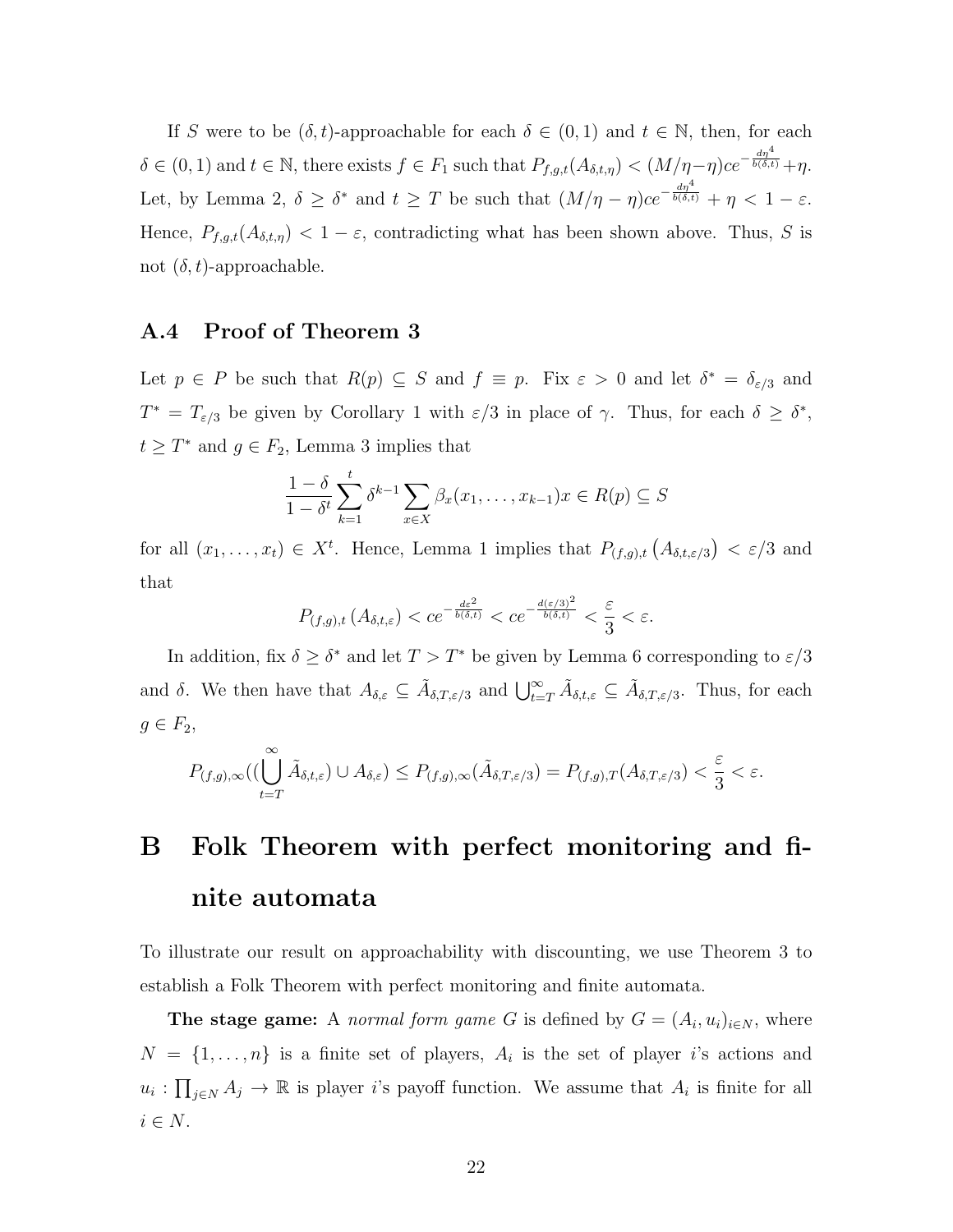Let  $A = \prod_{i \in N} A_i$  and  $A_{-i} = \prod_{j \neq i} A_i$ . We shall denote the maximum payoff in absolute value some player can obtain by  $B = \max_{i \in N} \max_{a \in A} |u_i(a)|$ . The set of mixed action of player  $i \in N$  is denoted by  $\Delta_i$ . As above, we let  $\Delta = \prod_{i \in N} \Delta_i$  and  $\Delta_{-i} = \prod_{j \neq i} \Delta_i$ . For each  $i \in N$ , the mixed extension of player *i*'s payoff function is also denoted by *u<sup>i</sup>* .

For any  $i \in N$  denote, respectively, the *minmax payoff* and a *minmax pro*file for player i by  $v_i = \min_{\sigma_{-i} \in \Delta_{-i}} \max_{a_i \in A_i} u_i(a_i, \sigma_{-i})$  and  $\mu^i \in \Delta$ , where  $\mu^i_{-i} \in$  $\arg\min_{\sigma_{-i}\in\Delta_{-i}} \max_{a_i\in A_i} u_i(a_i, a_{-i})$  and  $\mu_i^i \in \arg\max_{a_i\in A_i} u_i(a_i, \mu_{-i}^i)$ .

Let  $\mathcal{U} = \{u \in \text{co}(u(A)) : u_i \ge v_i \text{ for all } i \in N\}$  denote the set of *mixed individually rational payoffs* and  $\mathcal{U}^0 = \{u \in \text{co}(u(A)) : u_i > v_i \text{ for all } i \in N\}$ . The game *G* is *fulldimensional* if the interior of  $U$  in  $\mathbb{R}^n$  is nonempty.

**The repeated game:** The *infinitely repeated game* consists of an infinite sequence of repetitions of *G*. We denote the action of any player *i* in the repeated game at any date  $t = 1, 2, 3, \ldots$  by  $a_i^t \in A_i$ . Also, let  $a^t = (a_1^t, \ldots, a_n^t)$  be the profile of choices at *t*.

For any  $t \geq 1$ , a *t-stage history* is a sequence  $h = (a^1, \ldots, a^t) \in A^t$  (the *t*-fold Cartesian product of *A*). The set of all *t*-stage histories is denoted by  $H_t = A^t$ . We represent the initial (empty) history by  $H_0$ . The set of all histories is defined by  $H = \bigcup_{t \in \mathbb{N}_0} H_t$ <sup>7</sup> We also denote the length of any history  $h \in H$  by  $\ell(h)$ .

For any  $a \in A$  and  $k \in \mathbb{N}$ , we denote a finite path consisting of a being played k times consecutively by  $(a; k)$ . Also, for two positive length histories  $h = (a^1, \ldots, a^{\ell(h)})$ and  $\bar{h} = (\bar{a}^1, \ldots, \bar{a}^{\ell(\bar{h})})$  in *H* we define the *concatenation of h* and  $\bar{h}$  by  $h \cdot \bar{h} =$  $(a^1, \ldots, a^{\ell(h)}, \bar{a}^1, \ldots, \bar{a}^{\ell(\bar{h})}).$ 

We assume that players may choose mixed actions but observe only the realization of those mixed actions. For all  $i \in N$ , a *finite automata* for player *i* is  $f_i = (S_i, s_i^0, \tau_i, g_i)$  where  $S_i$  is a finite set of states,  $s_i^0 \in S$  is the initial state,  $\tau_i$  :  $S \times A \to S$  is the transition function and  $g_i : S \to \Delta_i$  is the behavior function; the probability of  $a_i \in A_i$  being played at state  $s_i \in S_i$  is denoted by  $g_i(s_i)[a_i]$ . The set of player *i*'s finite automata is denoted by  $F_i$ , and  $F = \prod_{i \in N} F_i$ .

<sup>&</sup>lt;sup>7</sup>We use  $\mathbb{N}_0$  and  $\mathbb N$  to denote, respectively, the set of non-negative and positive integers.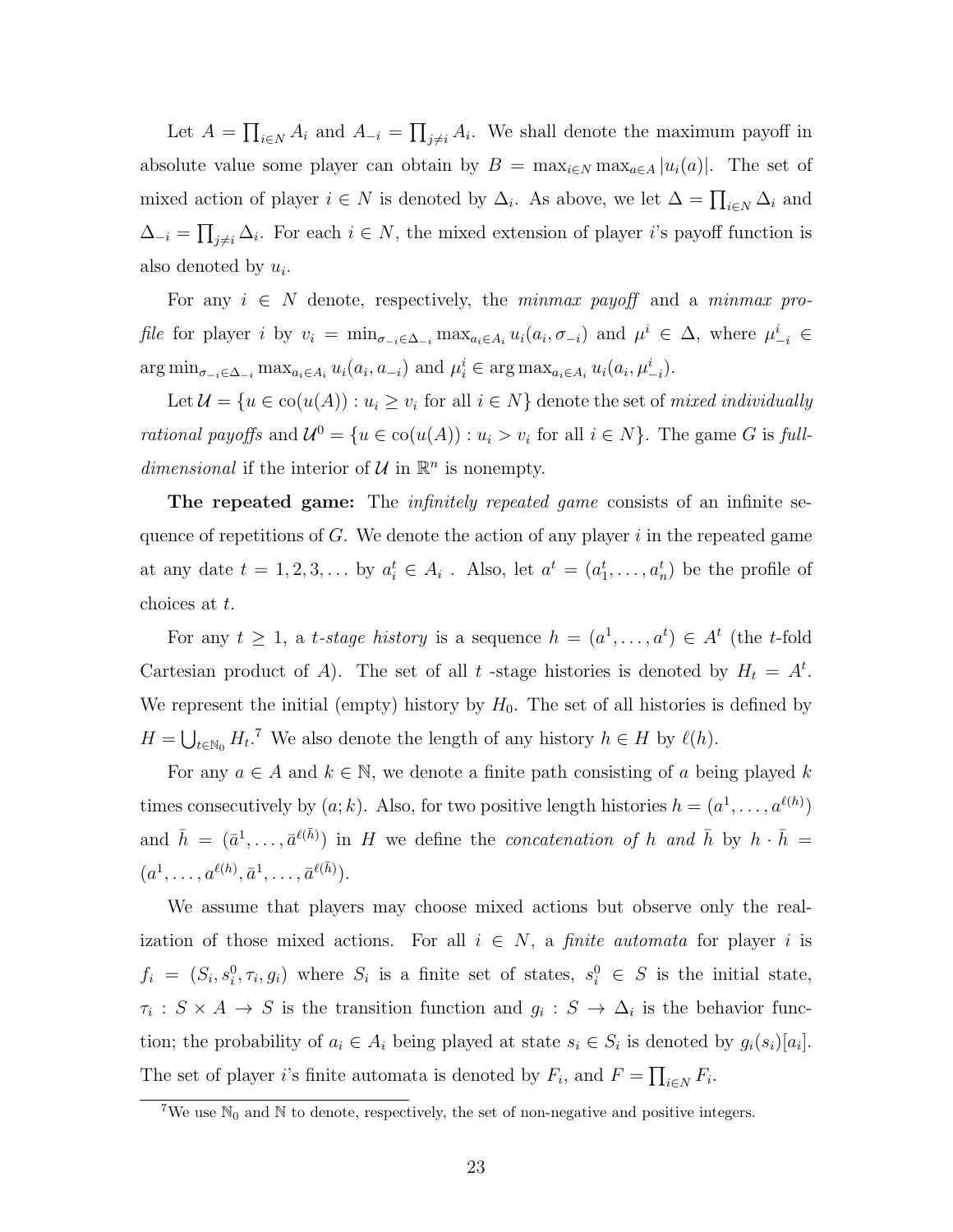Given a finite automaton  $f_i \in F_i$  and a history  $h \in H \setminus H_0$ , let  $s_i^h$  be defined by induction as follows: Letting  $h = (a^1, \ldots, a^{\ell(h)})$ , let  $s_i^k = \tau_i(s_i^{k-1}, a^k)$  for each  $1 \leq k \leq \ell(h)$  and set  $s_i^h = s_i^{\ell(h)}$  $\binom{\ell(h)}{i}$ ; in the case  $h = H_0$ , set  $s_i^h = s_i^0$ . The *finite* automaton induced by  $f_i$  at h is  $f_i|h = (S_i, s_i^h, \tau_i, g_i)$ . We will use  $f|h$  to denote  $(f_1 | h, \ldots, f_n | h)$  for every  $f = (f_1, \ldots, f_n) \in F$  and  $h \in H$ .

Any finite automata  $f \in F$  induces, for every period  $t \in \mathbb{N}$ , a probability distribution  $\tilde{\pi}^t(f)$  over pure actions and a probability distribution  $P_{f,t}$  over  $H_t$  as follows:  $\tilde{\pi}^{1}(f)[a] = P_{f,1}(a) = g(s^{0})[a] = \prod_{i \in N} g_{i}(s_{i}^{0})[a_{i}]$  for all  $a \in A = H_{1}$  and, for any  $t > 1$ ,  $h \in H_t$  and  $a \in A$ , letting  $h = \overline{h} \cdot \overline{a}$  with  $\overline{h} \in H_{t-1}$ ,  $P_{f,t}(h) = P_{f,t-1}(\overline{h})g(s^{\overline{h}})[\overline{a}]$  and  $\tilde{\pi}^t(f)[a] = \sum_{h \in H_{t-1}} P_{f,t}(h \cdot a).$ 

We assume that all players discount the future payoffs by a common discount factor  $\delta \in (0,1)$ . Thus, the *payoff in the repeated game* is given by  $U_i(f, \delta) = (1 \delta$ )  $\sum_{t=1}^{\infty} \delta^{t-1} \sum_{a \in A} u_i(a) \tilde{\pi}^t(f)[a]$  for all  $i \in N$  (when the meaning is clear we will refer to repeated game payoff by  $U_i(f)$  without an explicit reference to  $\delta$ ).

We denote the repeated game described above for discount factor  $\delta \in (0,1)$  by  $G^{\infty}(\delta)$ . A finite automata  $f \in F$  is a *Nash equilibrium* of  $G^{\infty}(\delta)$  if  $U_i(f) \ge U_i(\hat{f}_i, f_{-i})$ for all  $i \in N$  and  $\hat{f}_i \in F_i$ . Also,  $f \in F$  is a *subgame-perfect equilibrium* (SPE) henceforth) of  $G^{\infty}(\delta)$  if  $f|h$  is a Nash equilibrium for all  $h \in H$ .

The following is our Folk Theorem for finite automata.

**Theorem 4** *Let G be a full-dimensional n-player game. Then, for all*  $\varepsilon > 0$ *, there exist*  $\delta^* \in (0,1)$  *such that, for all*  $u \in \mathcal{U}$  *and*  $\delta \geq \delta^*$ , *there exists a finite automata SPE*  $f \in F$  *of*  $G^{\infty}(\delta)$  *such that*  $||U(f, \delta) - u|| < \varepsilon$ *.* 

#### **B.1 Proof of Theorem 4**

For all  $x \in \mathbb{R}^n$ , let  $||x|| = \max_{i=1,\dots,n} |x_i|$ . Since *U* is compact, it suffices to show that for all  $\varepsilon > 0$  and all  $u \in \mathcal{U}$ , there exists  $\delta^* \in (0,1)$  such that for all  $\delta \geq \delta^*$ , there exists a finite automata SPE *f* of  $G^{\infty}(\delta)$  with  $||U(f, \delta) - u|| < \varepsilon$ . Furthermore, since *U* equals the closure of  $\mathcal{U}^0$ , we only need to show that the above holds for any  $u \in \mathcal{U}^0$ . Therefore, we show that for all  $\varepsilon > 0$  and  $u \in \mathcal{U}^0$ , there exists  $\delta^* \in (0,1)$  such that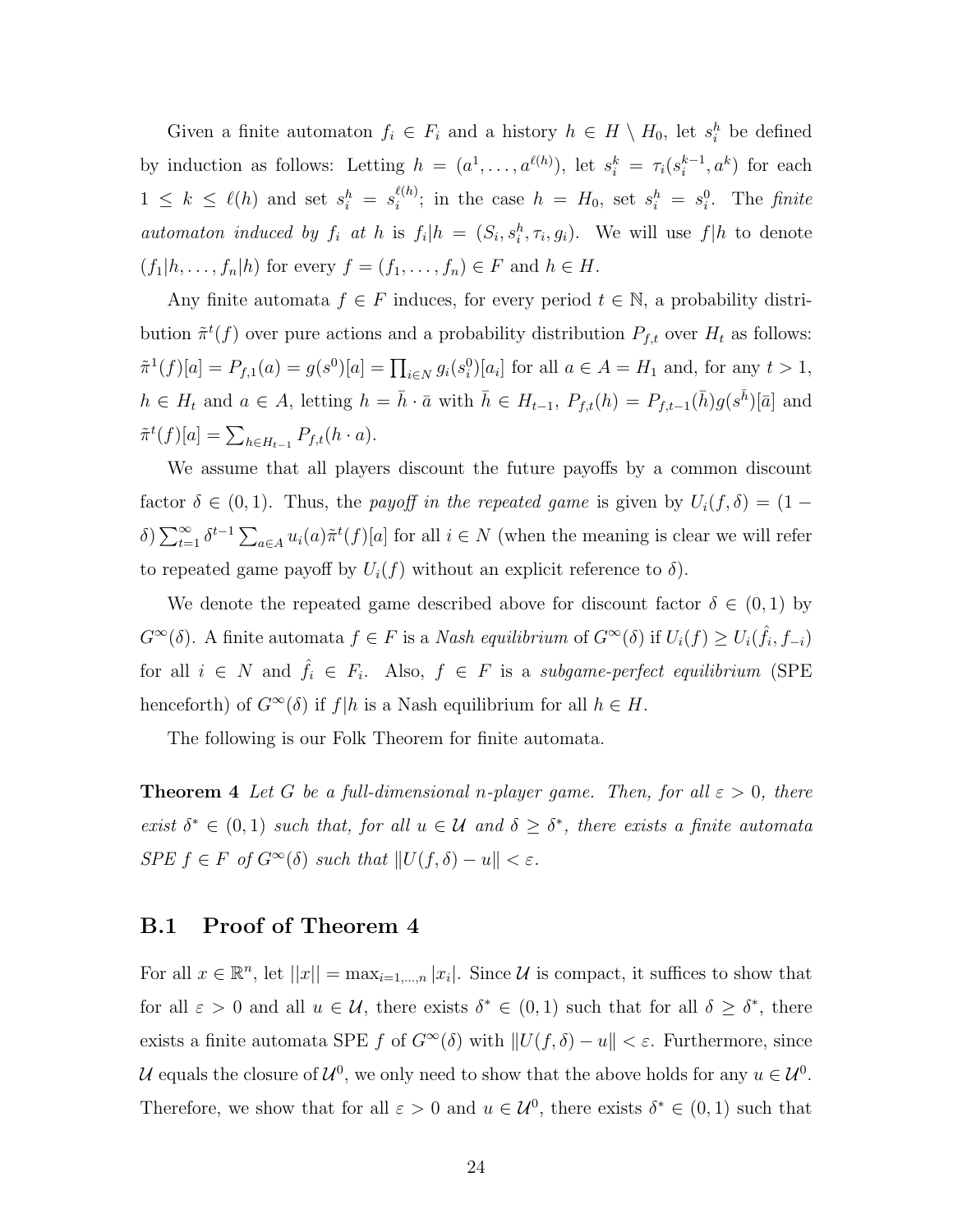for all  $\delta \geq \delta^*$ , there exists a finite automata SPE *f* of  $G^{\infty}(\delta)$  with  $||U(f, \delta) - u|| < \varepsilon$ . For convenience, we normalize payoffs so that  $v_i = 0$  for all  $i \in N$ .

#### **B.2 Preliminary results**

We make the following construction, analogous to Gossner (1995), for each  $\delta \in (0,1)$ ,  $t \in \mathbb{N}$  and  $\eta > 0$ , and then show below that these parameters can be chosen to have certain desirable properties.

For each  $i, d \in N$  with  $i \neq d$ ,  $a \in A$  and  $\hat{h} = (\hat{a}^1, \dots, \hat{a}^t) \in H_t$ , let

$$
n(a, \hat{h}) = \sum_{k=1}^{t} \delta^{k-1} 1_a(\hat{a}^k),
$$
  
\n
$$
n(a_{-i}, \hat{h}) = \sum_{b_i \in A_i} n((b_i, a_{-i}), \hat{h}),
$$
  
\n
$$
\Phi_i(d, \hat{h}) = \frac{1 - \delta}{1 - \delta^t} \sum_{a \in A} |n(a, \hat{h}) - n(a_{-i}, \hat{h}) \mu_i^d(a_i)|,
$$

and

$$
\alpha_i(d, \hat{h}, \eta) = \begin{cases} 1 & \text{if } \Phi_i(d, \hat{h}) < \eta, \\ 0 & \text{otherwise.} \end{cases}
$$

**Lemma 7** *For every*  $0 < \varepsilon_1 < 1$ *, there exists*  $\eta > 0$  *such that, for every*  $d \in N$ *,*  $\delta \in (0,1)$ ,  $t \in \mathbb{N}$  and  $\hat{h} = (\hat{a}^1, \dots, \hat{a}^t) \in H_t$  such that  $\alpha_i(d, \hat{h}, \eta) = 1$  for all  $i \neq d$ ,

$$
\frac{1-\delta}{1-\delta^t}\sum_{k=1}^t \delta^{k-1} u_d(\hat{a}^k) < \varepsilon_1.
$$

**Proof.** Let  $0 < \varepsilon_1 < 1$ . Moreover, let  $\eta > 0$  be such that  $(n-1)B|A|^2\eta < \varepsilon_1$ .

Consider  $d \in N$ ,  $\delta \in (0,1)$ ,  $t \in \mathbb{N}$  and  $\hat{h} = (\hat{a}^1, \dots, \hat{a}^t) \in H_t$  such that  $\alpha_i(d, \hat{h}, \eta) =$ 1 for all  $i \neq d$ . First, we reorder the players such that the player to be punished is called player *n*, i.e.  $d = n$ . Second, we write, for each  $a \in A$ ,  $n(a)$  instead of  $n(a, h)$ . Then, for every  $a \in A$  and every  $i \neq n$ :

$$
|n(a) - n(a_{-i})\mu_i^n(a_i)| < \eta \frac{1 - \delta^t}{1 - \delta}.
$$

Fix  $a = (a_1, a_2, \dots, a_n) \in A$ . In particular, we have that

$$
|n(a) - \sum_{b_1 \in A_1} n(b_1, a_2, \dots, a_n) \mu_1^n(a_1)| < \eta \frac{1 - \delta^t}{1 - \delta}.
$$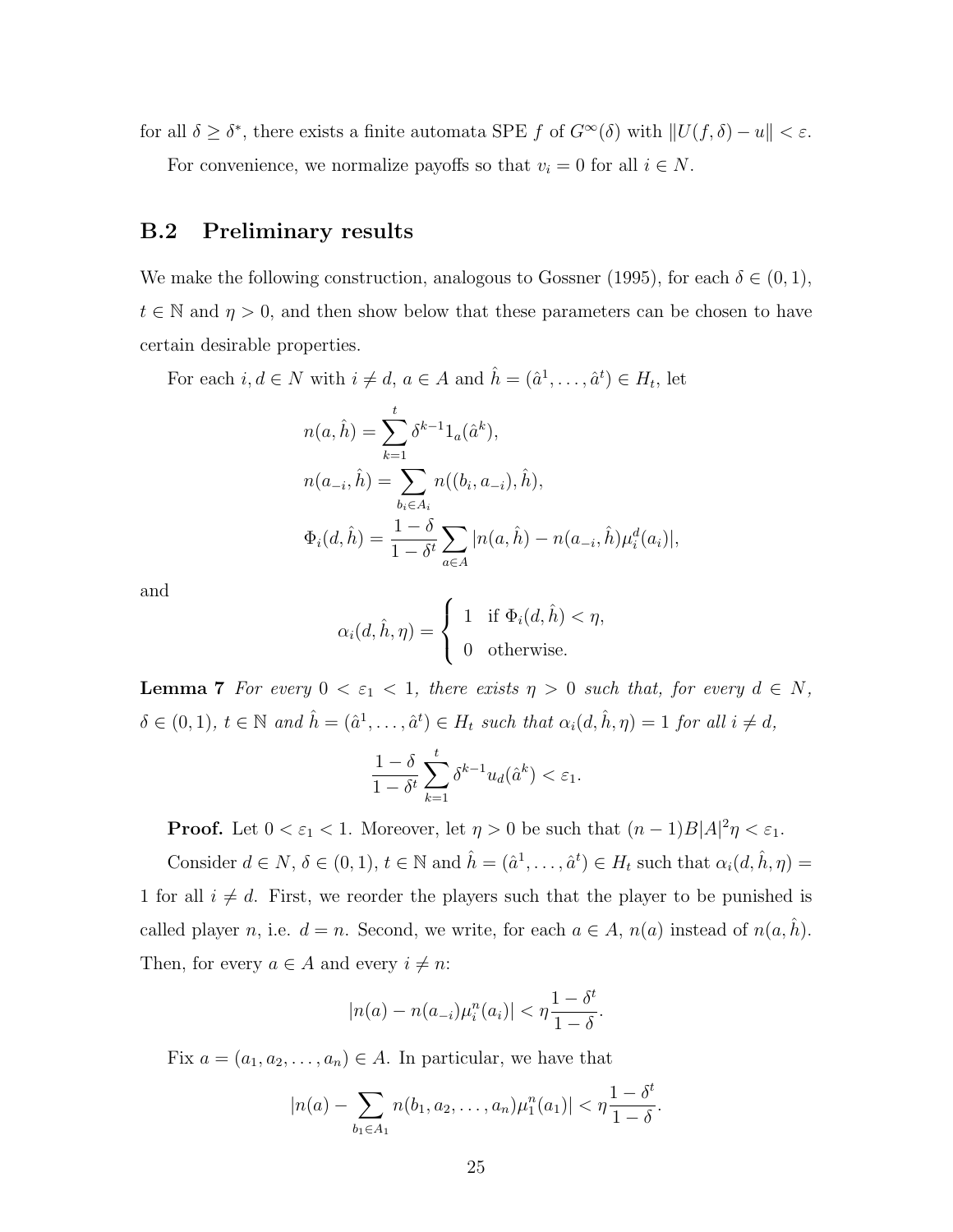Since, for every  $b_1 \in A_1$ ,

$$
|n(b_1, a_{-1}) - \sum_{b_2 \in A_2} n(b_1, b_2, a_3, \dots, a_n) \mu_2^n(a_2)| < \eta \frac{1 - \delta^t}{1 - \delta},
$$

we obtain:

$$
|n(a)-\sum_{(b_1,b_2)\in A_1\times A_2}n(b_1,b_2,a_3,\ldots,a_n)\mu_1^n(a_1)\mu_2^n(a_2)|<2|A|\eta\frac{1-\delta^t}{1-\delta}.
$$

Repeating the same procedure  $n-1$  times implies that

$$
\left| n(a) - \sum_{(b_1,\ldots,b_{n-1}) \in A_{-n}} n(b_1,b_2,\ldots,b_{n-1},a_n) \prod_{j=1}^{n-1} \mu_j^n(a_j) \right| < (n-1)|A|\eta \frac{1-\delta^t}{1-\delta}.
$$

Hence,

$$
\frac{1-\delta}{1-\delta^t}|n(a) - \sum_{(b_1,\dots,b_{n-1})\in A_{-n}} n(b_1,b_2,\dots,b_{n-1},a_n) \prod_{j=1}^{n-1} \mu_j^n(a_j)| < (n-1)|A|\eta.
$$
 (9)

As  $a \in A$  is arbitrary, it follows that (9) holds for all  $a \in A$ .

Define, for each  $a_n \in A_n$ ,

$$
r_n(a_n) = \frac{1 - \delta}{1 - \delta^t} \sum_{b_{-n} \in A_{-n}} n(b_{-n}, a_n).
$$

We then have that  $r_n \in \Delta_n$  since  $\sum_{a_n} r_n(a_n) = 1$ . It follows from the definition of  $r_n$ and (9) that, for all  $a \in A$ ,

$$
\left|\frac{1-\delta}{1-\delta^t}n(a)-r_n(a_n)\prod_{j=1}^{n-1}\mu_j^n(a_j)\right|<(n-1)|A|\eta.
$$

Hence,

$$
\frac{1-\delta}{1-\delta^t}\sum_{a\in A}n(a)u_n(a)< u_n(r_n,\mu_{-n}^n)+B(n-1)|A|^2\eta<\varepsilon_1,
$$

and, therefore,

$$
\frac{1-\delta}{1-\delta^t} \sum_{k=1}^t \delta^{k-1} u_n(\hat{a}^k) = \frac{1-\delta}{1-\delta^t} \sum_{a \in A} n(a) u_n(a) < \varepsilon_1.
$$

This concludes the proof.  $\blacksquare$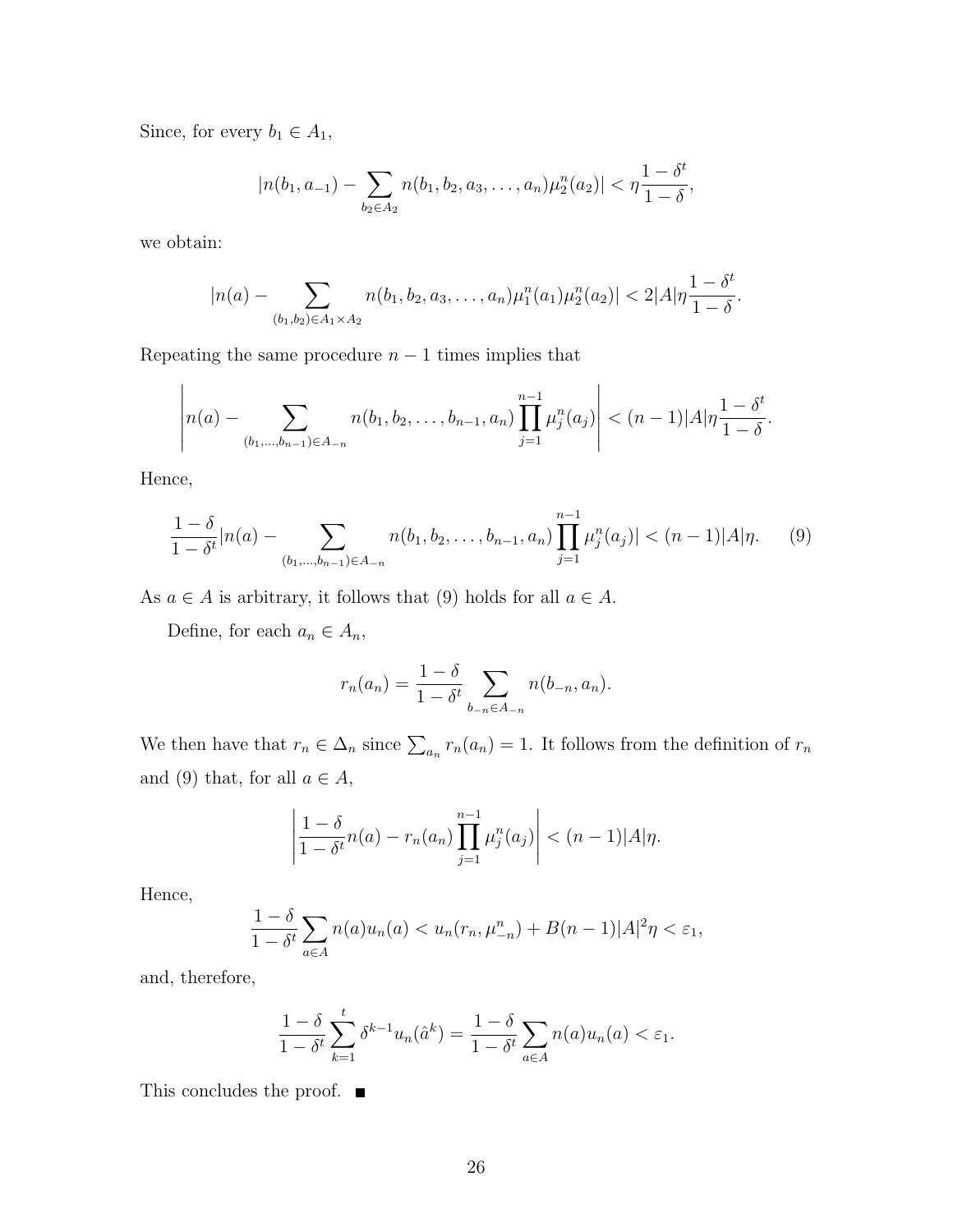Fix  $i, d \in N$  with  $i \neq d$  and let  $\tilde{\mu}_i^d$  be player *i*'s strategy consisting of playing  $\mu_i^d$  each period independently of the history. Given a strategy  $\sigma_{-i}$  for the remaining players and  $t \in \mathbb{N}$ , let  $P_{(\tilde{\mu}_i^d, \sigma_{-i}), t}$  be the probability measure on  $H_t$  induced by  $(\tilde{\mu}_i^d, \sigma_{-i})$ .

Given  $c \in (0,1)$ , for each  $\delta \in (0,1)$ , let  $t(c, \delta) = 1$  if  $\delta \leq c$  and, if  $\delta > c$ , let  $t(c, \delta)$ be the highest integer  $t \in \mathbb{N}$  such that  $\delta^t \geq c$ . Hence,  $|\delta^{t(c,\delta)} - c| < (1 - \delta)/\delta$  whenever  $\delta > c$  and, therefore,  $\lim_{\delta \to 1} \delta^{t(c,\delta)} = c$ .

**Lemma 8** *For all*  $c \in (0,1)$ *,*  $\eta > 0$  *and*  $\varepsilon_2 > 0$ *, there exists*  $\overline{\delta} \in (0,1)$  *such that, for*  $all \delta \geq \overline{\delta}$ *,* 

$$
P_{(\tilde{\mu}_i^d, \sigma_{-i}), t(c,\delta)} \left( \{\hat{h} \in H_{t(c,\delta)} : \Phi_i(d, \hat{h}) \ge \eta \} \right) < \varepsilon_2
$$

*for all*  $i, d \in N$  *with*  $i \neq d$  *and*  $\sigma_{-i} \in F_{-i}$ *.* 

**Proof.** This result will be a consequence of Theorem 3. Let  $c \in (0,1)$ ,  $\eta > 0$  and  $\varepsilon_2$  > 0 be given. Note first that it is enough to show that, for each  $i, d \in N$  with  $i \neq d$ , there exists  $\bar{\delta}_{i,d} \in (0,1)$  such that, for all  $\delta \geq \bar{\delta}_{i,d}$ ,

$$
P_{(\tilde{\mu}_i^d, \sigma_{-i}), t(c,\delta)} \left( \{\hat{h} \in H_{t(c,\delta)} : \Phi_i(d, \hat{h}) \ge \eta \} \right) < \varepsilon_2
$$

for all  $\sigma_{-i} \in F_{-i}$ . Indeed, the conclusion of the lemma will follow by letting  $\overline{\delta}$  =  $\max_{i,d:i\neq d} \bar{\delta}_{i,d}.$ 

Fix  $i, d \in N$  such that  $i \neq d$ . We embed *A* in  $\mathbb{R}^{|A|}$  by, first, letting  $\theta : A \rightarrow$  $\{1, \ldots, |A|\}$  be 1-1 and onto and, second, letting  $x(a) \in \mathbb{R}^{|A|}$  be such that

$$
x_l(a) = \begin{cases} 1 & \text{if } l = \theta(a), \\ 0 & \text{otherwise.} \end{cases}
$$

Let  $X = \{x(a) : a \in A\}$  and  $m(a) = 1_{x(a)}$  for all  $a \in A$ . Consider a 2-player game where player I's action set is  $A_i$  and player II's action set is  $A_{-i}$ , and hence  $P = \Delta_i$  and  $Q = \Delta_{-i}$ . Let  $p \in P$  be defined by  $p_{a_i} = \mu_i^d(a_i)$  for all  $a_i \in A_i$  and let  $\Lambda_i: \text{co}(X) \to \mathbb{R}$  be defined by

$$
\Lambda_i(z) = \sum_{a \in A} \left| z_a - \sum_{b_i \in A_i} p_{a_i} z_{(b_i, a_{-i})} \right|
$$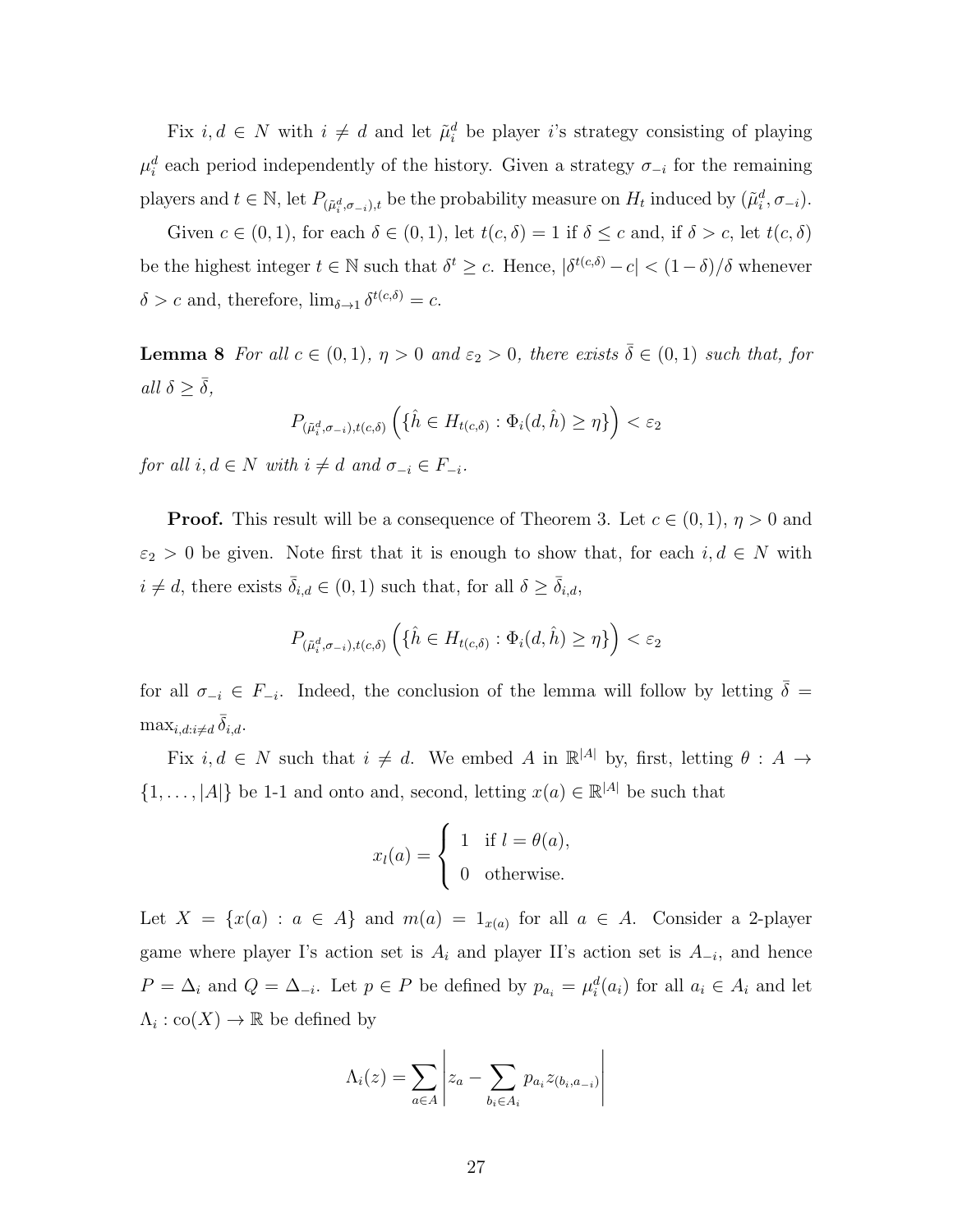for each  $z \in \text{co}(X)$ . Since  $\Lambda_i$  is continuous and  $\text{co}(X)$  is compact, there exists  $0<\varepsilon<\varepsilon_2$  such that

$$
||z - z'|| < \varepsilon \text{ and } z, z' \in \text{co}(X) \text{ imply } |\Lambda_i(z) - \Lambda_i(z')| < \eta. \tag{10}
$$

We have that  $R(p) = \{z \in \text{co}(X) : \Lambda_i(z) = 0\}$ . Indeed, if  $z \in R(p)$ , then  $z = \sum_{a_{-i}} q_{a_{-i}} \sum_{a_i} p_{a_i} x(a)$  for some  $q \in Q$ . Thus, for each  $a \in A$ ,  $z_a = p_{a_i} q_{a_{-i}}$  and, therefore,  $\Lambda_i(z) = \sum_{a \in A} |p_{a_i} q_{a_{-i}} - \sum_{b_i \in A_i} p_{a_i} p_{b_i} q_{a_{-i}}| = \sum_{a \in A} |p_{a_i} q_{a_{-i}} - p_{a_i} q_{a_{-i}}| = 0.$ Conversely, let  $z \in \text{co}(X)$  be such that  $\Lambda_i(z) = 0$ . Since  $z \in \text{co}(X)$ , then  $z =$  $\sum_{a} \lambda_a x(a)$  for some  $\{\lambda_a\}_{a \in A} \subset \mathbb{R}_+$  with  $\sum_{a} \lambda_a = 1$  and, since  $\Lambda_i(z) = 0$ , then  $z_a = \sum_{b_i \in A_i} p_{a_i} z_{(b_i, a_{-i})}$  for each  $a \in A$ . Define  $q_{a_{-i}} = \sum_{b_i \in A_i} \lambda_{(b_i, a_{-i})}$  for all  $a_{-i} \in A_{-i}$ and note that  $q \in Q$ . Since  $z_a = \lambda_a$  for all  $a \in A$  given the definition of  $x(a)$ , it follows from  $z_a = p_{a_i} \sum_{b_i \in A_i} z_{(b_i, a_{-i})}$  for each  $a \in A$  that  $\lambda_a = p_{a_i} q_{a_{-i}}$  for each  $a \in A$ . Thus,  $z \in R(p)$ .

It then follows by Theorem 3 that, with  $f \equiv p$ , there exists  $\delta^* \in (0,1)$  and  $T \in \mathbb{N}$ such that

$$
P_{(f,g),t}\left(\left\{(x_1,\ldots,x_t)\in X^t:d\left(\frac{1-\delta}{1-\delta^t}\sum_{k=1}^t\delta^{k-1}x_k,R(p)\right)\geq\varepsilon\right\}\right)<\varepsilon\qquad(11)
$$

holds for each  $\delta \geq \delta^*$ ,  $t \geq T$  and  $g \in F_{II}$ .

Let  $\gamma > 0$  be such that  $1 - c > \gamma$  and let  $\bar{\delta}_{i,d} \in (\delta^*, 1)$  be such that  $\delta > c$  and  $1 − δ<sup>T</sup> < η$  for each  $δ ≥ δ<sub>i,d</sub>$ . Thus,  $δ<sup>T</sup> > 1 − γ > c$  and, hence,  $t(c, δ) ≥ T$  for each  $\delta \geq \overline{\delta}_{i,d}$ . Thus, for each  $\delta \geq \overline{\delta}_{i,d}$  and  $g \in F_{II}$ , we have that  $\delta > \delta^*$  and  $t(c,\delta) \geq T$ , and (11) implies that

$$
P_{(f,g),t(c,\delta)}\left(\left\{d\left(\frac{1-\delta}{1-\delta^{t(c,\delta)}}\sum_{k=1}^{t(c,\delta)}\delta^{k-1}x_k,R(p)\right)\geq\varepsilon\right\}\right)<\varepsilon.
$$

Thus, by  $(10)$ ,

$$
P_{(f,g),t(c,\delta)}\left(\left\{\Lambda_i\left(\frac{1-\delta}{1-\delta^{t(c,\delta)}}\sum_{k=1}^{t(c,\delta)}\delta^{k-1}x_k\right)\geq\eta\right\}\right)<\varepsilon<\varepsilon_2.
$$

Let  $\sigma_{-i} \in F_{-i}$  be given. Define  $g \in F_{II}$  as follows: for all  $t \in \mathbb{N}$  and  $(x_1, \ldots, x_t) \in$ *X*<sup>*t*</sup>, let, for each  $1 \leq k \leq t$ ,  $a_k \in A$  be such that  $x_k = x(a_k)$  and set  $g(x_1, \ldots, x_t) =$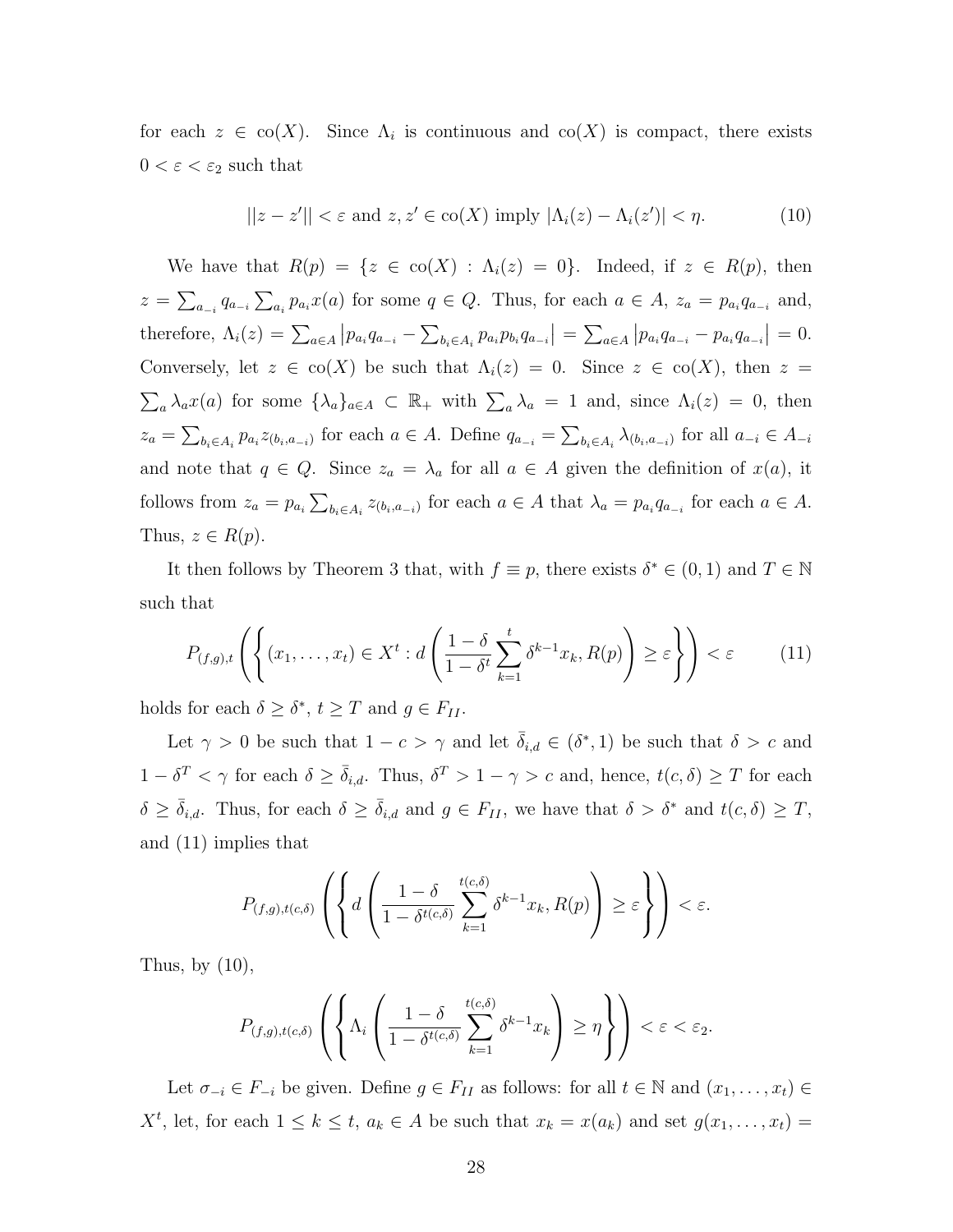$\sigma_{-i}(a_1, \ldots, a_t)$ . Hence, we have that

$$
P_{(\tilde{\mu}_i^d, \sigma_{-i}), t(c,\delta)}(\hat{a}_1, \ldots, \hat{a}_{t(c,\delta)}) = P_{(f,g), t(c,\delta)}(x(\hat{a}_1), \ldots, x(\hat{a}_{t(c,\delta)})).
$$

Furthermore, note that, for each  $\hat{h} = (\hat{a}_1, \dots, \hat{a}_{t(c,\delta)}) \in H_{t(c,\delta)}$ ,

$$
\Phi_i(d,\hat{h}) = \Lambda_i \left( \frac{1-\delta}{1-\delta^{t(c,\delta)}} \sum_{k=1}^{t(c,\delta)} \delta^{k-1} x(\hat{a}_k) \right).
$$

Hence, it follows that

$$
P_{(\tilde{\mu}_i^d, \sigma_{-i}), t(c,\delta)} \left( \{\hat{h} \in H_{t(c,\delta)} : \Phi_i(d, \hat{h}) \geq \eta \} \right) < \varepsilon_2,
$$

as desired.

### **B.3 Parametrization**

Fix any  $\varepsilon > 0$  and any  $u \in \mathcal{U}^0$ . Since *G* is full-dimensional,  $\mathcal{U}^0$  equals the closure of  $int(\mathcal{U}^0)$  and, therefore, we may assume that  $u \in int(\mathcal{U}^0)$ . Let  $u' \in int(\mathcal{U}^0)$  such that  $u' < u$ , and  $\rho > 0$  be such that (i)  $u'_i + \rho < u_i$  for all  $i \in N$  and (ii)  $||\hat{u} - u'|| \le \rho$ implies  $\hat{u} \in \mathcal{U}^0$ .

Let  $\varepsilon_1 > 0$  such that

$$
\varepsilon_1 < \min_{d \in N} u'_d. \tag{12}
$$

Let  $\eta > 0$  be as in Lemma 7, corresponding to  $\varepsilon_1$  just defined. Let  $0 < \varepsilon_2 < 1$  be such that

$$
(1 - 2\varepsilon_2)^{n-1} \varepsilon_1 + (1 - (1 - 2\varepsilon_2)^{n-1}) B < \min_{d \in N} u'_d.
$$
 (13)

Define

$$
\bar{\varepsilon} = (1 - 2\varepsilon_2)^{n-1} \varepsilon_1 + (1 - (1 - 2\varepsilon_2)^{n-1}) B.
$$

Let  $c \in (0,1)$  be such that

$$
c\rho\varepsilon_2 > (1 - c)2B.\tag{14}
$$

Let  $\bar{\delta}$  be as in Lemma 8, corresponding to  $\varepsilon_2$ ,  $\eta$  and  $c$  just defined.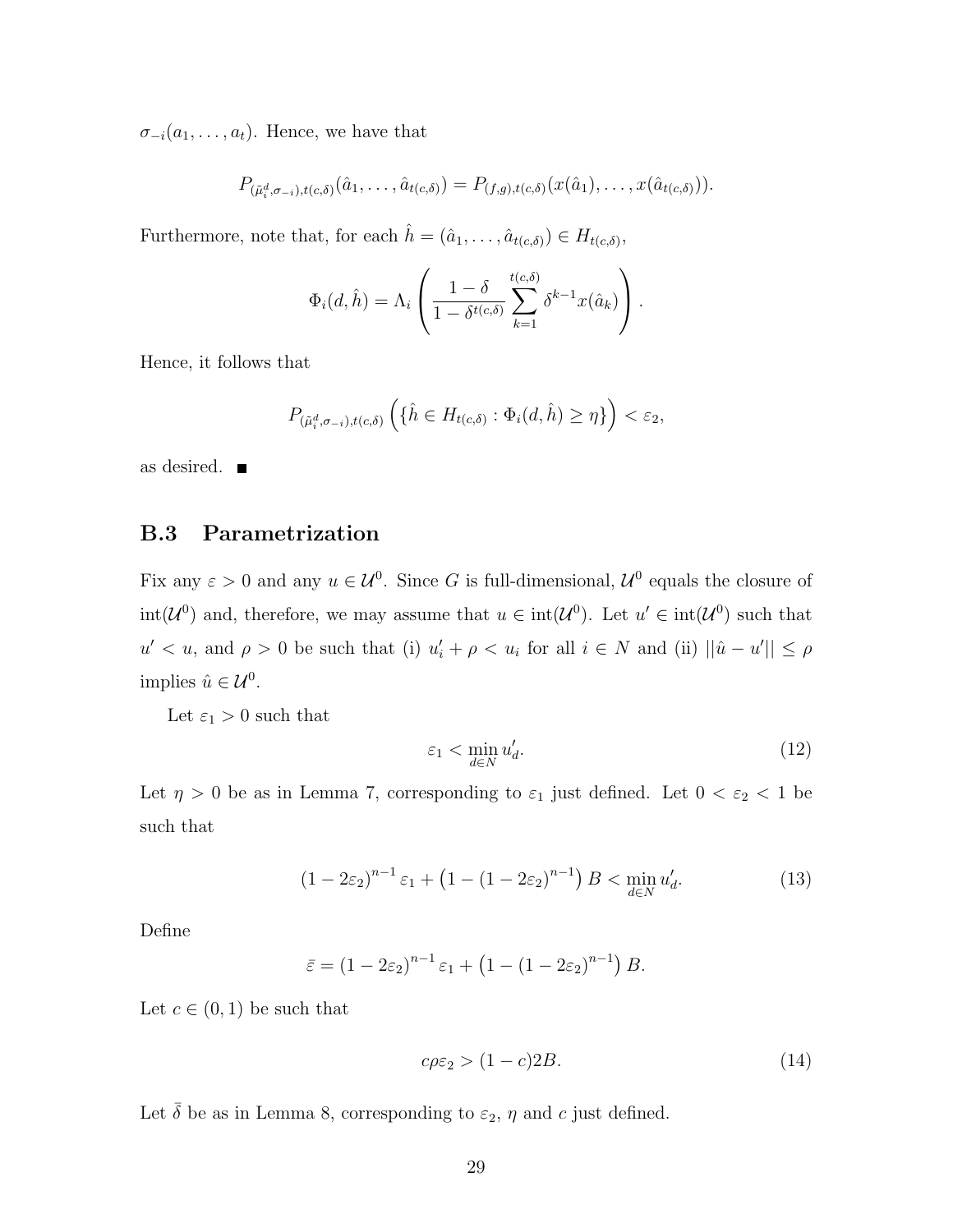Define  $\xi > 0$  to be such that

$$
2\xi < \varepsilon,\tag{15}
$$

$$
(1 - c)(\min_{d} u'_d - \bar{\varepsilon}) > (1 + c)2\xi,
$$
\n(16)

$$
c(\rho \varepsilon_2 - 4\xi) > (1 - c)2B,\tag{17}
$$

Such  $\xi > 0$  exists due to  $\varepsilon > 0$ , (13) and (14), respectively.

For all  $i = 1, ..., n$  and  $\beta \in \mathbb{R}^n$ , let  $u^i(\beta)$  be defined by  $u^i_i(\beta) = u'_i$  and  $u^i_j(\beta) =$  $u'_{j} + \beta_{j}\rho$ . Furthermore, define

$$
W_i = \{u^i(\beta) : \beta_j \in \{0, 1\} \text{ for all } j \in N \setminus \{i\}\}.
$$

By our choice of  $\rho$  (specifically, by (ii) above), then  $W_i \subseteq \mathcal{U}^0$ . Define  $\hat{W} = \bigcup_{i=1}^n W_i$ . Since  $\hat{W}$  is finite, order  $\hat{W} = \{u^1, \ldots, u^{\bar{\omega}}\}$ , where  $\bar{\omega} = |\hat{W}|$ . For notational convenience, let  $u^0 = u$  and  $W = \hat{W} \cup \{u^0\}.$ 

For all  $k \in \mathbb{N}$ , let  $\mathcal{V}_k$  be the set of  $u' \in \text{co}(u(A))$  such that  $u' = \sum_{a \in A} p_a u(a)/k$ for some  $\{p_a\}_{a \in A}$  satisfying  $p_a \in \mathbb{N}_0$  and  $\sum_{a \in A} p_a = k$ . Using an analogous argument to Sorin (1992, Proposition 1.3), it follows that  $V_k$  converges to  $co(u(A))$ . Therefore, let  $K \in \mathbb{N}$  such that

$$
co(u(A)) \subseteq \bigcup_{x \in \mathcal{V}_K} B_{\xi}(x). \tag{18}
$$

For all  $\omega \in \{0, \ldots, \bar{\omega}\}\,$  let  $x^{\omega} \in \mathcal{V}_K$  be such that

$$
||x^{\omega} - u^{\omega}|| < \xi \tag{19}
$$

and  $\{p_a^{\omega}\}_{a\in A}$  be such that  $\frac{1}{K}\sum_{a\in A}^K p_a^{\omega}u(a) = x^{\omega}$ . Letting  $A = \{a^1, \ldots, a^r\}$  where  $r = |A|$ , define, for each  $\omega \in \{0, \ldots, \bar{\omega}\}, \hat{\pi}^{(\omega)} = (\hat{\pi}^{(\omega),1}, \hat{\pi}^{(\omega),2}, \ldots)$  as the repetition of the cycle

$$
(\underbrace{a^1,\ldots,a^1}_{p_{a^1}^{\omega} \text{ times}},\ldots,\underbrace{a^r,\ldots,a^r}_{p_{a^r}^{\omega} \text{ times}}).
$$

In the construction below,  $\hat{\pi}^{(\omega)}$  will be the equilibrium path when  $\omega = 0$  and a "reward" path" when  $\omega > 0$ .

Let  $\delta^* \in [\bar{\delta}, 1]$  be such that for all  $\delta \geq \delta^*$ , letting  $t(c, \delta)$  be as in Lemma 8,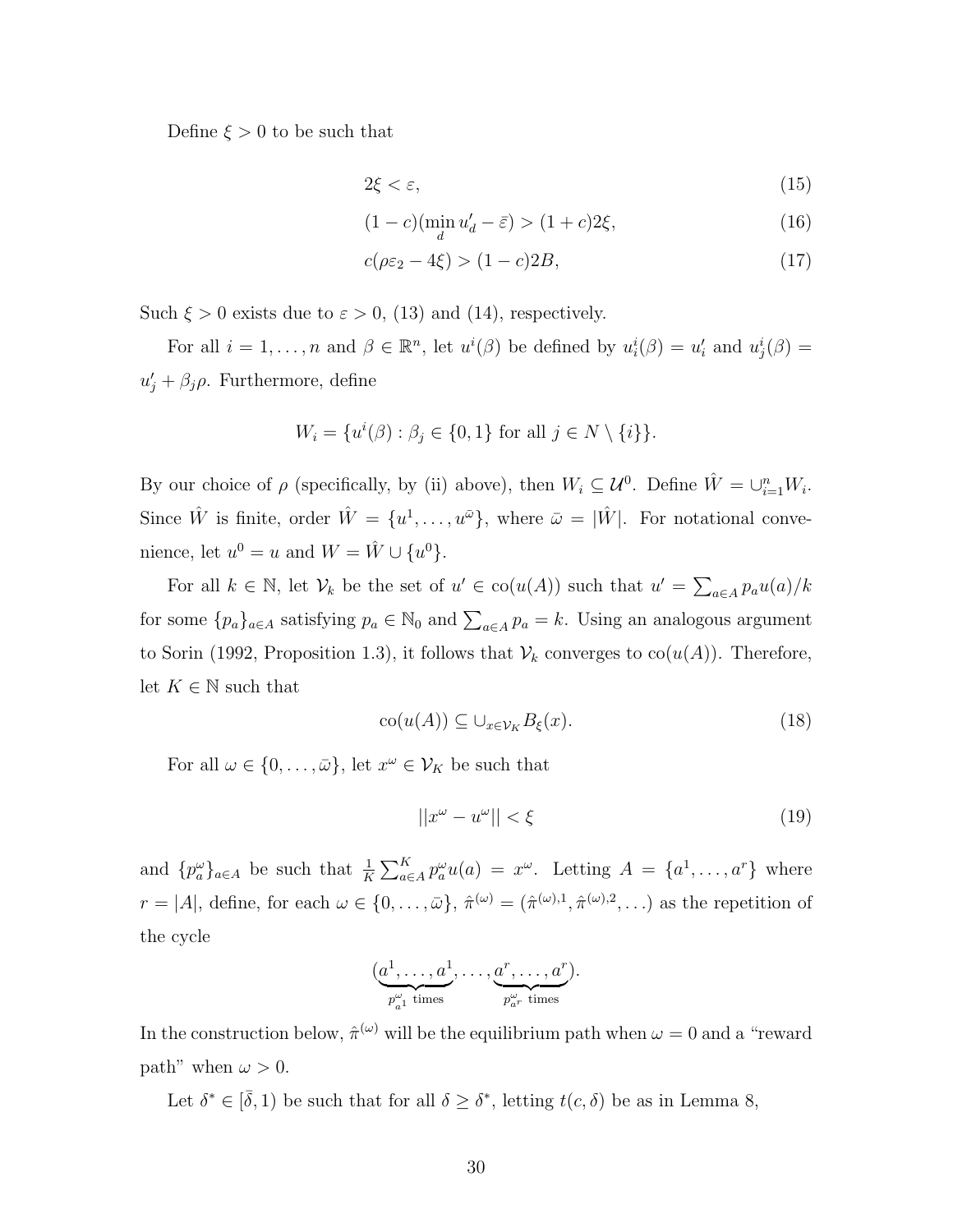$$
\sup_{x \in [-B,B]^K} \left| \frac{1 - \delta}{1 - \delta^K} \sum_{k=1}^K \delta^{k-1} x^k - \frac{1}{K} \sum_{k=1}^K x^k \right| < \xi,\tag{20}
$$

$$
\delta^{t(c,\delta)}(\rho \varepsilon_2 - 4\xi) > (1 - \delta^{t(c,\delta)}) 2B, \text{ and} \tag{21}
$$

$$
u'_d - 2\xi > (1 - \delta)B + \delta(1 - \delta^{t(c,\delta)})\bar{\varepsilon} + \delta^{1 + t(c,\delta)}(u'_d + 2\xi) \text{ for all } d \in N. \tag{22}
$$

Note that such  $\delta^* \in (0,1)$  exists because of (16) and (17), and because the limit of the left hand side of (20) as  $\delta \rightarrow 1$  is 0.

Fix any  $\delta \geq \delta^*$  and set  $T = t(c, \delta)$ . We will now demonstrate the result by constructing a finite automata SPE  $f$  with  $||U(f) - u|| < \varepsilon$ .

### **B.4 Punishment play**

Next we define the mixed actions to be played during the punishment phases.

Let  $C: W \to \mathbb{R}^n$  be defined by setting, for all  $0 \leq \omega \leq \bar{\omega}$ ,

$$
C(u^{\omega}) = \frac{1 - \delta}{1 - \delta^{K}} \sum_{k=1}^{K} \delta^{k-1} u(\hat{\pi}^{(\omega),k}).
$$

We next define a function  $w : N \times H_T \to C(W)$  that determines the reward payoff after a punishment phase. Let  $d \in N$  and  $\hat{h} = (\hat{a}^1, \dots, \hat{a}^T) \in H_T$ . Set, for all  $j \neq d$ ,

$$
\beta_j(d,\hat{h}) = \alpha_j(d,\hat{h},\eta).
$$

Also, set

$$
w(d, \hat{h}) = C(u^d(\beta(d, \hat{h}))).
$$

Let  $\sigma^*: N \times \bigcup_{t=0}^{T-1} H_t \to \Delta$  and  $V^*: N \times \bigcup_{t=0}^{T-1} H_t \to \mathbb{R}^n$  be such that the following property holds: For all  $d \in N$ ,  $0 \le t \le T - 1$ ,  $\hat{h} \in H_t$  and  $i \in N$ , then:

(a) If  $\ell(\hat{h}) = T - 1$ , then  $\sigma_i^*(d, \hat{h})$  solves

$$
\max_{\sigma_i \in \Delta_i} [(1-\delta)u_i(\sigma_i, \sigma_{-i}^*(d,\hat{h})) + \delta \sum_{a \in A} (\sigma_i, \sigma_{-i}^*(d,\hat{h}))[a]w_i(d,\hat{h} \cdot a)]
$$

and

$$
V_i^*(d, \hat{h}) = (1 - \delta)u_i(\sigma^*(d, \hat{h})) + \delta \sum_{a \in A} \sigma^*(d, \hat{h})[a]w_i(d, \hat{h} \cdot a).
$$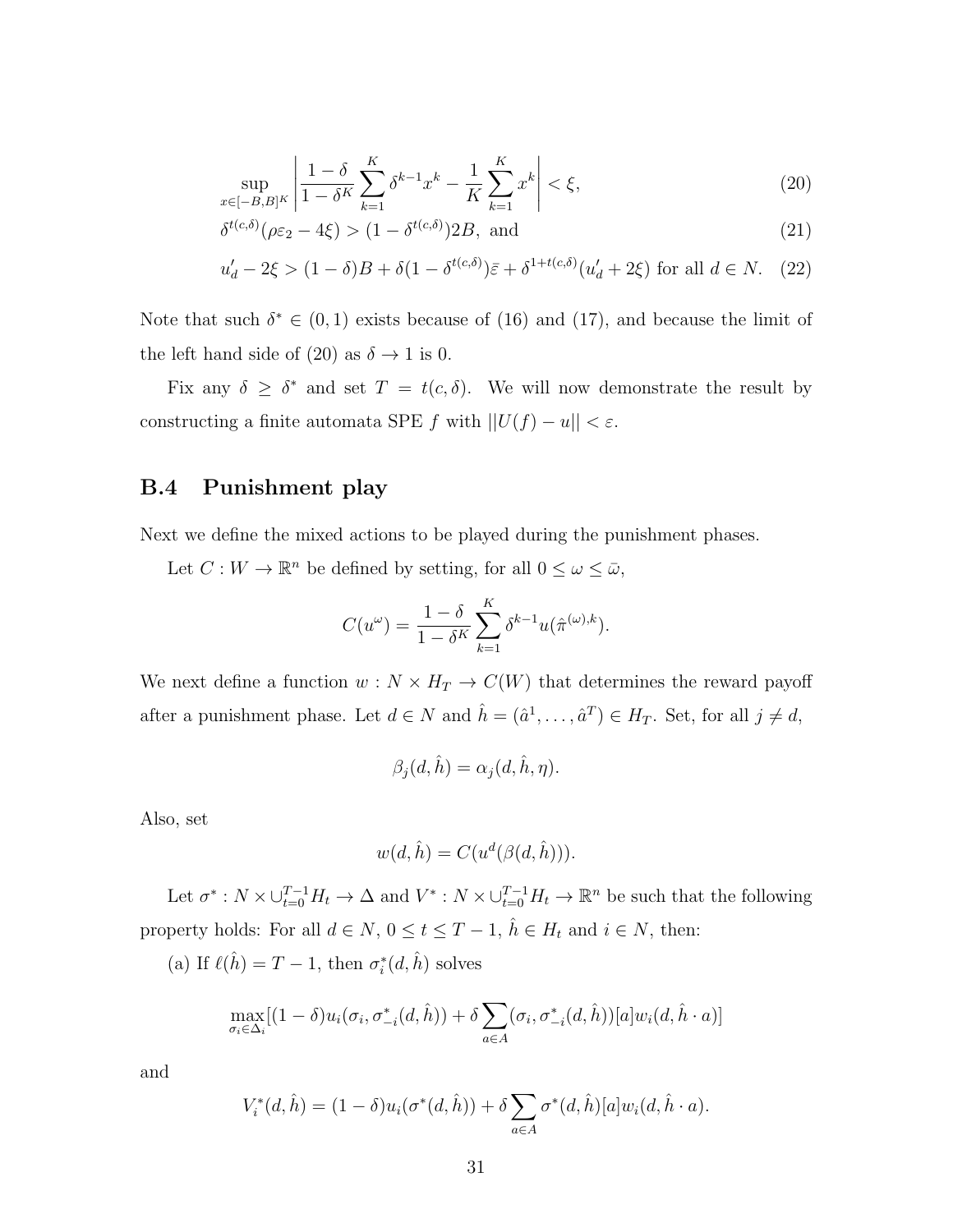(b) If  $\ell(\hat{h}) < T - 1$ , then  $\sigma_i^*(d, \hat{h})$  solves

$$
\max_{\sigma_i \in \Delta_i} [(1-\delta)u_i(\sigma_i, \sigma_{-i}^*(d,\hat{h})) + \delta \sum_{a \in A} (\sigma_i, \sigma_{-i}^*(d,\hat{h}))[a]V_i^*(d,\hat{h} \cdot a)]
$$

and

$$
V_i^*(d, \hat{h}) = (1 - \delta)u_i(\sigma^*(d, \hat{h})) + \delta \sum_{a \in A} \sigma^*(d, \hat{h})[a]V_i^*(d, \hat{h} \cdot a).
$$

The existence of  $\sigma^*$  and  $V^*$  can be established using, for each fixed  $d \in N$ , backwards induction and Nash's existence theorem.

For notational convenience, for all  $d \in N$ , let  $\sigma^d = \sigma^*(d, \cdot)$ .

**Lemma 9** *For all*  $i, d \in N$ *, with*  $i \neq d$ *,* 

$$
P_{\sigma^d,T}\left(\{\hat{h}\in H_T:\Phi_i(d,\hat{h})\geq\eta\}\right)<2\varepsilon_2.
$$

**Proof.** Suppose not. Then, for some  $i, d \in N$  with  $i \neq d$ ,

$$
P_{\sigma^d,T}\left(\{\hat{h}\in H_T: \Phi_i(d,\hat{h})\geq \eta\}\right)\geq 2\varepsilon_2.
$$

Consider strategy  $\tilde{\mu}_i^d$  for player *i* and let  $V_i(d, H_0)$  be player *i*'s expected discounted payoff from  $(\tilde{\mu}_i^d, \sigma_{-i}^d)$ , i.e.

$$
V_i(d, H_0) = (1 - \delta) \sum_{\hat{h} = (\hat{a}^1, \dots, \hat{a}^T) \in H_T} P_{(\tilde{\mu}_i^d, \sigma_{-i}^d), T}(\hat{h}) \left( \sum_{k=1}^T \delta^{t-1} u_i(\hat{a}^k) + \delta^T w_i(d, \hat{h}) \right).
$$

Given the definition of  $\sigma^*$ , we have that

$$
V_i^*(d, H_0) \ge V_i(d, H_0). \tag{23}
$$

Furthermore, by Lemma 8, (19) and (20),

$$
V_i(d, H_0) \ge -B(1 - \delta^T) + \delta^T (u'_i - 2\xi) + \delta^T \rho (1 - \varepsilon_2)^{8}
$$

By (19) and (20),

$$
V_i^*(d, H_0) \le B(1 - \delta^T) + \delta^T(u'_i + 2\xi) + \delta^T \rho (1 - 2\varepsilon_2).
$$

<sup>&</sup>lt;sup>8</sup>It is interesting to note that, since  $\sigma^d_{-i}$  is fixed, it would suffice in Lemma 8 to establish that, for each  $\sigma$ <sup>*-i*</sup>, player *i* has a strategy  $\sigma$ *<sub>i</sub>* such that he, player *i*, passes the test with a probability of at least  $1 - \varepsilon_2$ . This could be achieved by using Theorem 2 to show that  $R(p)$  is securable.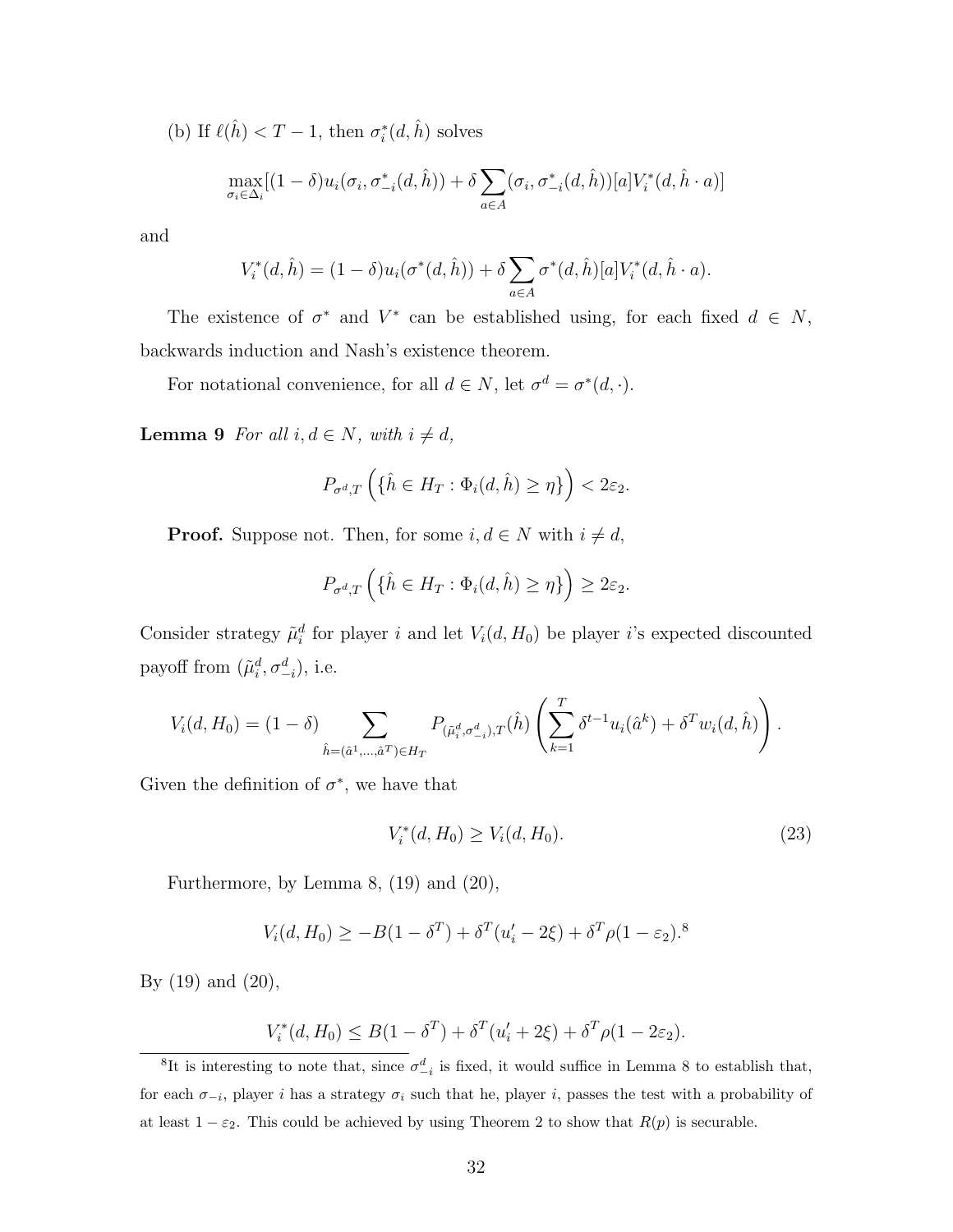Hence, by  $(21)$ ,

$$
V_i^*(d, H_0) - V_i(d, H_0) \le 2B(1 - \delta^T) + 4\xi \delta^T - \rho \varepsilon_2 \delta^T < 0.
$$

But this contradicts  $(23)$ .

#### **B.5 The finite automata**

We next define the finite automata  $f$ , which is such that all players have a common set of states *S*, a common initial state  $s^0$  and a common transition function  $\tau$ :  $S \times A \rightarrow S$ . The set of states is  $S = (W \times \{1, ..., K\}) \cup (N \times \bigcup_{t=0}^{T-1} H_t)$ , with initial state  $s^0 = (u^0, 1)$ . The transition function  $\tau$  is defined as follows: First, let  $D_i(a) = \{(a'_i, a_{-i}) \in A : a'_i \neq a_i\}$  for each  $i \in N$  and  $a \in A$ . Then, for each  $(s, a) \in S \times A$ ,

$$
\tau(s, a) = \begin{cases}\n(u^{\omega}, (k+1) \mod K) & \text{if } s = (u^{\omega}, k) \in W \times \{1, \dots, K\} \text{ and } a = \hat{\pi}^{(\omega), k}, \\
(d, H_0) & \text{if } s \in W \times \{1, \dots, K\}, \text{ and } a \in D_d(\hat{\pi}^{(\omega), k}) \text{ for some } d \in N, \\
(d, h \cdot a) & \text{if } s = (d, h) \in N \times \bigcup_{t=0}^{T-2} H_t, \\
(u^d(\beta(d, h \cdot a)), 1) & \text{if } s = (d, h) \in N \times H_{T-1}.\n\end{cases}
$$

Finally, the behavior function is  $g = (g_1, \ldots, g_n) : S \to \Delta$  defined by

$$
g(s) = \begin{cases} \hat{\pi}^{(\omega),k} & \text{if } s = (u^{\omega},k) \in W \times \{1,\ldots,K\}, \\ \sigma^d(h) & \text{if } s = (d,h) \in N \times \cup_{t=0}^{T-1} H_t. \end{cases}
$$

Let  $f = (S, s^0, \tau, g)$ .

We have that  $U(f, \delta) = \frac{1-\delta}{1-\delta^K} \sum_{k=1}^K \delta^{k-1} u(\hat{\pi}^{(0),k})$  and, by (19), (20) and (15), *||U*(*f, δ*) *− u|| <* 2*ξ < ε*.

Let  $f|s = (S, s, \tau, g)$  for each  $s \in S$ ;  $f|s$  is the automata obtained by changing the initial state from  $s^0$  to  $s$ . To complete the proof of the theorem, we next establish the following for all  $s \in S$ ,  $d \in N$  and  $a_d \in A_d$ :

$$
U_d(f|s) \ge (1 - \delta)u_d(a_d, g_{-d}(s)) + \delta U_d(f|\tau(s, (a_d, g_{-d}(s))).
$$
 (24)

By construction, (24) holds for each  $s \in N \times \bigcup_{t=0}^{T-1} H_t$ . Consider then the case  $s \in W \times \{1, \ldots, K\}$ . In this case, the left-hand side of (24) is, by (19) and (20),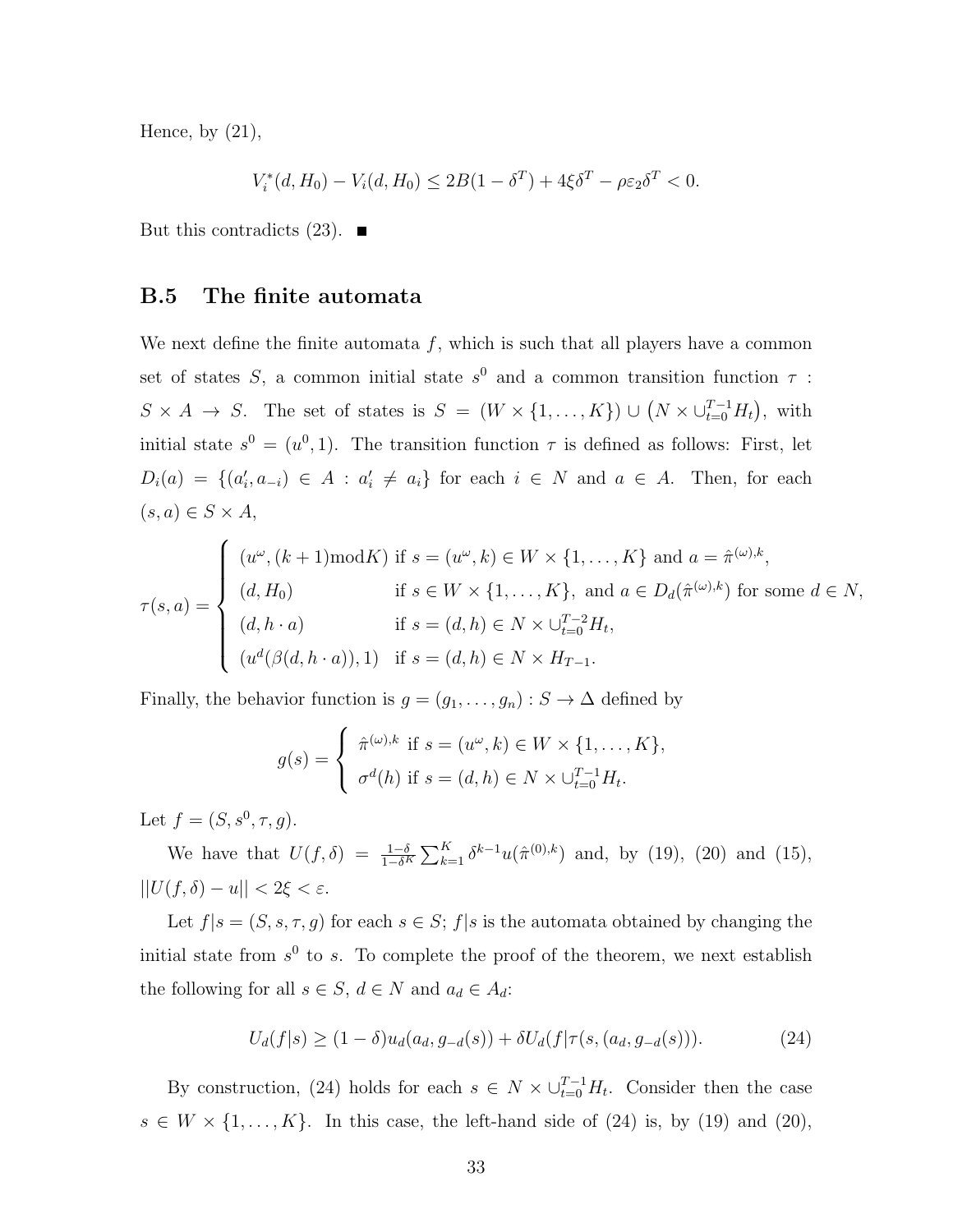greater or equal to  $u'_{d} - 2\xi$ . By Lemmas 7 and 9, the right-hand side of (24) is less than or equal to

$$
(1 - \delta)B + \delta(1 - \delta^T)\bar{\varepsilon} + \delta^{T+1}(u'_d + 2\xi).
$$

Thus, by  $(22)$ ,  $(24)$  holds.

## **C Discounted repeated two-person games with incomplete information**

In this section we consider discounted repeated two-person games with incomplete information. We use our approachability result to obtain a "punishment" strategy that holds the payoff of the other player below a certain payoff profile (one for each of his possible types). Our main result of this section shows the existence of such strategies when the upper bound on payoffs is individually rational as in in Hörner and Lovo (2009).

The setting is as described in Hörner and Lovo (2009). There are two players, 1 and 2. The set of player *i*'s action is  $A_i$ ,  $i = 1, 2$ , and is finite. There is a  $J \times K$  array of payoff functions  $u^{jk}: A \to \mathbb{R}^2$ ; player 1 is told the value of  $j \in \{1, \ldots, J\}$  in period 1 but not that of  $k \in \{1, \ldots, K\}$ ; player 2 is told the value of  $k$  in period 1 but not that of *j*. Let  $T_1 = \{1, \ldots, J\}$  and  $T_2 = \{1, \ldots, K\}$  be the set of types of each player.

Players select a mixed action profile in each period  $t = 1, 2, \ldots$ . Realized actions are observable, mixed action and realized rewards are not. Histories are, therefore, sequences of actions:  $H_t = A^t$ . A strategy for player *i*,  $i = 1, 2$ , is  $f_i : T_i \times H \rightarrow$  $\Delta(A_i)$ . Let  $F_i$  be the set of strategies for each type of player *i*, i.e. the set of all functions mapping *H* into  $\Delta(A_i)$ . The set of strategies profiles is then  $F_1^J \times F_2^K$ . Given a common discount factor  $\delta \in (0,1)$ , a type profile  $(j,k)$  and a strategy profile  $f \in F_1^J \times F_2^K$ ,  $(f_1^j)$  $F_1, f_2^k$   $\in F_1 \times F_2$  induces a probability measure  $P_{(f_1^j, f_2^k), \infty}$  on  $A^{\infty}$  as in Section 2; player *i*'s payoff is then

$$
v_i^{jk}(f,\delta) = (1-\delta) \int_{A^{\infty}} \sum_{k=1}^{\infty} \delta^{k-1} u_i^{jk}(a^k) dP_{(f_1^j, f_2^k),\infty}(a^{\infty}).
$$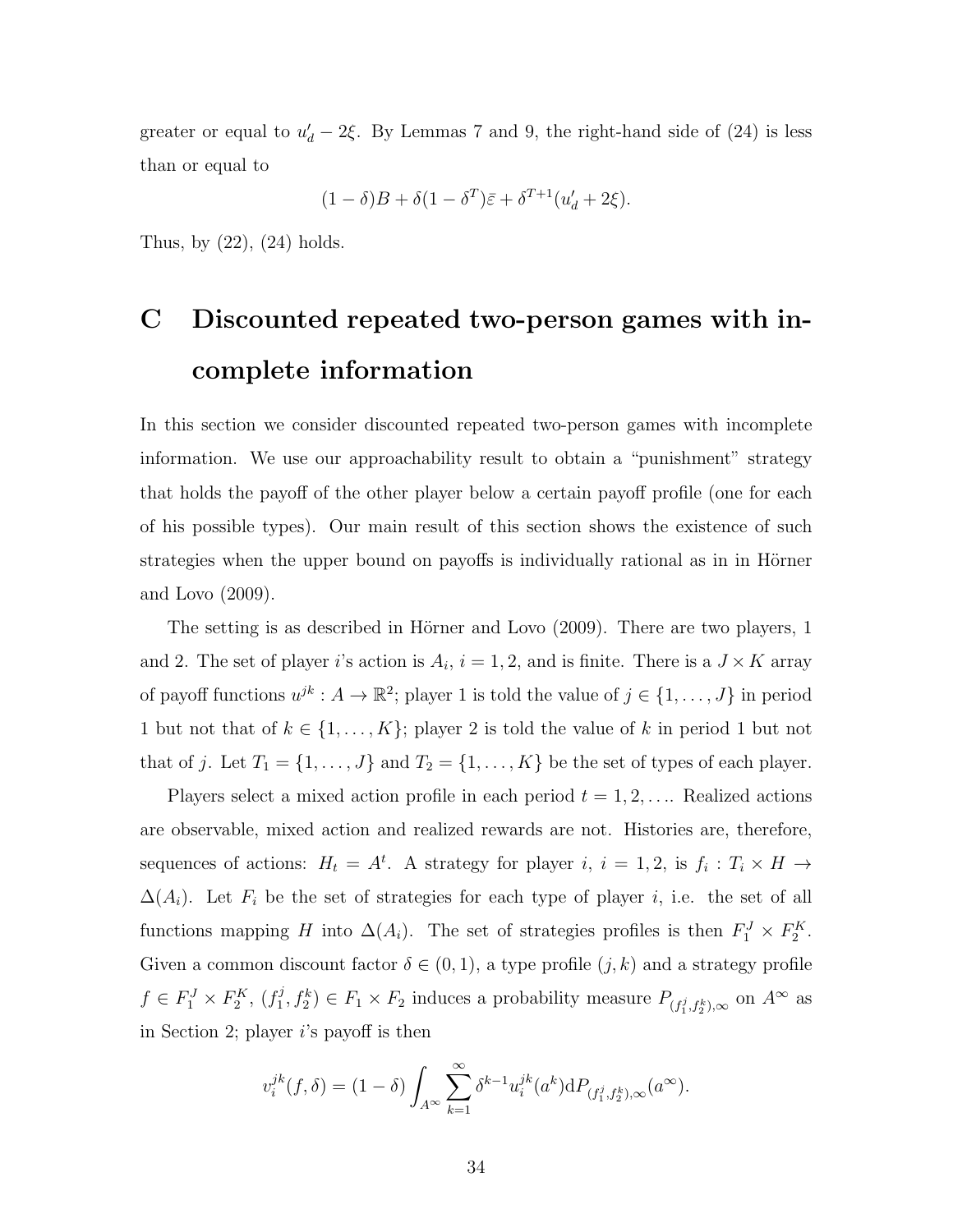Since  $v_i^{jk}$  $j^k(f, \delta)$  only depends on  $f_1^j$  $x_1^j$  and  $f_2^k$ , we also let  $v_i^{jk}$  $j^k$ <sub> $j$ </sub> $(f_1^j)$  $y_1^j, f_2^k, \delta) = v_i^{jk}$  $i^{jk}(f_1, f_2, \delta).$ If player 1 of type *j* has belief  $p_j = (p_{j,1}, \ldots, p_{j,K})$  about player 2's types, then the payoff of type *j* of player 1 is

$$
\sum_{k=1}^{K} p_{j,k} v_i^{jk}(f,\delta),
$$

and analogously for type *k* of player 2.

Approachability is used in repeated games with incomplete information to show the existence of strategies for each type of player 2 that guarantee that the player 1's payoff is below a certain target for each of player 1's types; such strategy of player 2 is then used to punish player 1 in case the latter deviates from some agreed upon path. Following Hörner and Lovo (2009), the payoff vectors  $v_1^k = (v_1^{1k}, \ldots, v_1^{Jk}) \in \mathbb{R}^J$ that are feasible as targets for type  $k$  of player 2 for all discount factors sufficiently close to 1 are those that are *strictly individually rational* in the sense that, for each  $p \in \Delta({1, ..., J}),$ 

$$
p \cdot v_1^k > b_1^k(p),
$$

where  $b_1^k(p)$  is the value of the two-person zero-sum game with payoff matrix  $p \cdot u_1^k$ . Indeed, using our Theorem 2, we obtain the following result.

**Theorem 5** *Let*  $k \in \{1, \ldots, K\}$ *. If*  $v_1^k$  *is strictly individually rational, then there ex* $i$ sts  $\delta^* \in (0, 1)$  *such that, for each*  $\delta \geq \delta^*$ , *there exists*  $f_2^k \in F_2$  *such that*  $v_1^{jk}$  $j^k_1(f_1, f_2^k, \delta)$  <  $v_1^{jk}$  $j^k$  *for all*  $j \in \{1, ..., J\}$  *and*  $f_1 \in F_1$ *.* 

This result is stated without proof as part of the construction in Hörner and Lovo (2009), in the specification of the actions during the punishment phases on p. 464 and in the specification of equilibrium strategies on p. 477.

To see how Theorem 2 applies, let  $X = u_1^k(A) \subseteq \mathbb{R}^J$  and  $m(a) = 1_{u_1^k(a)}$  (i.e. the Dirac measure at  $u_1^k(a) \in \mathbb{R}^J$ .

**Lemma 10** *Let*  $k \in \{1, ..., K\}$ *.* If  $v_1^k \in \mathbb{R}^J$  is strictly individually rational, then *there exists*  $\eta > 0$  *such that*  $\{y \in \mathbb{R}^J : y_j \leq v_1^{jk} - \eta \text{ for each } j = 1, \ldots, J\}$  *is approachable with discounting by player 2.*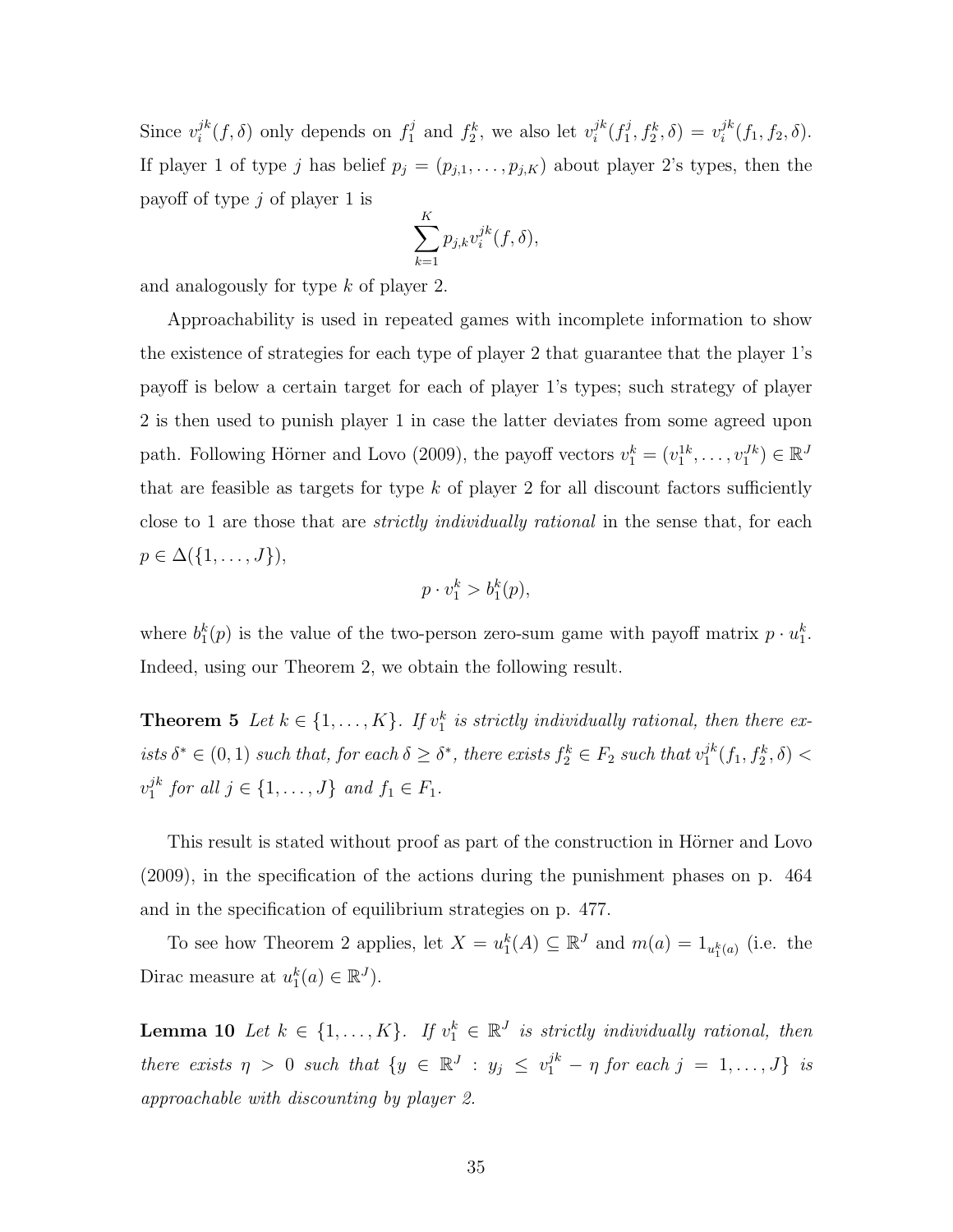**Proof.** Let  $\eta > 0$  be such that  $p \cdot v_1^k - \eta > b_1^k(p)$  for each  $p \in \Delta({1, \ldots, J})$  (note that  $p \mapsto p \cdot v_1^k - b_1^k(p)$  is continuous). Denote  $S = \{y \in \mathbb{R}^J : y_j \le v_1^{jk} - \eta \text{ for each } j = 1\}$  $1, \ldots, J$ *}* and suppose that *S* is not approachable with discounting by player 2. It follows by Theorem 2 that there exists  $p_0 \in \Delta(A_1)$  such that  $R(p_0) \cap S = \emptyset$ .

By the Separating Hyperplane Theorem  $(S$  is closed,  $R(p_0)$  is compact, and both are nonempty and convex), there exists  $\pi \in \mathbb{R}^J \setminus \{0\}$  and  $c \in \mathbb{R}$  such that

$$
\min_{q \in \Delta(A_2)} \pi \cdot u_1^k(p_0, q) > c > \pi \cdot y \text{ for each } y \in S,
$$

noting that  $R(p_0) = \{u_1^k(p_0, q) : q \in \Delta(A_2)\}\.$  We may assume that  $||\pi||_1 = \sum_{j=1}^J |\pi_j| =$ 1 (if not, replace  $\pi$  with  $\pi/||\pi||_1$ ). Moreover,  $\pi_j \geq 0$  for each  $j = 1, \ldots, J$ ; if instead  $\pi_j < 0$  for some  $j = 1, ..., J$ , consider, for each  $j' \neq j$ ,  $y_{j'} = v_1^{j'k} - \eta$  and let  $y_j \to -\infty$ to obtain  $y \in S$  and  $\pi \cdot y \to \infty$ .

Thus,  $\pi \in \Delta({1, \ldots, J})$  and

$$
\min_{q \in \Delta(A_2)} \pi \cdot u_1^k(p_0, q) > c > \pi \cdot v_1^k - \eta > b_1^k(\pi) = \max_{p \in \Delta(A_1)} \min_{q \in \Delta(A_2)} \pi \cdot u_1^k(p, q) \ge \min_{q \in \Delta(A_2)} \pi \cdot u_1^k(p_0, q),
$$
\na contradiction. This contradiction shows that  $S$  is approaches with discounting.

by player 2.  $\blacksquare$ 

The argument to establish Theorem 5 is completed using a result analogous to Cripps and Thomas (2003, Result 2, p. 440), which we establish using Theorem 2.

**Lemma 11** *Let*  $k \in \{1, \ldots, K\}$ *.* If  $v_1^k \in \mathbb{R}^J$  and  $\eta > 0$  are such that  $\{y \in \mathbb{R}^J$  :  $y_j \le v_1^{jk} - \eta$  for each  $j = 1, \ldots, J\}$  is approachable with discounting by player 2, then *there exists*  $\delta^* \in (0,1)$  *such that, for each*  $\delta \geq \delta^*$ , *there exists*  $f_2^k \in F_2$  *such that*  $v_1^{jk}$  $j^k(f_1, f_2^k, \delta) < v_1^{jk}$  *for all*  $j \in \{1, \ldots, J\}$  *and*  $f_1 \in F_1$ *.* 

**Proof.** Let  $B > 0$  be such that  $|u_1^k(a)| \leq B$  for all  $a \in A$  and  $\varepsilon > 0$  be such that  $2\varepsilon < \eta$  and  $\varepsilon B + (1 - \varepsilon)(v_1^{jk} - \eta/2) < v_1^{jk}$  for each  $j = 1, \ldots, J$ . Let  $S = \{y \in \mathbb{R}^J : y_j \le v_1^{jk} - \eta \text{ for each } j = 1, \ldots, J\};\text{ since } S \text{ is approaches with } J \text{ is a finite } J \text{ and } J \text{ is a finite } J \text{ is a finite } J \text{ is a finite } J \text{ is a finite } J \text{ is a finite } J \text{ is a finite } J \text{ is a finite } J \text{ is a finite } J \text{ is a finite } J \text{ is a finite } J \text{ is a finite } J \text{ is a finite } J \text{ is a finite } J \text{ is a finite } J \text{ is a finite } J \text{ is a finite } J \text{ is a finite } J \text{ is a finite } J \$ discounting by player 2, there exists  $\delta^* \in (0,1)$  such that, for every  $\delta \geq \delta^*$ , there exist  $\tilde{f}_2 : \bigcup_{t=0}^{\infty} X^t \to \Delta(A_2)$  such that, for every  $\tilde{f}_1 : \bigcup_{t=0}^{\infty} X^t \to \Delta(A_2)$ ,

$$
P_{(\tilde{f}_1,\tilde{f}_2),\infty}\left(\left\{(x_1,x_2,\ldots)\in X^\infty:d\left((1-\delta)\sum_{t=1}^\infty\delta^{t-1}x_t,S\right)\geq\varepsilon\right\}\right)<\varepsilon.
$$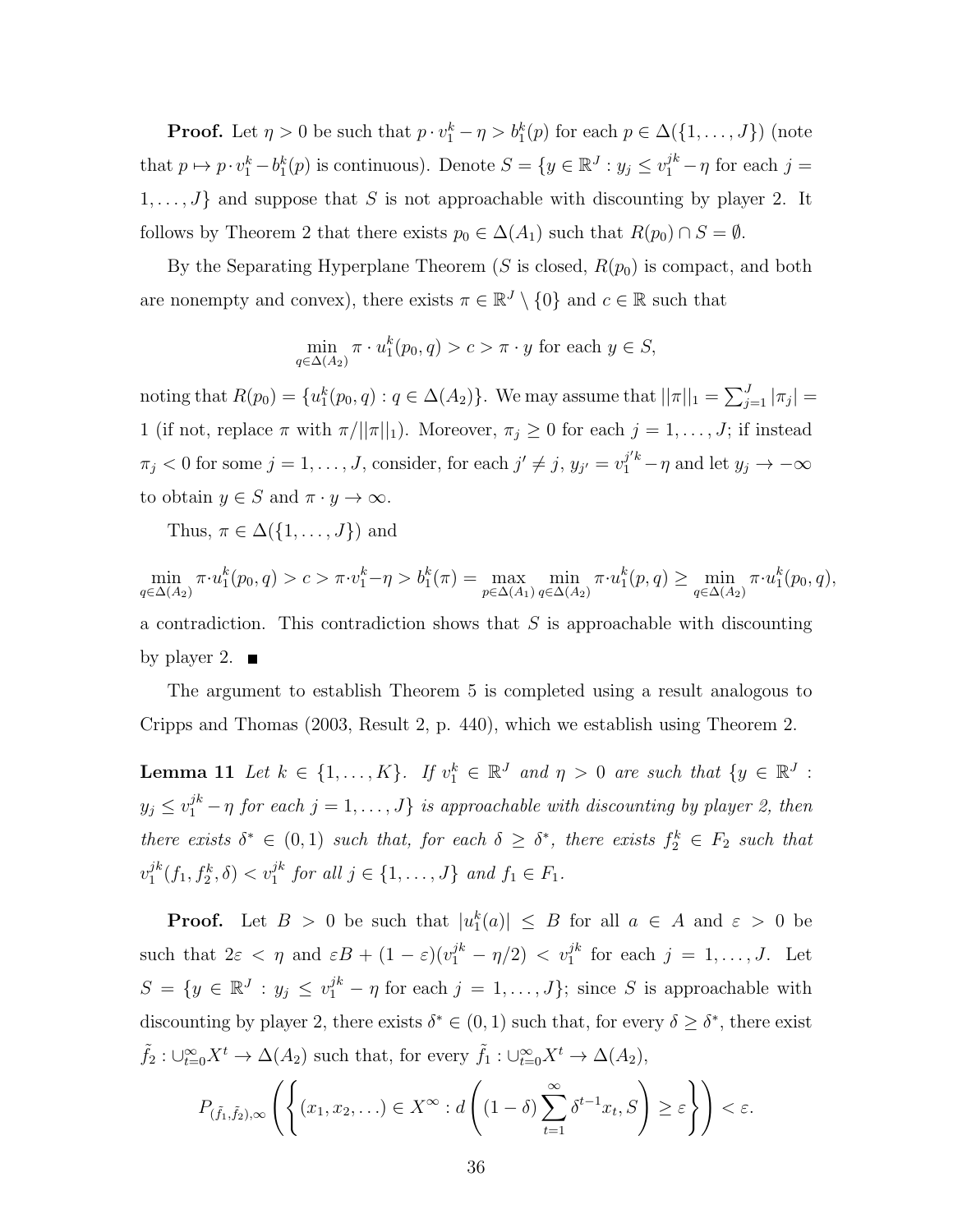Define  $f_2 \in F_2$  by  $f_2(H_0) = \tilde{f}_2(X^0)$  and, for each  $h = (a_1, \ldots, a_t) \in H_t$  with  $t > 0$ ,  $f_2(h) = \tilde{f}_2(u_1^k(a_1), \ldots, u_1^k(a_t)).$  Moreover, for each  $f_1 \in F_1$ , define  $\tilde{f}_1 : \bigcup_{t=0}^{\infty} X^t \to$  $\Delta(A_1)$  as follows:  $\tilde{f}_1(X^0) = f_1(H_0)$  and, for each  $x^t = (x_1, \ldots, x_t) \in X^t$  with  $t > 0$ ,  $\tilde{f}_1(x^t)[a_1] =$  $\sum_{h \in H_t: u_1^k(h) = x^t} P_{(f_1, f_2), t}(h) f_1(h)[a_1]$  $\frac{P_{(f_1,f_2),t}([x^t])}{P_{(f_1,f_2),t}([x^t])},$ 

where  $u_1^k(h) = (u_1^k(a_1), \ldots, u_1^k(a_t))$  for each  $h = (a_1, \ldots, a_t) \in H_t$  with  $t > 0$  and  $[x^t] = \{h \in H_t : u_1^k(h) = x^t\}$  (if  $P_{(f_1, f_2), t}([x^t]) = 0$ , then  $\tilde{f}_1(x^t)$  is defined arbitrarily, e.g.  $\tilde{f}_1(x^t)$  is uniform).

Given the above definition, it follows that

$$
P_{(f_1,f_2),t}([x^t]) = P_{(\tilde{f}_1,\tilde{f}_2),t}(x^t)
$$

for each  $t \in \mathbb{N}$  and  $x^t \in X^t$ . Indeed, for each  $t \in \mathbb{N}$ , assuming that the equality holds for  $t-1$ , we have that

$$
P_{(f_1, f_2), t}([x^t]) = \sum_{h \in H_{t-1}: u_1^k(h) = x^{t-1}} P_{(f_1, f_2), t-1}(h) \sum_{a \in A} f_1(h)[a_1] f_2(h)[a_2] 1_{x_t}(u_1^k(a))
$$
  

$$
= P_{(f_1, f_2), t-1}([x^{t-1}]) \sum_{a \in A} \tilde{f}_1(x^{t-1}) [a_1] \tilde{f}_2(x^{t-1}) [a_2] 1_{x_t}(u_1^k(a))
$$
  

$$
= P_{(\tilde{f}_1, \tilde{f}_2), t-1}(x^{t-1}) \sum_{a \in A} \tilde{f}_1(x^{t-1}) [a_1] \tilde{f}_2(x^{t-1}) [a_2] 1_{x_t}(u_1^k(a)) = P_{(\tilde{f}_1, \tilde{f}_2), t}(x^t).
$$

The above then implies that, for each  $T \in \mathbb{N}$ ,

$$
\int_{X^T} \frac{1-\delta}{1-\delta^T} \sum_{t=1}^T \delta^{t-1} x_t \mathrm{d}P_{(\tilde{f}_1,\tilde{f}_2),T}(x^T) = \int_{A^T} \frac{1-\delta}{1-\delta^T} \sum_{t=1}^T \delta^{t-1} u_1^k(a_t) \mathrm{d}P_{(f_1,f_2),T}(a^T)
$$

and, hence,

$$
\int_{X^{\infty}} (1-\delta) \sum_{t=1}^{\infty} \delta^{t-1} x_t dP_{(\tilde{f}_1,\tilde{f}_2),\infty}(x^{\infty}) = \int_{A^{\infty}} (1-\delta) \sum_{t=1}^{\infty} \delta^{t-1} u_1^{k}(a_t) dP_{(f_1,f_2),\infty}(a^{\infty}).
$$

Thus, it suffices to show that  $\int_{X^{\infty}} (1 - \delta) \sum_{t=1}^{\infty} \delta^{t-1} x_t dP_{(\tilde{f}_1, \tilde{f}_2), \infty}(x^{\infty}) < v_1^k$ . Let

$$
C = \{x^{\infty} \in X^{\infty} : d\left((1-\delta)\sum_{t=1}^{\infty} \delta^{t-1} x_t, S\right) < \varepsilon\}
$$

and note that  $x^{\infty} \in C$  implies that, for all  $j = 1, \ldots, J$  and some  $y \in S$ ,  $(1 \delta) \sum_{t=1}^{\infty} \delta^{t-1} x_t^j \leq y^j + \varepsilon < v_1^{jk} - (\eta - \varepsilon) < v_1^{jk} - \eta/2$ . Hence, for each  $j = 1, \ldots, J$ , Z *X∞*  $(1 - \delta)$  $\sum_{n=1}^{\infty}$ *t*=1  $\delta^{t-1} x_t^j dP_{(\tilde{f}_1,\tilde{f}_2),\infty}(x^{\infty}) \leq P_{(\tilde{f}_1,\tilde{f}_2),\infty}(C)(v_1^{jk} - \eta/2) + (1 - P_{(\tilde{f}_1,\tilde{f}_2),\infty}(C))B$  $\leq \varepsilon B + (1 - \varepsilon)(v_1^{jk} - \eta/2) < v_1^{jk}.$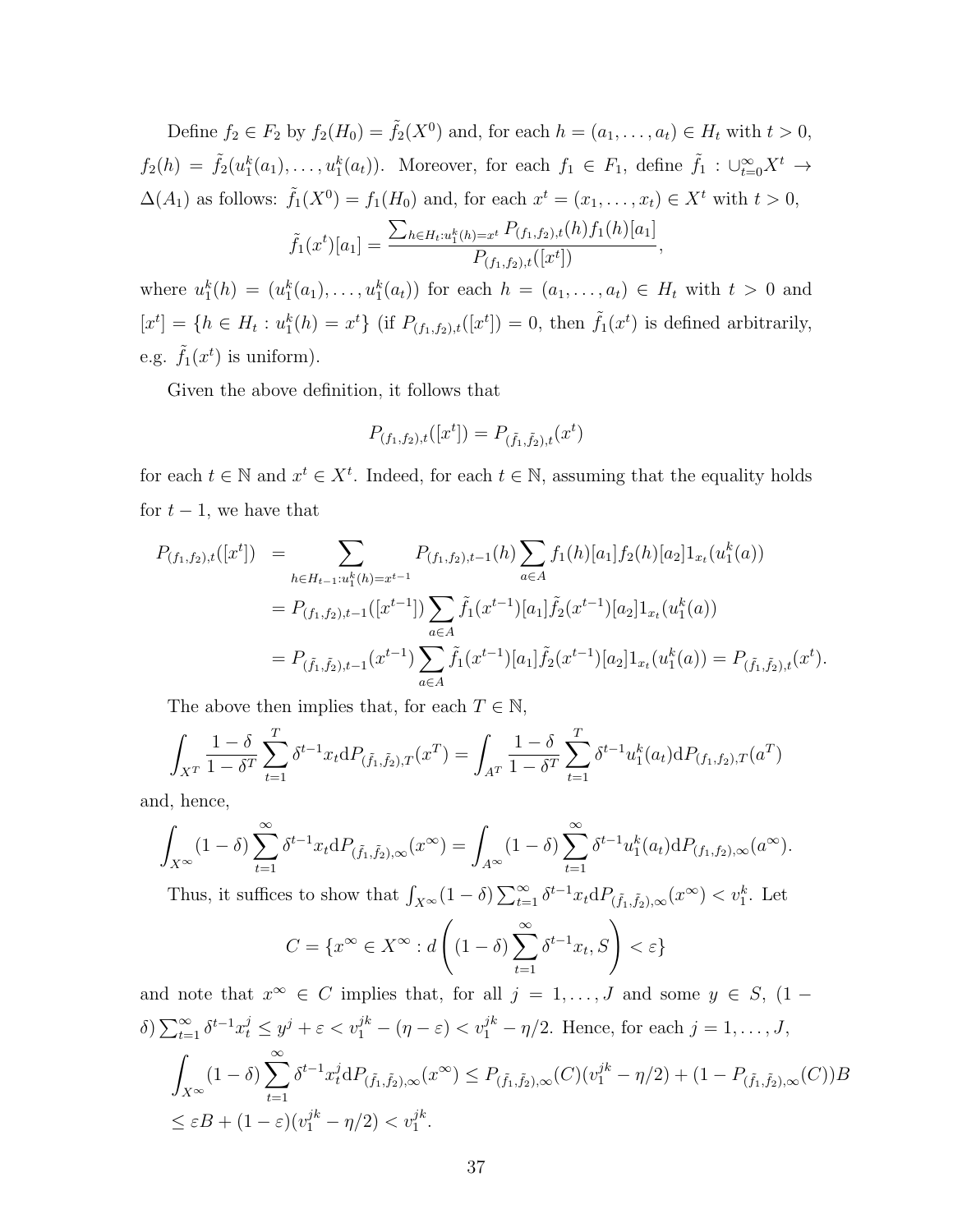This concludes the proof. ■

Combining Lemmas 10 and 11 yields Theorem 5.

## **References**

- Aumann, R. (1964): "Mixed and Behavioural Strategies in Infinite Extensive Games," in *Advances in Game Theory*, ed. by M. Dresher, L. Shapley, and A. Tucker. Princeton University Press, Princeton.
- Barlo, M., G. Carmona, and H. Sabourian (2016): "Bounded Memory Folk Theorem," *Journal of Economic Theory*, 163, 728–774.
- Bauso, D., E. Lehrer, E. Solan, and X. Venel (2015): "Attainability in Repeated Games with Vector Payoffs," *Mathematics of Operations Research*, 40, 739–755.
- Blackwell, D. (1956): "An Analog of the Minmax Theorem for Vector Payoffs," *Pacific Journal of Mathematics*, 6, 1–8.
- Cripps, M., and J. Thomas (2003): "Some Asymptotic Results in Discounted Repeated Games with One-Sided Incomplete Information," *Mathematics of Operations Research*, 28, 433–462.
- FLESCH, J., R. LARAKI, AND V. PERCHET (2018): "Approachability of Convex Sets in Generalized Quitting Games," *Games and Economic Behavior*, 108, 411–431.
- Fournier, G., E. Kuperwasser, O. Munk, E. Solan, and A. Weinbaum (2020): "Approachability with Constraints," *European Journal of Operational Research*, forthcoming.
- Gossner, O. (1995): "The Folk Theorem for Finitely Repeated Games with Mixed Strategies," *International Journal of Game Theory*, 24, 95–107.
- HÖRNER, J., AND S. LOVO (2009): "Belief-Free Equilibria in Games with Incomplete Information," *Econometrica*, 77, 453–487.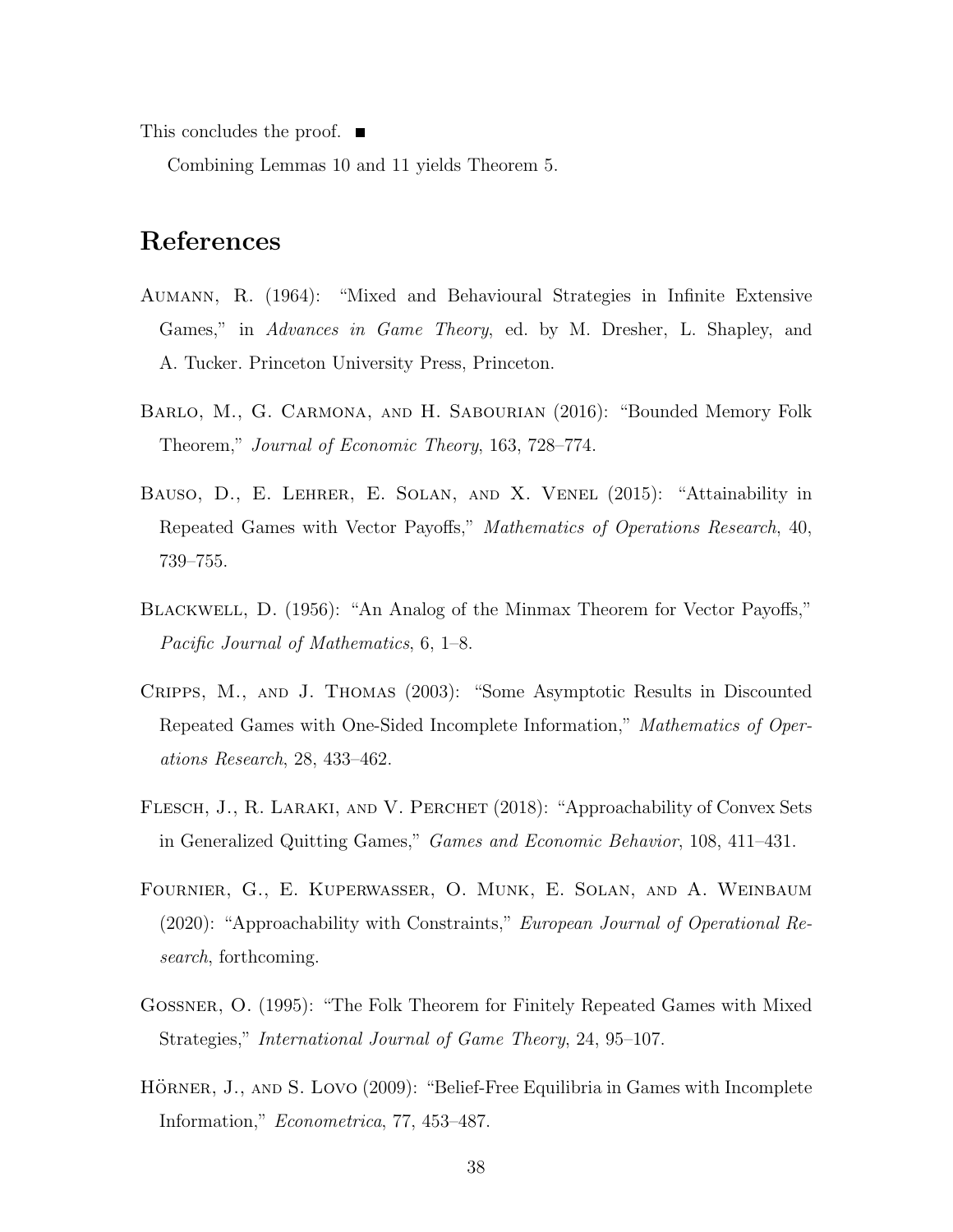- Hou, T.-F. (1969): "Weak Approachability in a Two-Person Game," *Annals of Mathematical Statistics*, 40, 789–813.
- (1971): "Approachability in a Two-Person Game," *Annals of Mathematical Statistics*, 42, 735–744.
- Kuhn, H. (1953): "Extensive Games and the Problem of Information," in *Contributions to the Theory of Games II*, ed. by H. Kuhn, and A. Tucker. Princeton University Press, Princeton.
- LAGZIEL, D., AND E. LEHRER (2015): "Approachability with Delayed Information," *Journal of Economic Theory*, 157, 425–444.
- LEHRER, E., AND E. SOLAN (2009): "Approachability with Bounded Memory," *Games and Economic Behavior*, 66, 995–1004.
- McDiarmid, C. (1998): "Concentration," in *Probabilistic Methods for Algorithmic Discrete Mathematics*, ed. by M. Habib, C. McDiarmid, J. Ramirez, and B. Reed. Springer-Verlag, Berlin.
- Mertens, J.-F. (1986): "The Minmax Theorem for U.S.C.-L.S.C. Payoff Functions," *International Journal of Game Theory*, 15, 237–250.
- PERCHET, V., AND M. QUINCAMPOIX (2015): "On a Unified Framework for Approachability with Full or Partial Monitoring," *Mathematics of Operations Research*, 40, 596–610.
- Selten, R. (1975): "Reexamination of the Perfectness Concept for Equilibrium Points in Extensive Games," *International Journal of Game Theory*, 4, 25–55.
- Shani, B., and E. Solan (2014): "Strong Approachability," *Journal of Dynamics and Games*, 1, 507–535.
- Sorin, S. (1992): "Repeated Games with Complete Information," in *Handbook of Game Theory, Volume 1*, ed. by R. Aumann, and S. Hart. Elsevier Science Publishers.